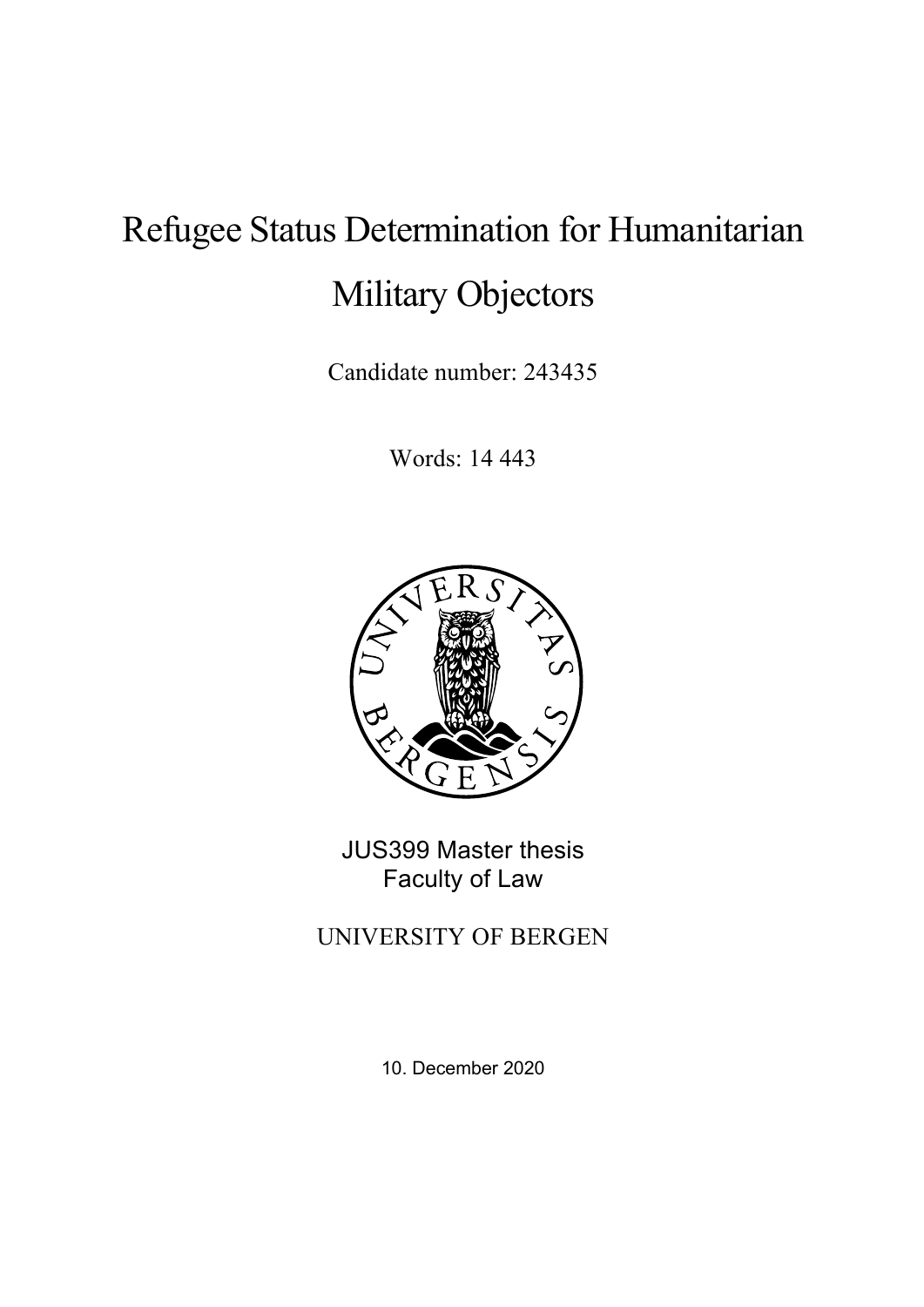*To my loving parents*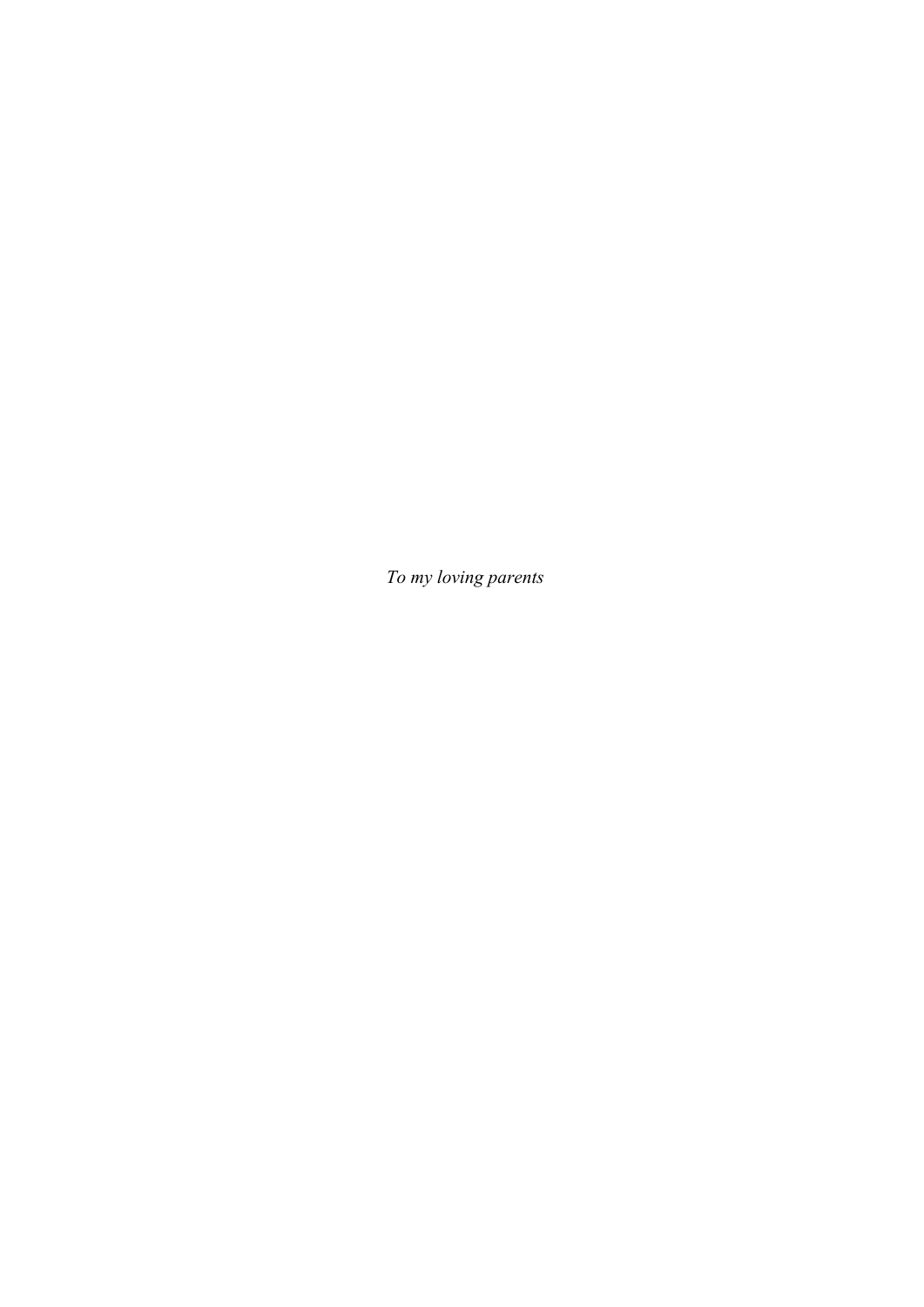## **TABLE OF CONTENTS**

| 5.4 THE TYPE OF MILITARY ACTION WITH WHICH AN INDIVIDUAL DOES NOT WISH TO BE ASSOCIATED 21 |  |
|--------------------------------------------------------------------------------------------|--|
| 6. INTERNATIONAL EVIDENTIARY STANDARDS FOR REFUGEE STATUS DETERMINATION 23                 |  |
|                                                                                            |  |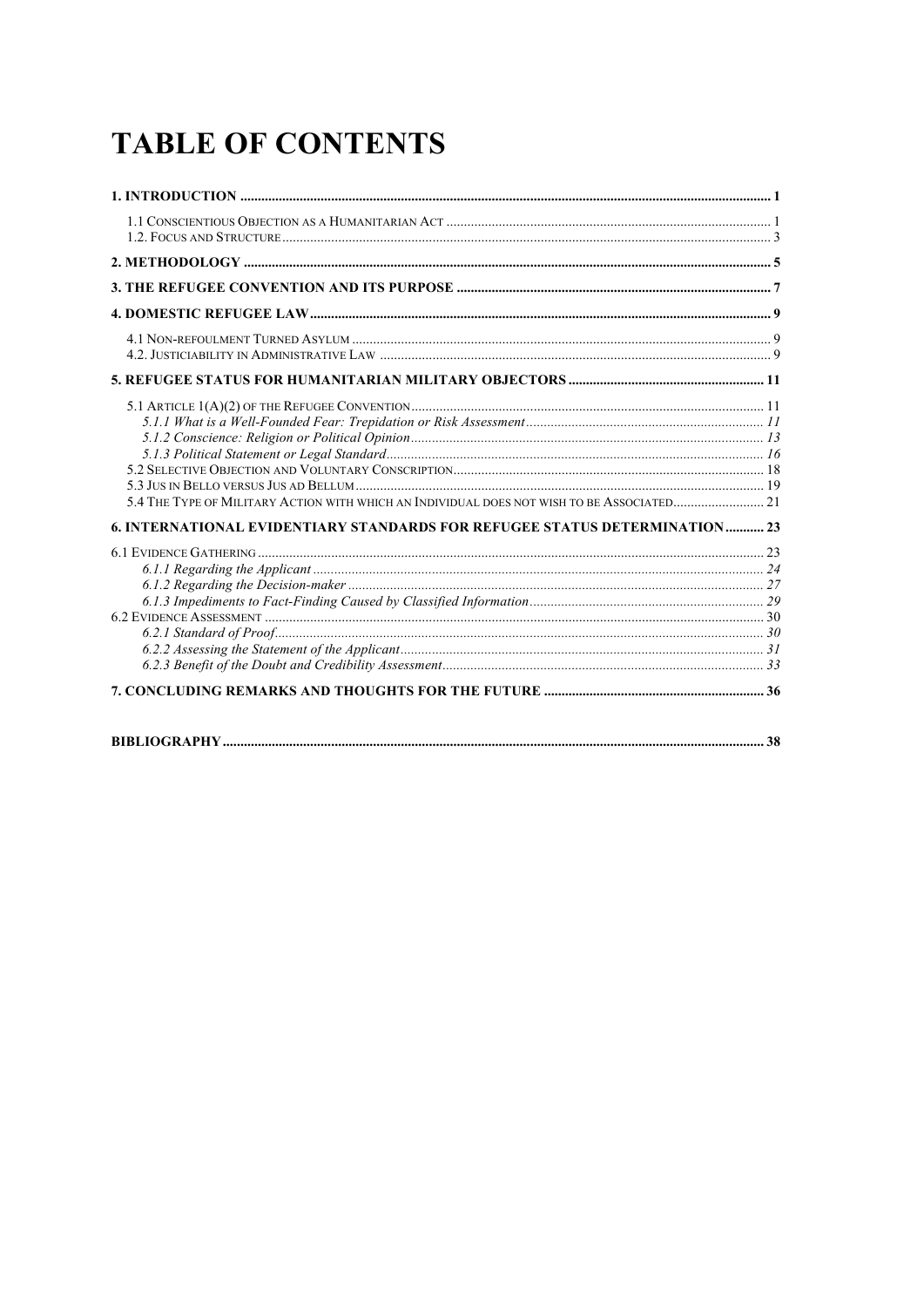#### **1. Introduction**

The topic of this thesis is refugee status determination for humanitarian military objectors as regulated by the Refugee Convention. The perspective is international refugee law  $\text{(IRL)}$ , which is based on international legal methodology and rule of law. To achieve a result in the individual case in accordance with the Refugee Convention and the rule of law, both the substantive law and the procedural safeguards must be correctly interpreted and applied.

#### **1.1. Conscientious Objection as a Humanitarian Act**

In year 295, Maximilianus was called to serve in the Roman army, and persistently told the Proconsul in Numidia that because of his Christian religious convictions he could not serve as a soldier. He was executed, and in the end, canonized for his martyrdom.<sup>2</sup>

Conscientious objection to military service is defined as an objection to such service which: *"derives from principles and reasons of conscience including profound convictions arising from religious, moral, ethical, humanitarian or similar motives".3*

In 2011, the European Court of Human Rights (ECtHR) found the conviction of a conscientious objector to be a violation of the European Human Rights Convention (ECHR) art. 9 for the first time, in *Bayatyan v. Armenia*. This landmark case will be part of our discussion later on. In other words, the act of conscientious objection to military service has a long but also important recent legal history, often closely tied to religion and objecting to any and all use of force. Although neither of the Conventions protecting the right to freedom of thought, conscience and religion *explicitly* mentions the right to conscientious objection to military service or similar kinds of participation in potential violent conduct, in time this has been understood to be a derivative right to art. 18 ICCPR<sup>4</sup> and art. 9 ECHR.<sup>5</sup> While there are many different grounds for objecting to military service, this thesis will focus on the case of military objectors who object because they do not wish to risk involvement in violations of international humanitarian law (IHL). One distinguishing feature of such cases is that the

 $<sup>1</sup>$  As regulated by the Refugee Convention with its additional protocols and other relevant sources. For full-</sup> length references on all sources, see bibliography.<br><sup>2</sup> Brock 1972: 13, referenced in UNHCR: "Conscientious Objection to Military Service" (2012): 2.

<sup>&</sup>lt;sup>3</sup> UN Commission on Human Rights, Resolution 1998/77.<br><sup>4</sup> UNHCR, "*Conscientious Objection to Military Service*" (2012): 7. Codified in General Comment No. 22, paragraph 11.

<sup>5</sup> *Bayatyan v. Armenia*.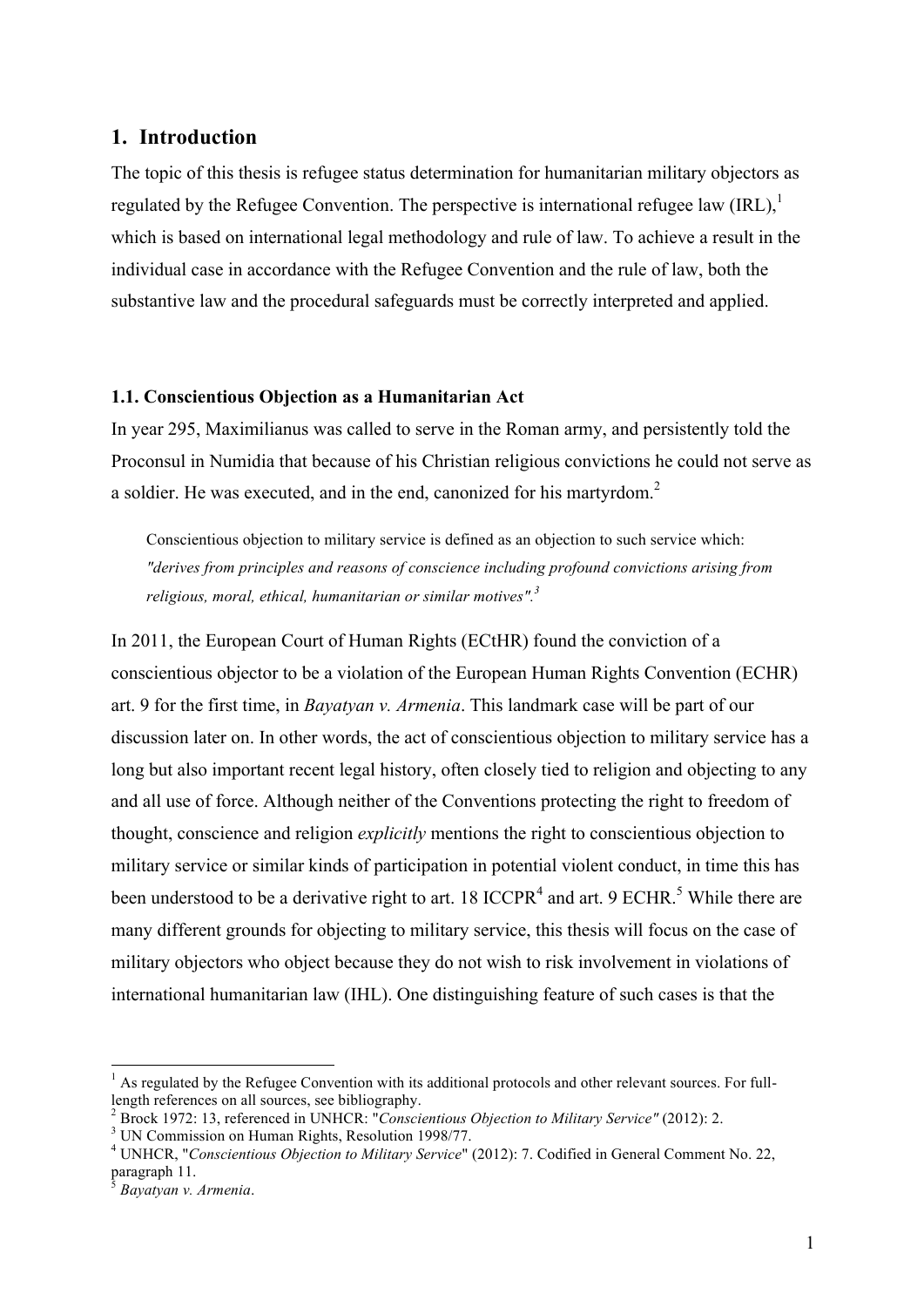applicants are *selective* objectors, not objecting to all war, but to certain actions or reasons of war.

Determining a refugee as such is always prone to causing diplomatic issues between the host state and the state from where the refugee is fleeing, but the determination of refugee status for military objectors is especially sensitive. When the moral or conscientious standard that forms the reason for the objection, is no longer tied to an organised religion, $6$  or absolute, it might be perceived as having less to do with the individual's personal lifestyle, and more to do with the State's political and military actions. It is no longer regarded solely as a personal humanitarian matter, but a matter with potential international consequences. Granting humanitarian objectors refugee status might be perceived as endorsing the implied criticism against the home State in the particularly sensitive area of national security, causing the determination to be imbued with political meaning and considerations.<sup>8</sup> It may also be viewed as affecting the opposing state's military capability.

The relevance of the refugee status for humanitarian military objectors only becomes fully apparent in light of the larger international legal context. In the aftermath of the second world war, a new era was founded in international law, with cooperation at the centre, principles of international customary law, human rights and humanitarian law. The first Nürnberg principle introduced individual accountability for combatants despite having acted under orders: *"Any person who commits an act which constitutes a crime under international law is responsible therefor and liable to punishment".<sup>9</sup>*

Despite prohibitions on attacks against civilians in the Geneva Conventions,  $^{10}$  a large part of people forcefully displaced by war may not be determined as "refugees", $<sup>11</sup>$  because the</sup> conditions of "*well-founded fear of persecution*" in art. 1(A)(2) of the Refugee Convention requires targeting of an applicant in a way that is not automatically achieved when fleeing from indiscriminate attacks against civilians. One category of targeting which does qualify for

 $\frac{6}{7}$  For a more in-depth analysis of whether such objection is political or religious, see chapter 5.2.  $\frac{7}{7}$  Selective objection is discussed in chapter 5.2.

<sup>&</sup>lt;sup>8</sup> Such as it was between Sweden and the U.S. after American deserters were given humanitarian asylum in Sweden during the Vietnam War. Cinar 2020: 17; One could argue this is particularly prevalent in cases where the host state and the state of origin for the applicant are allies. Such is the case in *Shepherd v. Germany*, for which the outcome is not yet conclusive in German courts, and for *Hinzman and Hughey v. Canada* (full references in bibliography).<br><sup>9</sup> Nürnberg Principles.

<sup>&</sup>lt;sup>10</sup> Geneva Conventions I, II, III and IV.<br><sup>11</sup> Cantor and Durieux 2014: 5; Hathaway, "Reconceiving Refugee Law as Human Rights Protection" 1991:120.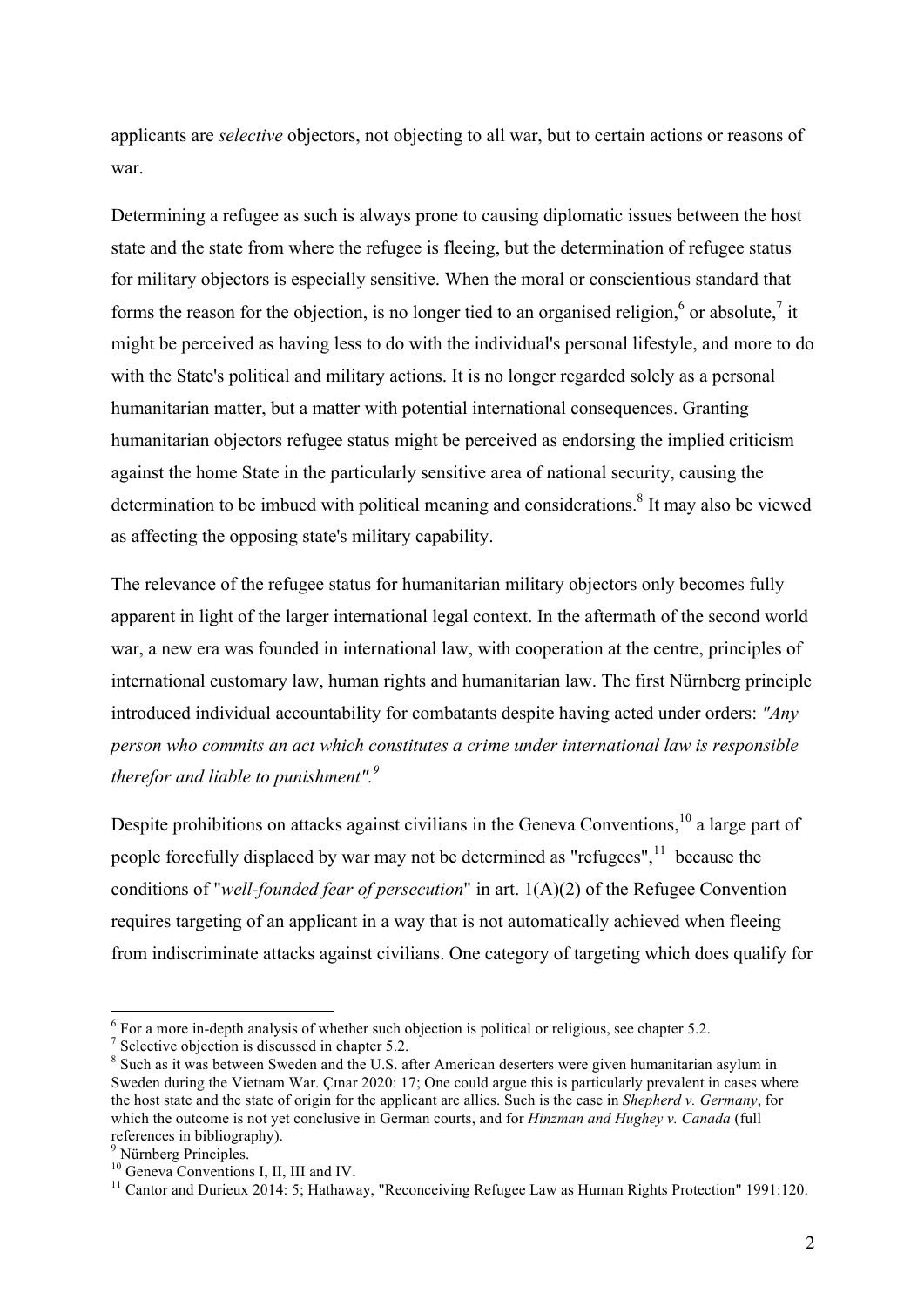refugee status is sanctions against a person refusing to commit such attacks.<sup>12</sup> Such sanctions are not only a violation of the human right to conscientious objection, but may contribute to the further violation of IHL causing a threat to civilians and their human rights. Given their timing and their purpose, it is only natural to see the accountability of combatants as intrinsically connected to IRL. Any accountability of combatants will be illusory if there are no real alternatives to engage in illegal warfare. Reliable access to refugee status for humanitarian objectors who are not recognised by their country of origin is thereby linked to reducing the frequency and intensity of deliberate attacks against civilians and upholding the laws of armed conflict.

The political sensitivity of these cases may cause an obstruction to the rule of law in the determination of refugee status for the humanitarian objector. The system might be vulnerable to political pressure and foreign policy considerations in these cases, in addition to the more general political pressure on asylum systems to accept less applicants, which from time to time may increase.<sup>13</sup> For the individual applicant to be treated in accordance with the Refugee Convention and to avoid political considerations from the host State in deciding the outcome, it is therefore all the more important that the legal obligations of the parties are correctly interpreted and applied.

#### **1.2. Focus and Structure**

The focus of this thesis is the substantive and procedural issues relevant for the determination of refugee status for humanitarian military objectors. It is well-established that military deserters objecting to violating international rules of armed conflict who flee their home country to avoid being forced to perform such acts or punished for refusing them, are under certain circumstances refugees according to the Refugee Convention.<sup>14</sup> In this often highlypoliticised area of the law, there are however a variety of substantial and procedural obstacles to having this status recognized. The issues in focus are those, both substantive and procedural, which potentially limit the access to refugee status in such cases. The question is

<sup>&</sup>lt;sup>12</sup> UN Declaration on the Right and Responsibility of Individuals, art. 10: "*No one shall participate, by act or by failure to act where required, in violating human rights and fundamental freedoms and no one shall be subjected*<br>to punishment or adverse action of any kind for refusing to do so".

<sup>&</sup>lt;sup>13</sup> Çɪnar, 2020: 17-18.<br><sup>14</sup> UNHCR, Handbook paragraph 171; Einarsen 2000: 601; Çɪnar 2020: 18; Kuzas, 1991: 478; Zimmermann and Mahler 2011: 432.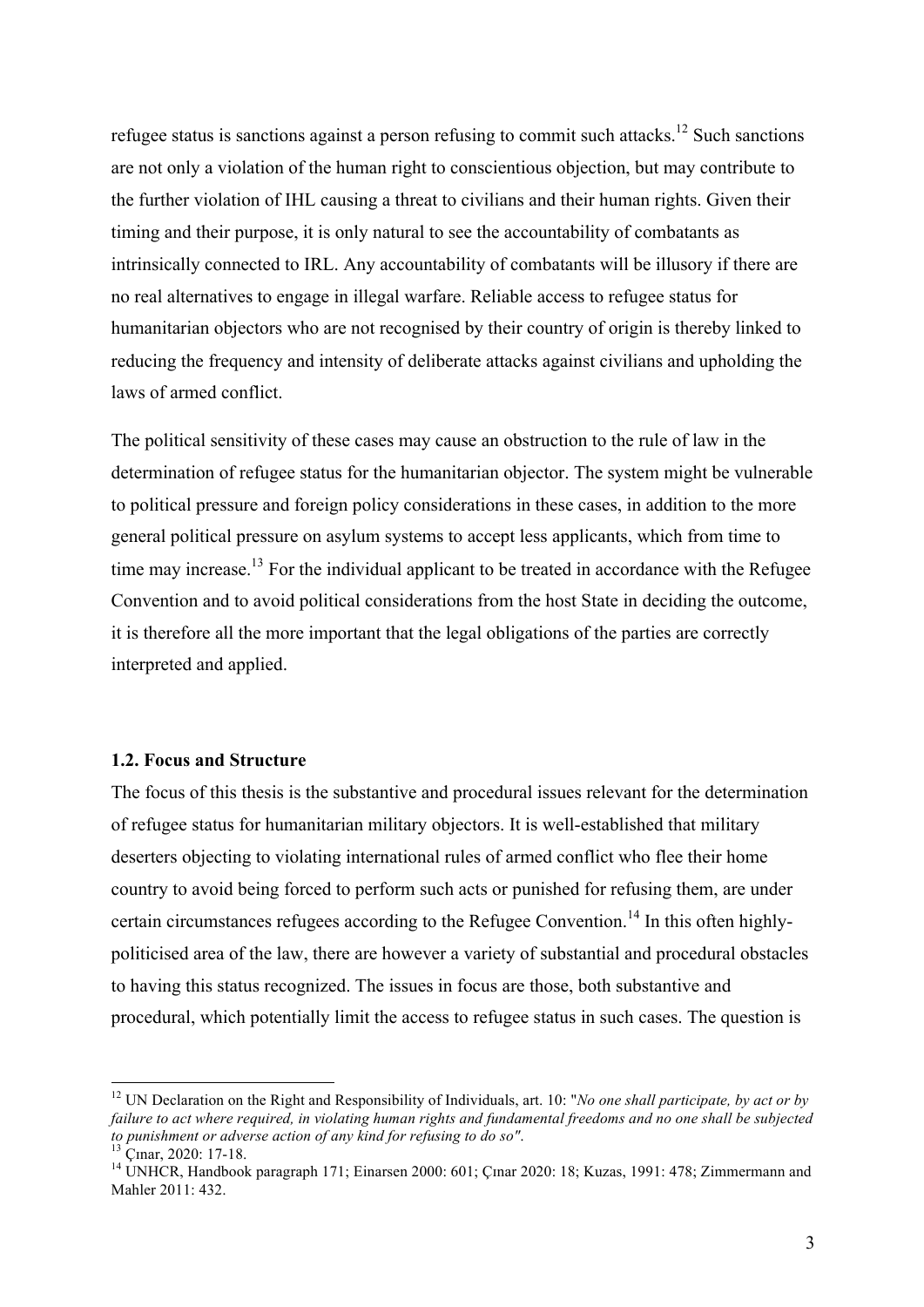whether these obstacles are in accordance with the Refugee Convention when interpreted within the legal methodology of international law.

The relevant topics discussed to answer this question includes discrimination of rank, incorporation of IRL in domestic legal systems, minimum requirements for the role of the applicant and the decision-maker in the determination process, and standards for evidence gathering and evidence assessment. Part of the discussion will have general application in refugee status determinations, for example relating to the role of the decision-maker and the applicant, and the general standards for evidence assessment. These topics are included because they are crucial for the outcome of cases for humanitarian military objectors as well as their wider impact. To delimit the scope of this thesis, the issues analysed are the ones considered most fundamental and interconnected. Issues such as causality, cessation and exclusion in art. 1C-F, non-refoulment, state protection and what constitutes "persecution" in art. 1(A)(2), as well as regional agreements which may provide refugee protection will not be examined beyond the extent to which they provide context to the issues discussed.

Some might argue that parties to the Refugee Convention have full freedom in all questions which are not explicitly answered in the Convention. To a certain extent this rings true as the territorial integrity is a fundamental principle in the interpretation of treaties.<sup>15</sup> However, the explicit obligations to a certain result also has implications for the process necessary to attain it. To then conclude that the lack of explicit mention of safeguards equals no such obligations for the State is not possible while adhering to the obligations of the Convention. As this paper will show,<sup>16</sup> if the parties are to provide an effective protection, some safeguards are *implied* in the very wording of the Convention itself when it is interpreted according to the general rules of interpretation for treaties.<sup>17</sup>

Following the introduction, chapter 2 outlines the methodology of international law and the relevant rules of interpretation for the Refugee Convention. An initial presentation of art.  $1(A)(2)$  of the Refugee Convention and its purpose is given in chapter 3, which will be applied as a tool of interpretation throughout the paper. Chapter 4 outlines two important topics for the upholding of rule of law for refugees in general when implementing the international legal instruments into domestic legal systems. Chapter 5 analyses key concepts

<sup>&</sup>lt;sup>15</sup> Preamble of the Convention of the Vienna Convention on the Law of Treaties (VCLT).<br><sup>16</sup> Chapter 6 in particular, but also chapters 4 and 5.<br><sup>17</sup> See art. 31-33 VCLT.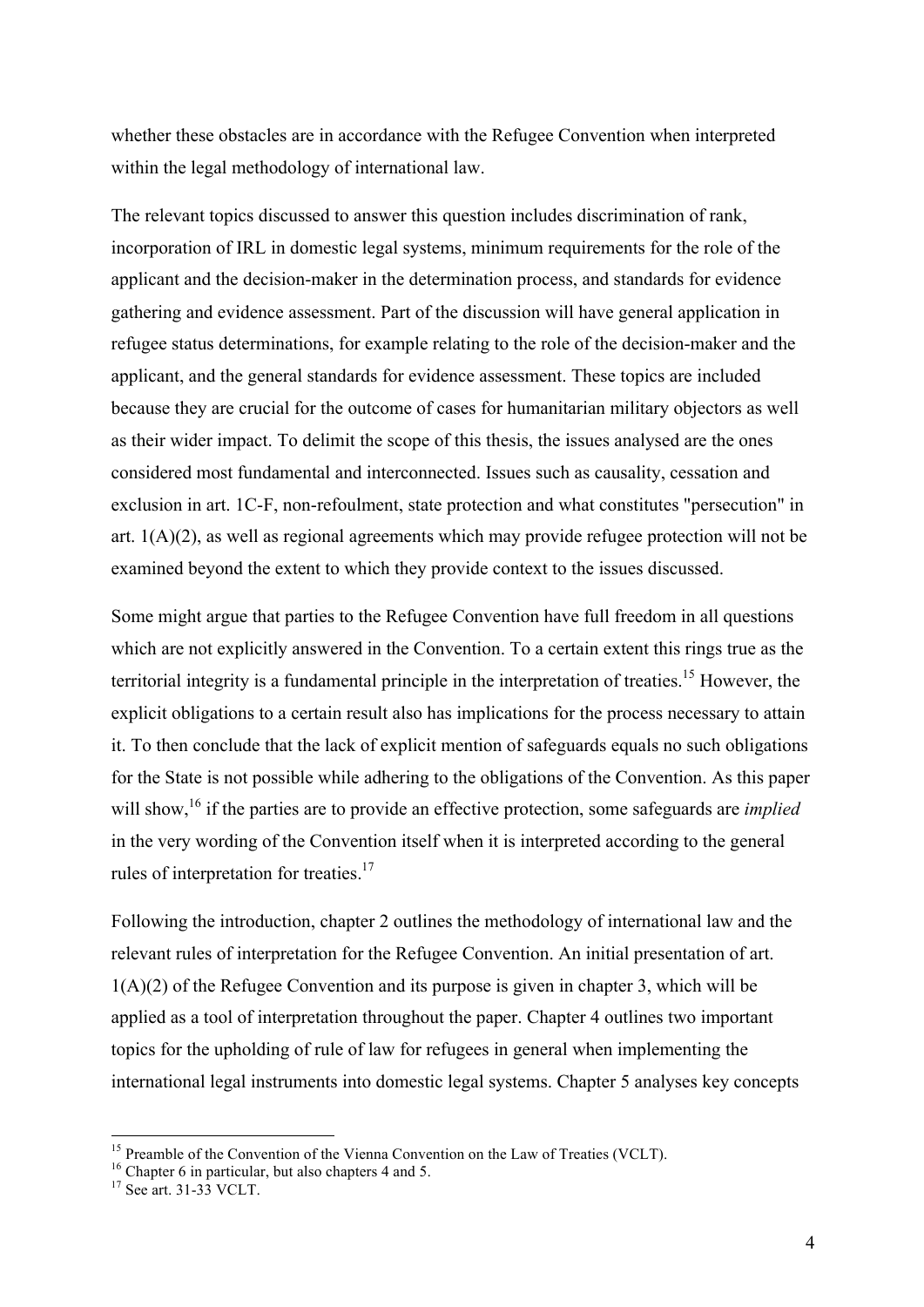from the wording of art.  $1(A)(2)$ , and the Handbook in substantive access to refugee status for humanitarian military objectors. Chapter 6 outlines evidentiary standards based on international sources, for both evidence-gathering and evidence assessment. The final chapter will present the main findings of this paper and their implications for the parties.

#### **2. Methodology**

Codified in art. 38 of the Statute of the International Court of Justice (ICJ), the primary sources of international law are international conventions, international custom, and general principles of law.<sup>18</sup> Judicial decisions and teachings are subsidiary means for the determination of rules of law.<sup>19</sup> The Vienna Convention on the Law of Treaties (VCLT) provides rules for how international treaties should be interpreted. Article 31 states:

*"A treaty shall be interpreted in good faith in accordance with the ordinary meaning to be given to the terms of the treaty in their context and in the light of its object and purpose."* 

What forms the "context" within this meaning is the text, its preamble, annexes, as well as agreements and instruments agreed upon by the parties in connection to the interpretation of the treaty.20, 21 The general rules of interpretation in VCLT acknowledges the primary and secondary sources from the Statute of the ICJ. The wording of the Convention in its ordinary meaning is the most important, and this wording must be read in light of its object and purpose. The purpose of the Refugee Convention will be expanded upon in chapter 3 and becomes an important tool in the interpretation of the Refugee Convention which is somewhat vague and general in its wording.

The practice of the parties could be a source of interpretation where the wording of the Convention in light of its object and purpose is unclear, according to art. 31(3)(b) VCLT. A level of unanimity in this practice is necessary for it to be useful as a tool of interpretation. So far, practice on the issues that are unclear from the reading of the Convention has been

<sup>&</sup>lt;sup>18</sup> Statute of the International Court of Justice.<br><sup>19</sup> Ibid art. 38 (b).<br><sup>20</sup> According to art. 31(2) VCLT.<br><sup>21</sup> Notice that the travaux préparatoire are not considered part of the "context", but is regulated as a supplementary means of interpretation in. art. 32 VCLT. For the interpretation of many treaties such as the Refugee Convention this is reasonable as an overwhelming number of its signatories were not part of the drafting, as pointed out by Noll, "Evidentiary Assessment Under the Refugee Convention: Risk, Pain and the Intersubjectivity of Fear" 2005: 153.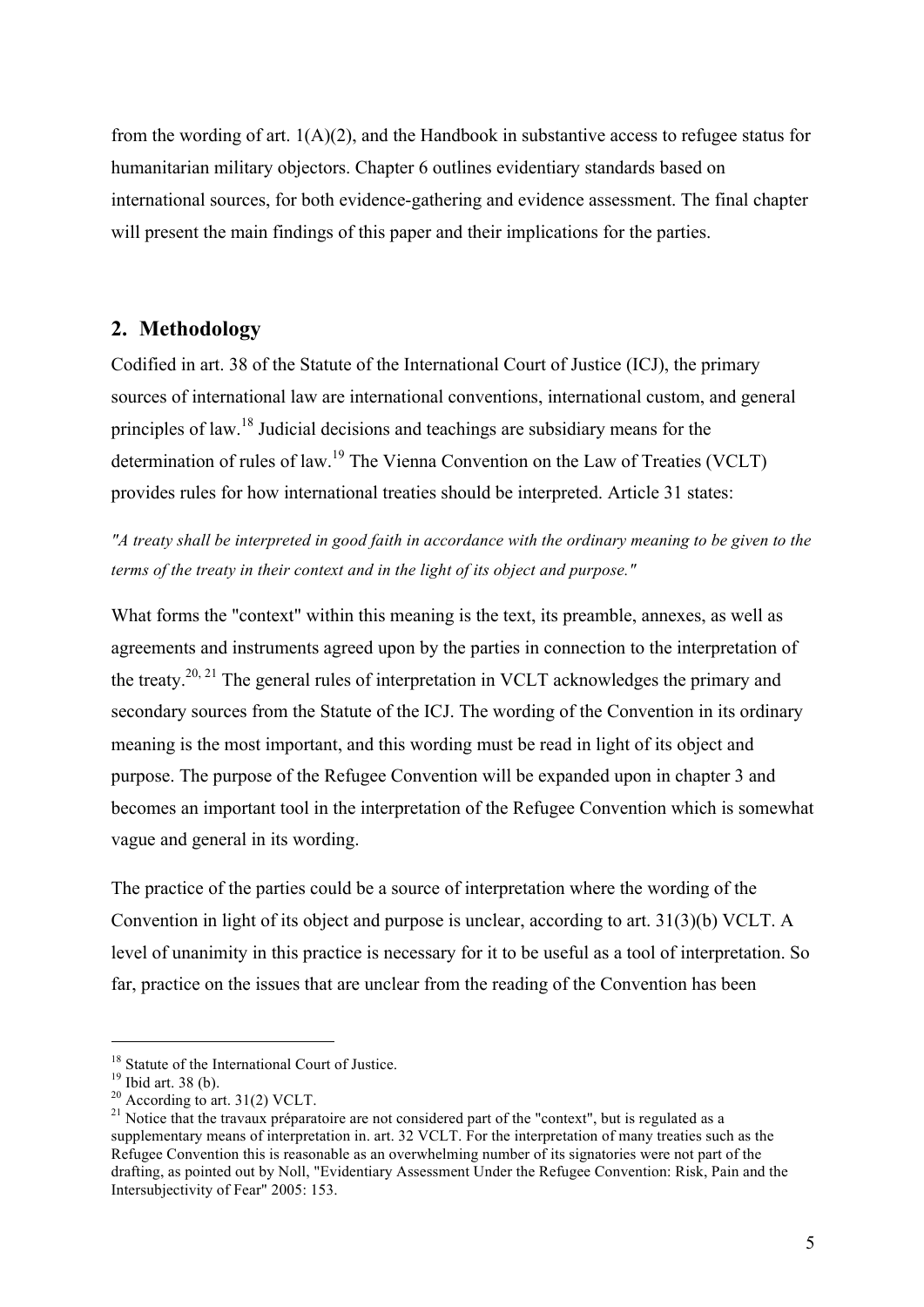divergent, but there are some cases where such practice has been able to form universally accepted interpretations.<sup>22</sup> For the purpose of international law, EU directives, regulations and practice on the interpretation of the Refugee Convention is a relevant source of interpretation under (b), to the extent that it constitutes an expression of the practice in a large number of member states. As this thesis takes an international legal perspective, EU sources will only be treated as relevant within this meaning. To be used as an interpretative tool, practices must be within what can be read from the wording of the convention read in its context and in the light of its object and purpose. Practices of parties which are contradictory to this would simply be regarded as a widespread failure to uphold the obligations of the Convention, and in violation of *pacta sunt servanda*. 23

Legal teachings are a supplementary means of interpretation according to the  $\text{ICJ}^{24}$  to be applied "*in order to confirm the meaning resulting from the application of article 31, or to determine the meaning when the interpretation according to article 31: (a) leaves the meaning ambiguous or obscure; or (b) leads to a result which is manifestly absurd or unreasonable*".<sup>25</sup> Research for this thesis therefore also includes legal writings on international law and asylum systems at large. $26$ 

The last relevant element together with the context according to art. 31(3)(c) VCLT is "*any relevant rules of international law applicable in the relations between the parties*". This paragraph connects the different legal systems of international law<sup>27</sup> and acknowledges the reality that the parties are party to more than one international obligation, and that for any of these obligations to be effective they must also relate to one another. The most relevant sources for the question of rule of law in refugee status determination for humanitarian military objectors are IHL including laws of armed conflict, and international human rights law, especially considering that some of these rules are *jus cogens*, making them applicable between all the parties to the Convention.<sup>28</sup>

<sup>27</sup> Vries-Zou 2020: 99.<br><sup>28</sup> Art. 53 VCLT.

<sup>&</sup>lt;sup>22</sup> For example, the interpretation of "*well-founded fear of persecution*". The practice of the parties has established that objective risk of persecution leads to a refugee status, in chapter 5.1.1.

<sup>&</sup>lt;sup>23</sup> Art. 26. VCLT<br><sup>24</sup> Art. 38 (b) ICJ.<br><sup>25</sup> Art. 32 VCLT.<br><sup>25</sup> For more information on the legal writings used in this thesis, see the literature list. Digital research has been the main tool available, with some assistance from the library at the University of Bergen for physical copies of books not digitally available.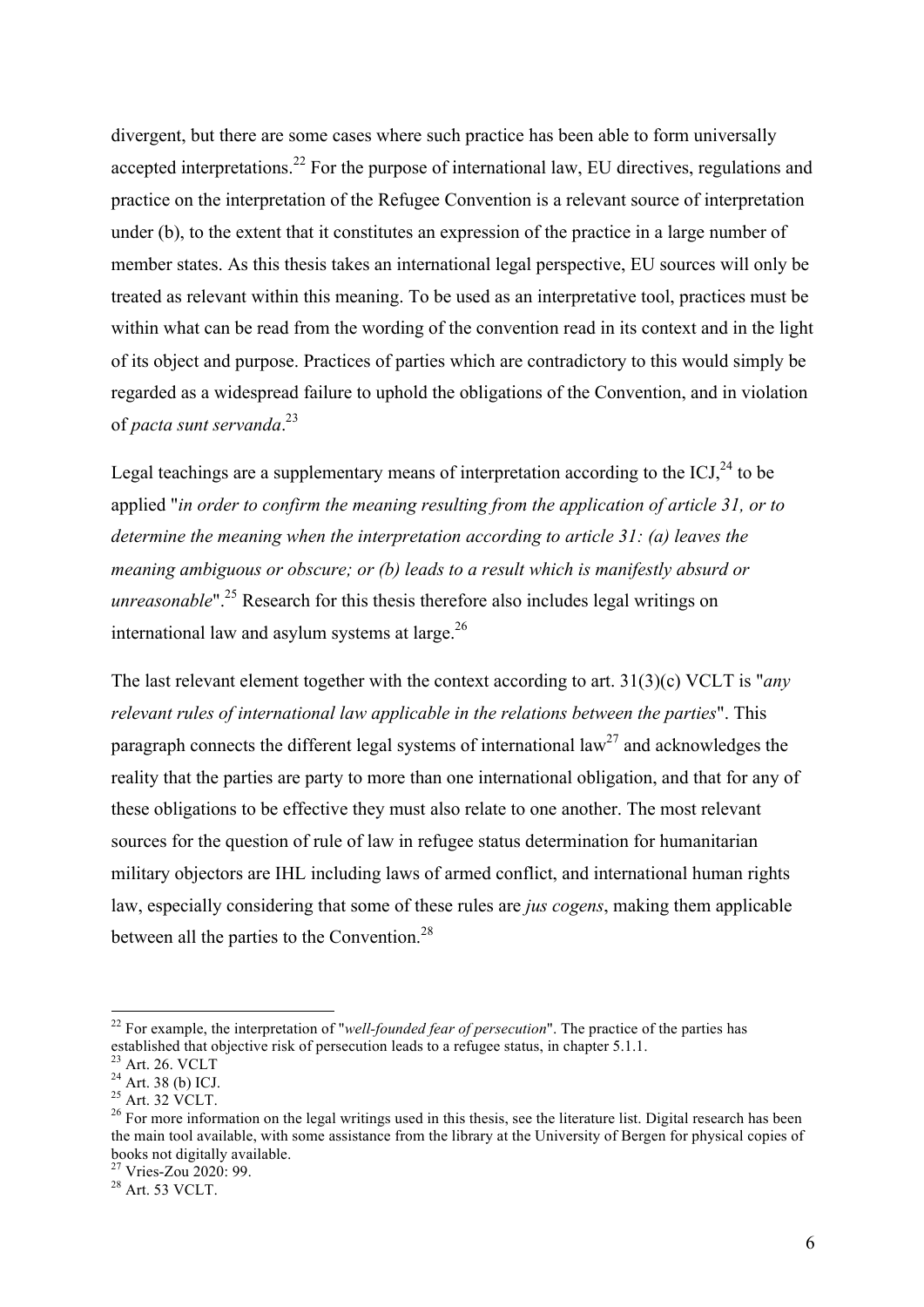Sources not mentioned by art. 38 ICJ are considered "*soft law*". Soft law are non-binding rules in international law, which may nonetheless have practical value where it might be difficult to have all parties agree to a binding framework. For questions relating to humanitarian military objectors, soft law publications of the UNHCR are particularly relevant. The UNHCR was established by the UN General Assembly in 1950, and: "*acting under the authority of the General Assembly, shall assume the function of providing international protection […] and of seeking permanent solutions for the problem of refugees*".<sup>29</sup> This is reiterated in art. 35 in the Refugee Convention on the cooperation of national authorities with the UNHCR. For the question of refugee status determination for humanitarian military objectors, the Handbook and Guidelines No. 10 are of central importance. Despite being subject of debate,  $30$  the text of the Handbook has largely remained unchanged since 1979, but the more recent Guideline publications complement the interpretations given by the Handbook in light of the international legal development.

#### **3. The Refugee Convention and its Purpose**

Refugee Convention art. 1(A)(2):

*"[…] the term "refugee" shall apply to any person who: […] owing to well-founded fear of being persecuted for reasons of race, religion, nationality, membership of a particular social group or political opinion, is outside the country of his nationality and is unable or, owing to such fear, is unwilling to avail himself of the protection of that country; […]."*<sup>31</sup>

These few words define the legal basis for refugee status determination. The wording is broad, and somewhat vague concerning many questions regarding refugee status determinations. This is no unicorn in international law, as many international treaties are vaguely phrased to encompass the varying interests and legal traditions of their parties. However, as this paper will show, there are *implicit* answers to some of them in the very same wording. One initial element to note is how the wording is centered around the applicant's perspective.

 $29$  UNHCR Statute Chapter 1(1).

<sup>&</sup>lt;sup>30</sup> E.g. chapters 5.1.2, 5.1.3 and 6.2.3.<br><sup>31</sup> 1967 Protocol to Refugee Convention paragraph 267: "*For the purpose of the present Protocol, the term "refugee" shall, except as regards the application of paragraph 3 of this article, mean any person within the definition of article 1 of the Convention as if the words "As a result of events occurring before 1 January 1951 and ..." "and the words"... "a result of such events", in article 1 A (2) were omitted."*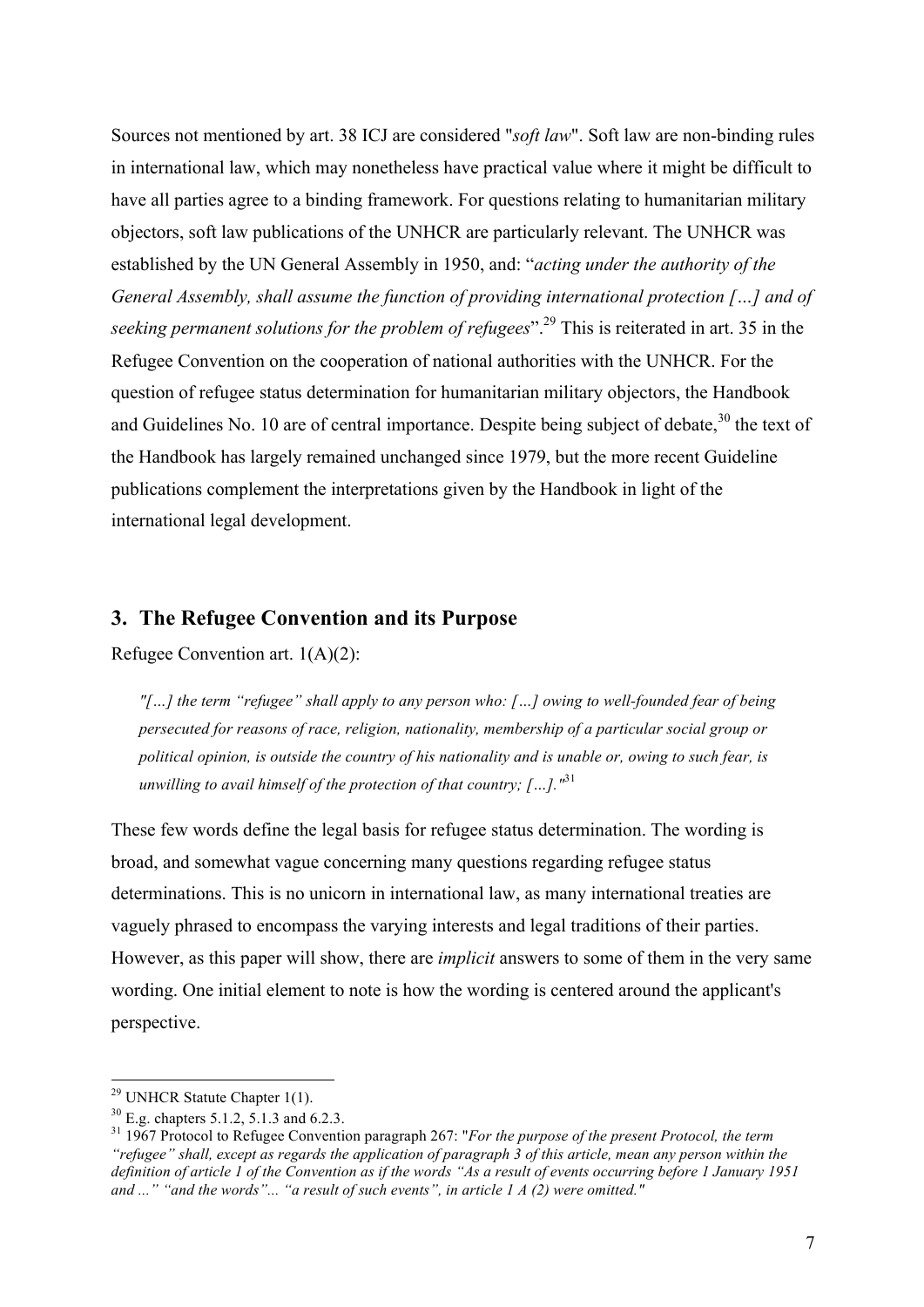When interpreting the Refugee Convention in light of its object and purpose, the purpose of protecting refugees is what is conceptually most readily available. Indeed, the protection of refugees and their access to fundamental rights and freedoms without discrimination are the very first words of the Convention.<sup>32</sup> This is no accident, and as this paper will show, this purpose is an impactful and useful tool for interpreting the Convention. The following part of the preamble conversely does not concern the wellbeing of refugees, but that of the international community. Perhaps not surprisingly considering its authors and timing, the second purpose of the Convention is to prevent the "problem of refugees" from becoming a cause of tension between States.<sup>33</sup> The preamble specifically mentions unduly heavy burdens on certain countries, and the need for cooperation both between States and with the UNHCR.

Despite intentional vagueness in its wording it is therefore not an imposition against the Convention to seek harmonization in refugee law between States, but rather a prerequisite for achieving both the purpose of protection and cooperation. In fact, the preamble states that the Convention is made *"to revise and consolidate previous international agreements relating to the status of refugees".* The fact that art. 1 and 33 of the Refugee Convention cannot be derogated from by the parties implies that the harmonization of the refugee status determination and non-refoulment is especially central to the application of the Convention.<sup>34</sup> Many issues outlined in this paper are not addressed explicitly by the Refugee Convention, but answers are nonetheless implied by its wording or stand out as the only viable solution when the wording is interpreted in light of its purpose.

For the protection of rule of law in refugee status determination, especially in politically sensitive cases such as for humanitarian military objectors, it is imperative that harmonized interpretations for both the substantive content and procedural safeguards are developed, using international methodology.

<sup>&</sup>lt;sup>32</sup> "*It is generally accepted that the preamble to a treaty may have some influence on its interpretation*".<br>Alleweldt 2011: 227, 231.

 $\frac{33}{33}$  Ibid. 237.<br><sup>34</sup> Refugee Convention art. 42.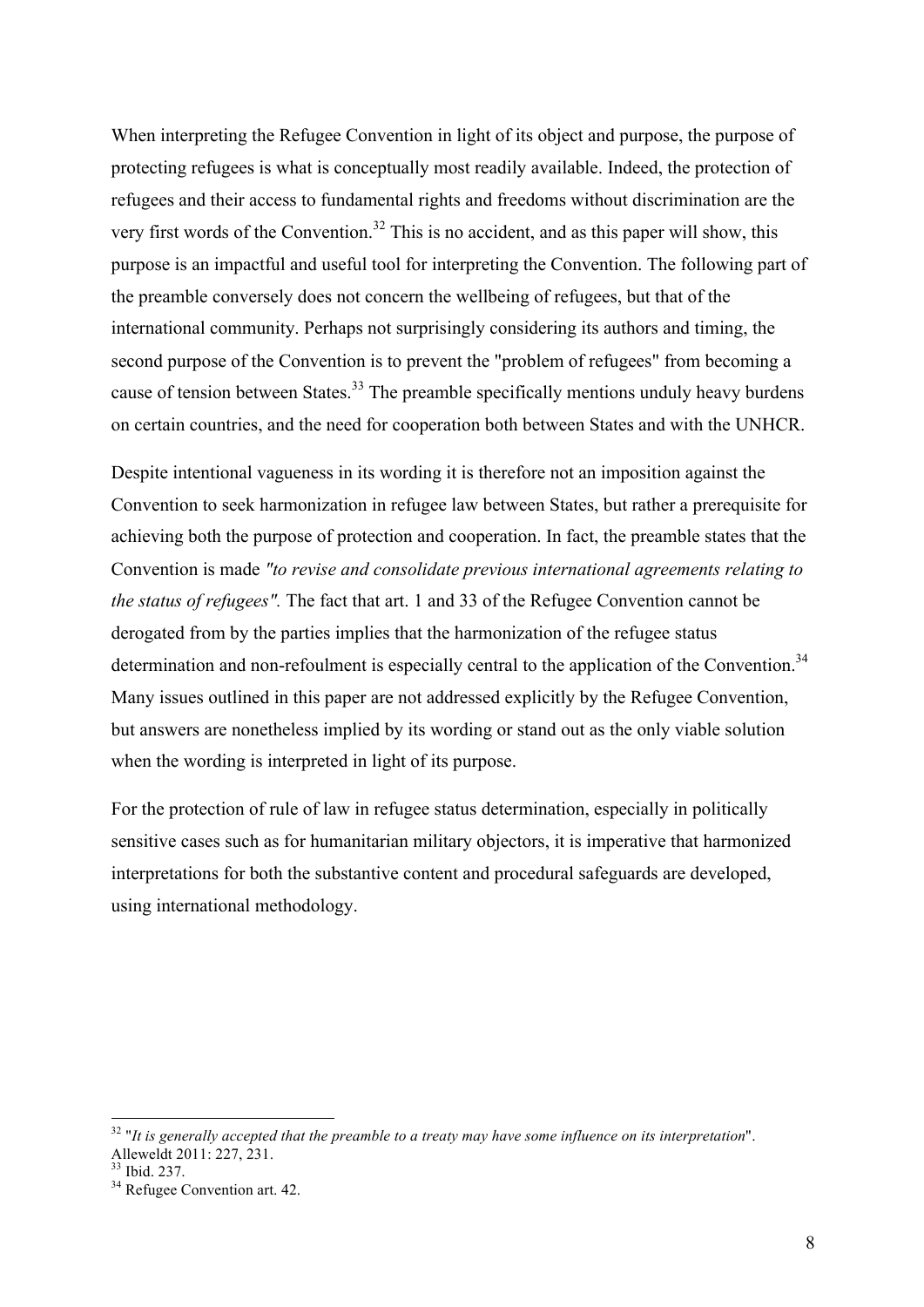#### **4. Domestic Refugee Law**

#### **4.1. Non-Refoulment Turned Asylum**

Fulfilling the criteria for refugee status in art. 1(A)(2) of the Refugee Convention, initiates the non-refoulment rule in art. 33. *"[R]ecognition of his refugee status does not therefore make him a refugee but declares him to be one"*. <sup>35</sup> The main question *prima facie* is thereby whether the state is prohibited from sending the applicant to their country of origin against their will. It is up to the state to answer this question. In implementing the Refugee Convention, most countries have constructed an asylum system encompassing more rights than that of non-refoulment, which is granted if a person can prove he or she is a refugee.

The focus is thereby shifted from non-refoulment to asylum by asking the applicant to prove their right to a domestic claim within national legislation, rather than applying the Refugee Convention and asking the State to present reasons why this person should be expelled against their will.<sup>36</sup> This has implications for how decision-makers approach their duty to gather and assess relevant evidence, which is shared with the applicant.<sup>37</sup> Implicit obligations in the Refugee Convention for decision-makers and applicants will be analysed in chapter 6.

#### **4.2. Justiciability in Administrative Law**

Domestic asylum systems tend to form part of administrative law. Constitutional balance between the roles of the judiciary and the executive institutions result in some states restricting the competence of courts in matters of administrative law.<sup>38</sup> Asylum applicants may experience restricted legal review of their case in those countries.

One might criticise this construction, and whether the refugee determination should in fact be part of the administrative law. Setting that debate aside, the question which determines the justiciability of administrative law in these jurisdictions, namely what is a question of fact versus a question of law<sup>39</sup> mirrors an underlying question when applying the Refugee

<sup>&</sup>lt;sup>35</sup> Handbook paragraph 28.<br><sup>36</sup> Popovic 2005: 35.<br><sup>37</sup> Handbook paragraph 196.<br><sup>38</sup> Examples include Denmark and the Netherlands, according to Vedsted-Hansen 2005: 57 and Spijkerboer 2005: 96. 39 Vedsted-Hansen 2005: 7-65.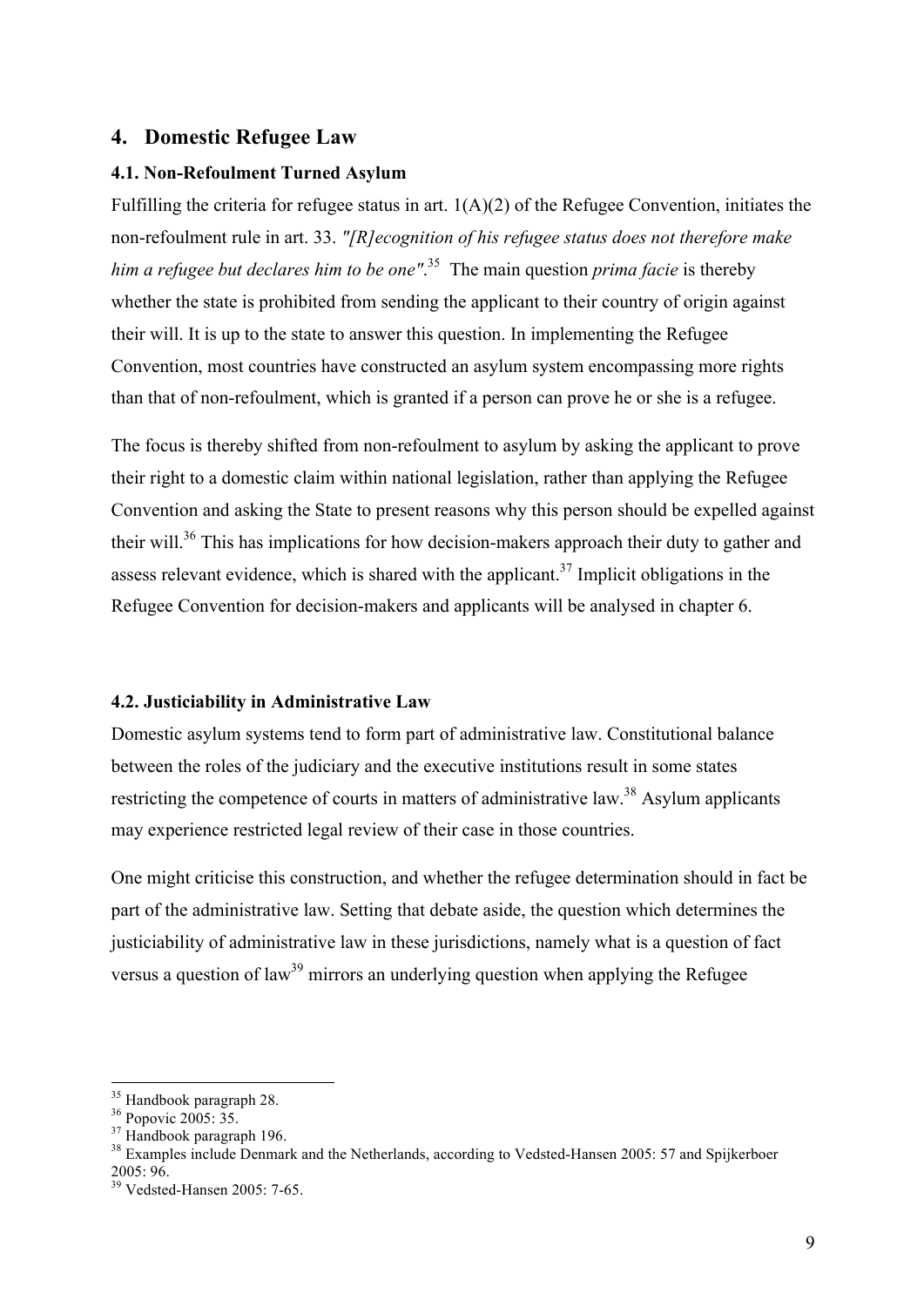Convention; what is a question of policy versus what is a question of law. The two should not be conflated, but the answer to these questions have effect on each other.

In systems where questions of fact have limited justiciability, only questions of law are reviewed by courts to consider if mistakes were made. Parts of a refugee status determination which are not justiciable will not be reviewed using the Refugee Convention or any other legal instrument, making the instruments largely irrelevant. To be able to analyse international evidentiary standards, particularly standards regarding evidence and credibility, it is therefore necessary to examine what are questions of fact and questions of law in refugee status determinations.

Using Danish law and jurisprudence as an illustration, Vedsted-Hansen highlights general concepts relevant for the distinction between fact and law in relation to international sources and the refugee status determination.<sup>40</sup> Procedural rules are normally prone to judicial review, but there might be modifications for assessment of proof, such as in Denmark. Even so, *"some issues pertaining to the assessment of proof can be separated from the question of individual credibility and the weighing of often differing general background information. Such separable issues may be legally regulated in a manner that would seem to allow for full or even intensified review of the asylum authorities' compliance […].*" 41

Vedsted-Hansen analyses a series of cases before the Danish Supreme Court, proposing that because the assessment of proof is connected to generally recognized standards, observance of these standards are justiciable.<sup>42</sup> These include the burden of proof, benefit of doubt, standard of proof,<sup>43</sup> and prognostic considerations inherent in the assessment of risk.<sup>44</sup> Judicial review of such standards is thereby not excluded even when the domestic legal system expressly gives the decision-makers discretion regarding the assessment of evidence.

When performing judicial review, the vagueness of the Convention cannot be read as a carte blanche for the parties, but must be interpreted in accordance with VCLT. Treating the observance of these standards as questions of law thereby opens the door for evidentiary standards from international sources, should they contain applicable standards or principles.

<sup>&</sup>lt;sup>40</sup> Section 56 (8) of the Danish Aliens Act: *"Decisions made by the Refugee Appeals Board are final."*<br><sup>41</sup> Vedsted-Hansen 2005: 59.<br><sup>42</sup> Ibid 61.<br><sup>43</sup> Even though this point is especially prone to national differences,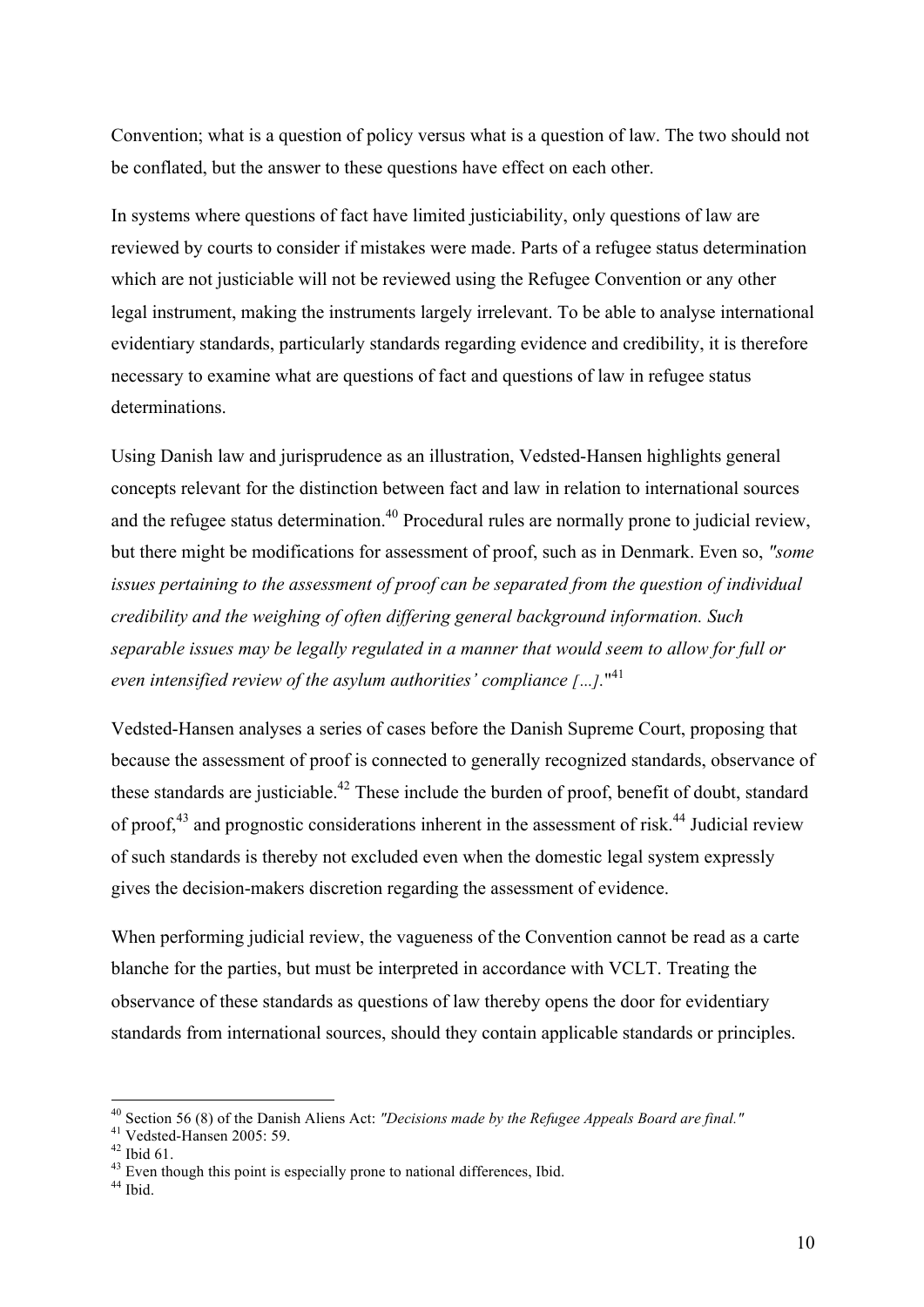#### **5. Refugee Status for Humanitarian Military Objectors 5.1. Article 1(A)(2) of the Refugee Convention**

The main question for a humanitarian military objector seeking refugee status according to art. 1(A)(2) of the Refugee Convention is whether there is a "*well-founded fear of being persecuted […] for reasons of political opinion*". The first part is the foundation for the refugee status determination. The second part forms the condition of causality to convention grounds. Because of the UNHCR's authority and the practice of the parties,<sup>45</sup> a third relevant issue is whether the military action is *"condemned by the international community as contrary to basic rules of human conduct".*<sup>46</sup>

Deserting or evading the military draft is generally criminalised. Fear of punishment for deserting or draft-evasion is not *per se* considered a "*well-founded fear of being persecuted*" in art.  $1(A)(2)$ .<sup>47</sup> However, the Handbook makes an exception, where the military action is "*contrary to his genuine political, religious or moral convictions, or to valid reasons of conscience*", which could be the "*sole ground for a claim to refugee status*". 48

Refugee status determination differs from most civil or criminal cases in that part of the assessment is predictive in nature. Art. 1(A)(2) does not formulate refugee status as dependent on past persecution. Past events are nevertheless a good indicator of future events, and so past persecution creates a presumption for future persecution, but this is not antithetic.49 The next three chapters will analyse the content of "*well-founded fear*", "*religion*", "*political opinion*",<sup>50</sup> and the Handbook statement on international condemnation.

#### 5.1.1. What is a Well-Founded Fear: Trepidation or Risk Assessment

Debate on the applicant's role in asylum procedures is often centered around the meaning of the thrice appearing word "*fear*" in art. 1(A)(2). In its ordinary meaning, "*fear*" is defined by the dictionary as "*an unpleasant emotion or thought that you have when you are frightened or* 

<sup>&</sup>lt;sup>45</sup> Chapter 2.<br><sup>46</sup> Handbook paragraph 171.<br><sup>47</sup> Handbook, paragraph 167; Hathaway, *The Law of Refugee Status* 1991: 179.<br><sup>48</sup> Handbook, paragraph 170.<br><sup>49</sup> This interpretation of the Refugee Convention is supported by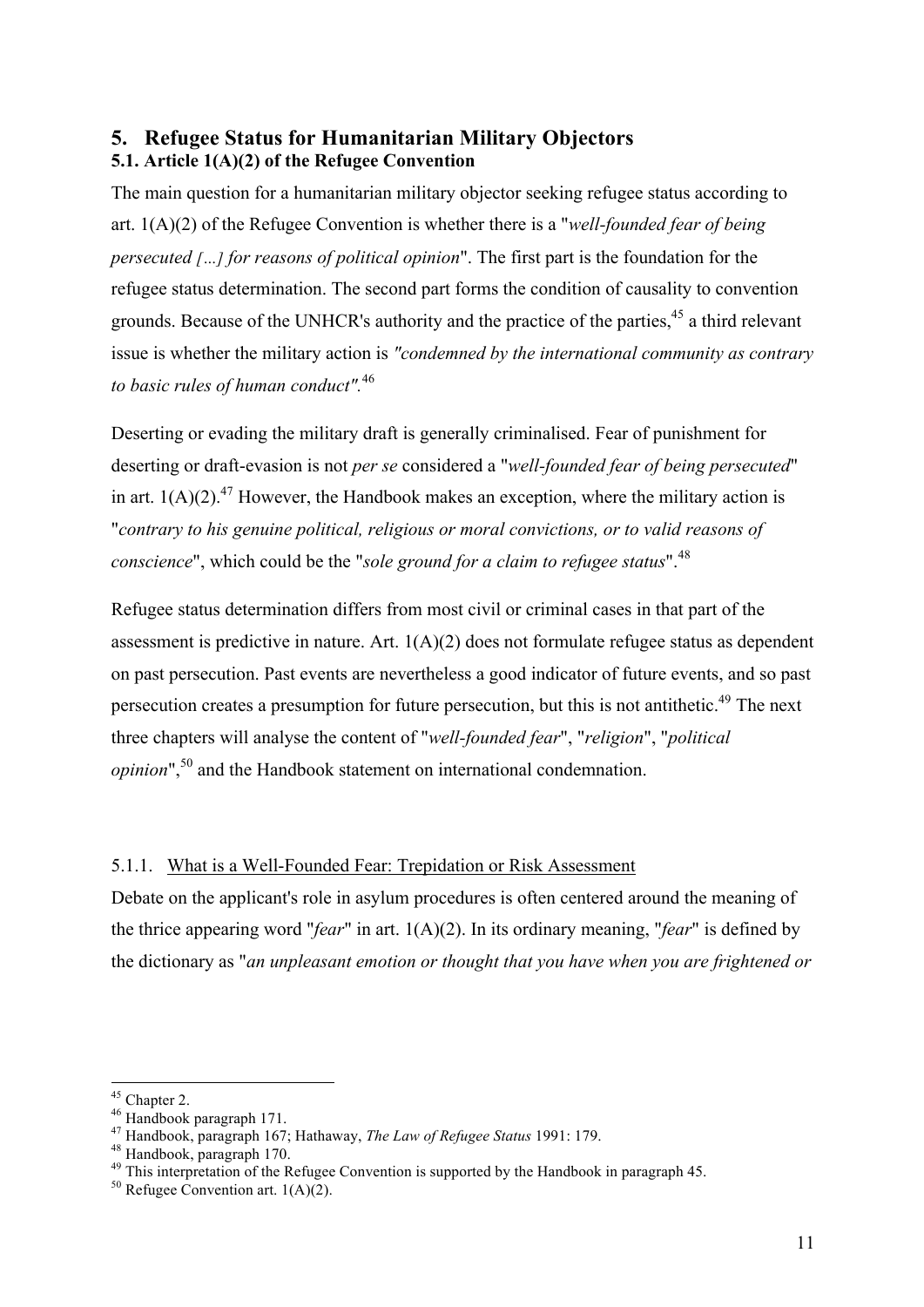*worried by something dangerous, painful, or bad that is happening or might happen*".<sup>51</sup> In other words, it contains both an element of emotion and of prediction.

As outlined in chapter 2, the practice of parties could be relevant for interpreting the Convention. Such practice shows that objective risk of persecution can lead to refugee status.<sup>52</sup> Beyond this, the understanding of "*well-founded fear*" is not agreed upon. There seem to be four dominant interpretations of "*fear*"; (i) trepidation evidenced by emotional expression,<sup>53</sup> (ii) objective risk evidenced by collected data about the country of origin, (iii) forward-looking expectation of risk evidenced by seeking protection.<sup>54</sup> or (iv) the emotive repercussion of risk in the individual to be proved by the refugee status determination.<sup>55</sup>

Interpreting "*fear*" as trepidation is within the "*ordinary meaning of the terms*" pursuant to VCLT.<sup>56</sup> Still, the challenges of both evidence gathering and evidence assessment understanding "fear" as trepidation are glaring, and conclusions based on these factors will in turn be lacking.57 Thereby it must be rejected based on the "*context*" and "*its object and purpose*" according to VCLT art. 31. This interpretation was considered applicable for a long time, either by itself or as an additional requirement to an objective risk, but has been widely discredited<sup>58</sup>

If the authors of the Convention wanted to convey a requirement of objective risk, the word "*risk*" or "*threat*" (as in art. 33 RC), could have been used.<sup>59</sup> Although the ordinary interpretation as such might involve elements of threat and risk, it is not solely that. This interpretation of "*fear*" is therefore too narrow within the ordinary meaning of the terms.

For the two last possible interpretations, there is not much difference in the definition of "*fear*" itself, but in how it may be substantiated. Both can reasonably be understood as referring to the *expectation of risk on the part of the applicant*. This understanding of "*fear*" fits within the ordinary meaning of the word as well as the context, object and purpose of the

<sup>&</sup>lt;sup>51</sup> Cambridge University Press. (n.d.). Fear. In Cambridge Dictionary. Retrieved 12. October 2020 from:<br>https://dictionary.cambridge.org/dictionary/english/fear.

<sup>&</sup>lt;sup>53</sup> Einarsen 2000: 385, and referrals therein to Jean-Yves Carlier.<br>
<sup>53</sup> Einarsen 2000: 385, and referrals therein to Jean-Yves Carlier.<br>
<sup>54</sup> Hathaway and Hicks 2005: 507.<br>
<sup>55</sup> Noll 2005: 154.<br>
<sup>56</sup> Art. 31 VCLT, chap

<sup>&</sup>lt;sup>58</sup> Ibid; Carr, 2006: 538; Einarsen 2000: 386.  $\frac{59}{2}$  Einarsen, Hathaway & Hicks and Noll in the abovementioned publications.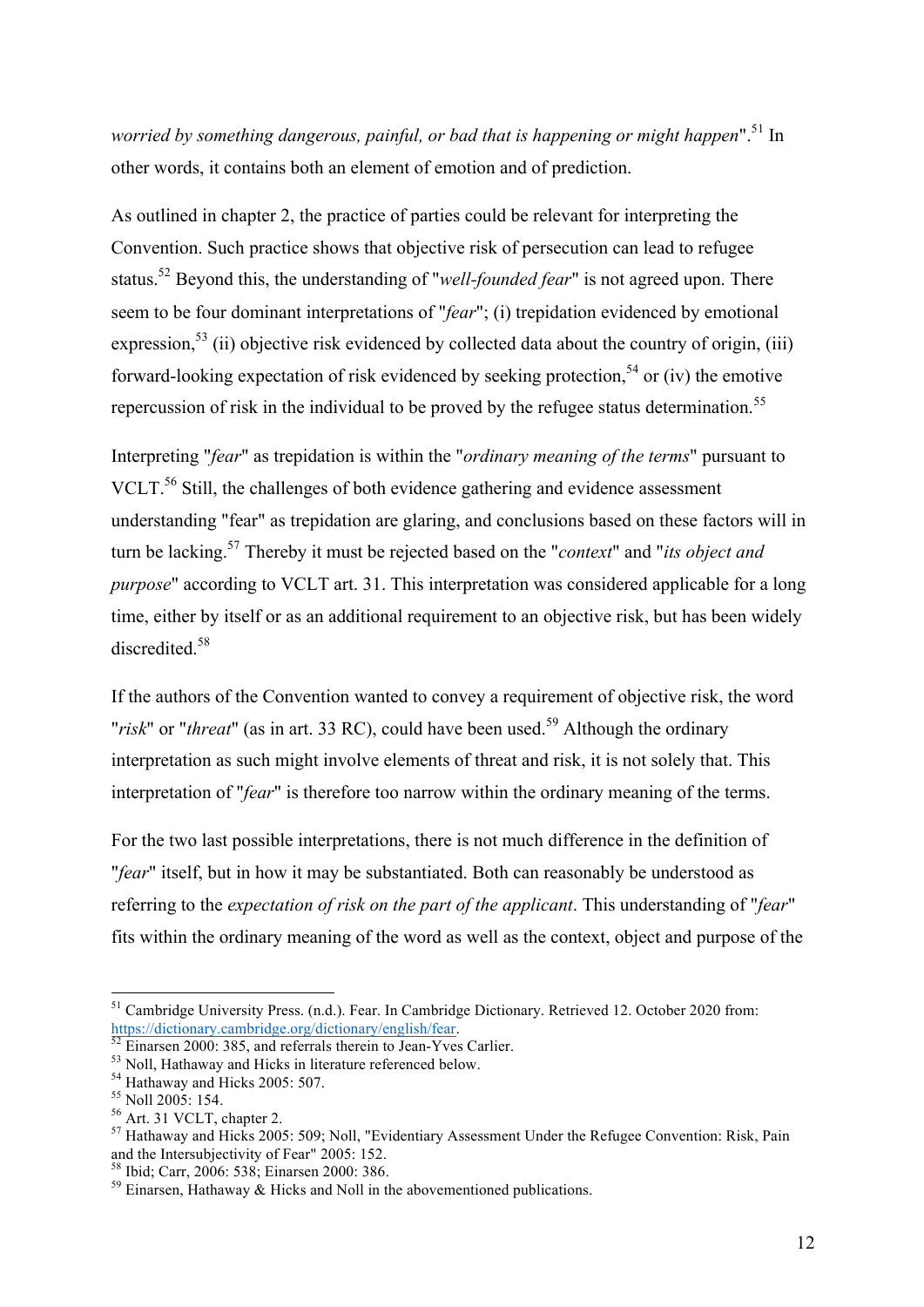Convention. The nuances between the two interpretations lie in which procedural requirements are implied. This question will be further explored in chapter 6.1.

#### 5.1.2. Conscience: Religion or Political Opinion

Disproportional punishment or discrimination in military service and the treatment of objectors is normally required for an objector to be a refugee.<sup>60</sup> However, where the performance of military service *"would have required his participation in military action contrary to his genuine political, religious or moral convictions, or to valid reasons of conscience"*, the *"necessity to perform military service may be the sole ground for a claim to refugee status".* <sup>61</sup> The Handbook does not provide a precise interpretation of the threshold, but gives one example that should fall outside the scope ("*disagreement with his government regarding political justification for a particular military action*"), and one that should fall inside ("*where the type of military action is condemned by the international community as contrary to the basic rules of human conduct*").<sup>62</sup>

Reading paragraph 172 of the Handbook might indicate that military actions condemned by the international community is relevant *only* to political objection, which would mean that political objectors are held to a different standard from religious objectors. This raises questions about the essence of conscientious objection and the principle of nondiscrimination.<sup>63</sup>

The act of objection can be identified as religious or political by the applicant, his home country, or the host State. In the Refugee Convention, religion and political opinion are equal alternatives.<sup>64</sup> Hence it should not matter if the objection is religious or political in nature for the refugee status determination. However, there are principles of sovereignty and the right of states to compel citizens to serve in their self-defence<sup>65</sup> which might justify restrictions where the objection is strictly a matter of "*disagreement with his government about political* 

<sup>&</sup>lt;sup>60</sup> Handbook paragraph 167.<br>
<sup>61</sup> Handbook paragraph 170.<br>
<sup>62</sup> Handbook paragraph 171.<br>
<sup>63</sup> The preamble of the Refugee Convention identifies non-discrimination as a general principle.<br>
<sup>64</sup> Grahl-Madsen 1966: 238, as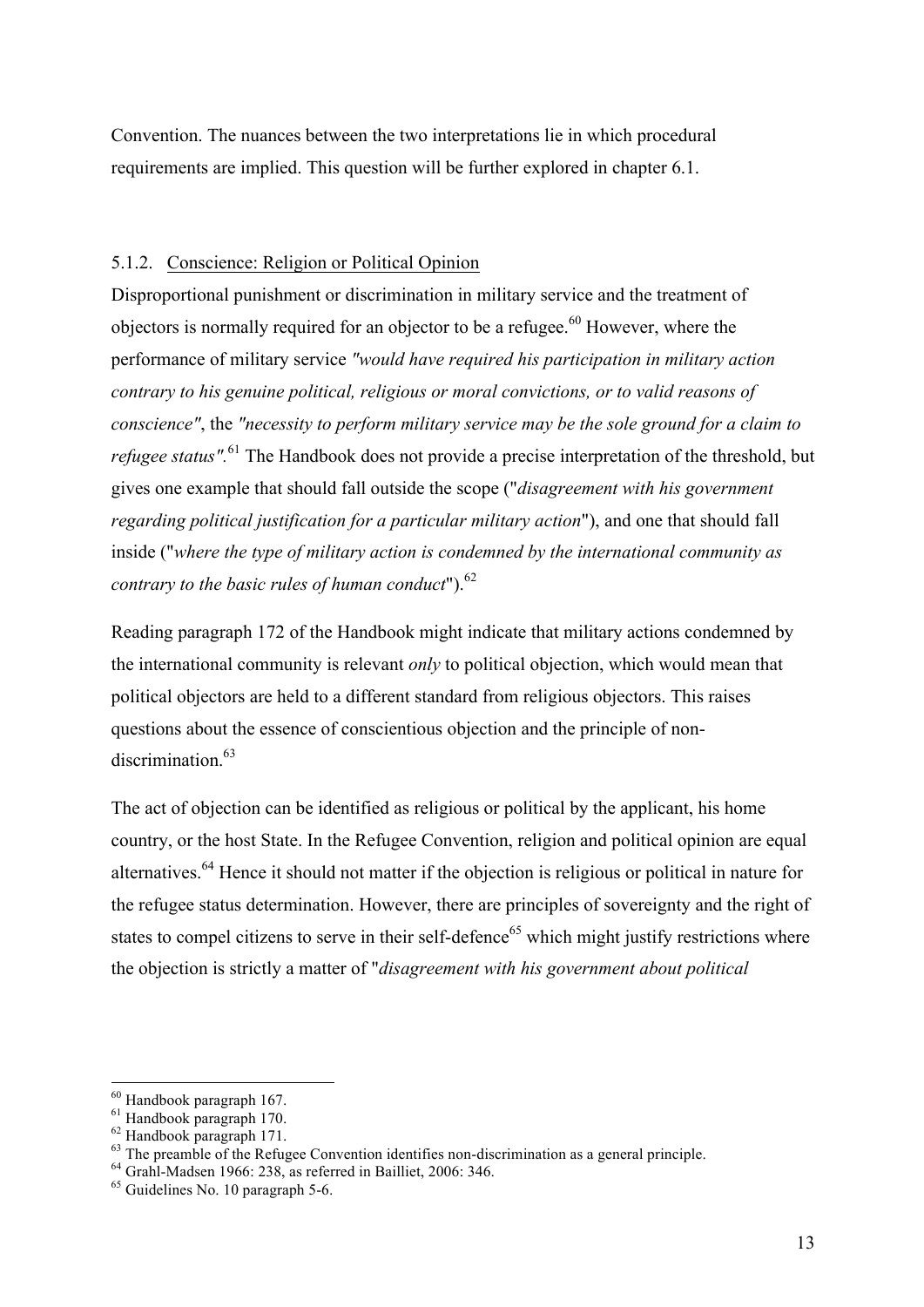*justifications for a particular military action"*<sup>66</sup> as opposed to a compromise on their inner life and conscience.

Humanitarian objection is often spoken of as a matter of political opinion without explicitly debating whether this is the correct categorization, or as a special case.<sup>67</sup> Goodwin-Gill and McAdam have argued that *"[r]efusal to bear arms, however motivated, reflects an essentially political opinion regarding the permissible limits of State authority; it is a political act"*. 68 The core of the human rights abuse which qualifies as persecution is *"to ask asylum seekers to make a choice between imprisonment and violating their conscience".*<sup>69</sup>

Since *Bayatyan v. Armenia* in 2011, the ECtHR has found violations of the freedom of thought, conscience and religion in art. 9 ECHR on several occasions. The case law mainly concerns members of Jehovah's Witnesses, and philosophical pacifists. All cases that have found a violation so far have concerned so-called absolute objection to military service.<sup>70</sup> So far, there has not been a case about humanitarian objection, and so it remains to be seen how the ECtHR would categorize the objection and how it views this type of selective objection. However, the Court has stated that military objection as part of this freedom applies both to religious "*or other beliefs*". In *Papavasilakis v. Greece*, the Court also established that a person does not necessarily have to adhere to an actual religion or belong to a pacifist organisation in order to be recognised as a conscientious objector. <sup>71</sup> The Courts opinion is not an application of the Refugee Convention, but its opinions on the human rights aspect will influence states that are party to both Conventions.

Bailliet argues that adjudicators appear reluctant to discuss the human family, and that when a person is viewed only as an individual, his values are not considered his conscience, but rather political opinion, which may be misunderstood and rejected.<sup>72</sup> Hence adjudicators avoid discussing the differential treatment of non-religious values, a topic which could be

<sup>&</sup>lt;sup>66</sup> Handbook paragraph 171.<br>
<sup>67</sup> See e.g. Hathaway, *The Law of Refugee Status*, 1991; Zimmermann and Mahler, 2011: 430-433.<br>
<sup>68</sup> Goodwin-Gill and Jane McAdam 2007: 87.<br>
<sup>69</sup> Ibid. 114.<br>
<sup>70</sup> Guide on Article 9 ECHR, p

*Aydemir v. Turkey*, which was rejected and did not submit humanitarian objection.<br><sup>71</sup> Ibid. paragraph 63.<br><sup>72</sup> Bailliet 2006: 347.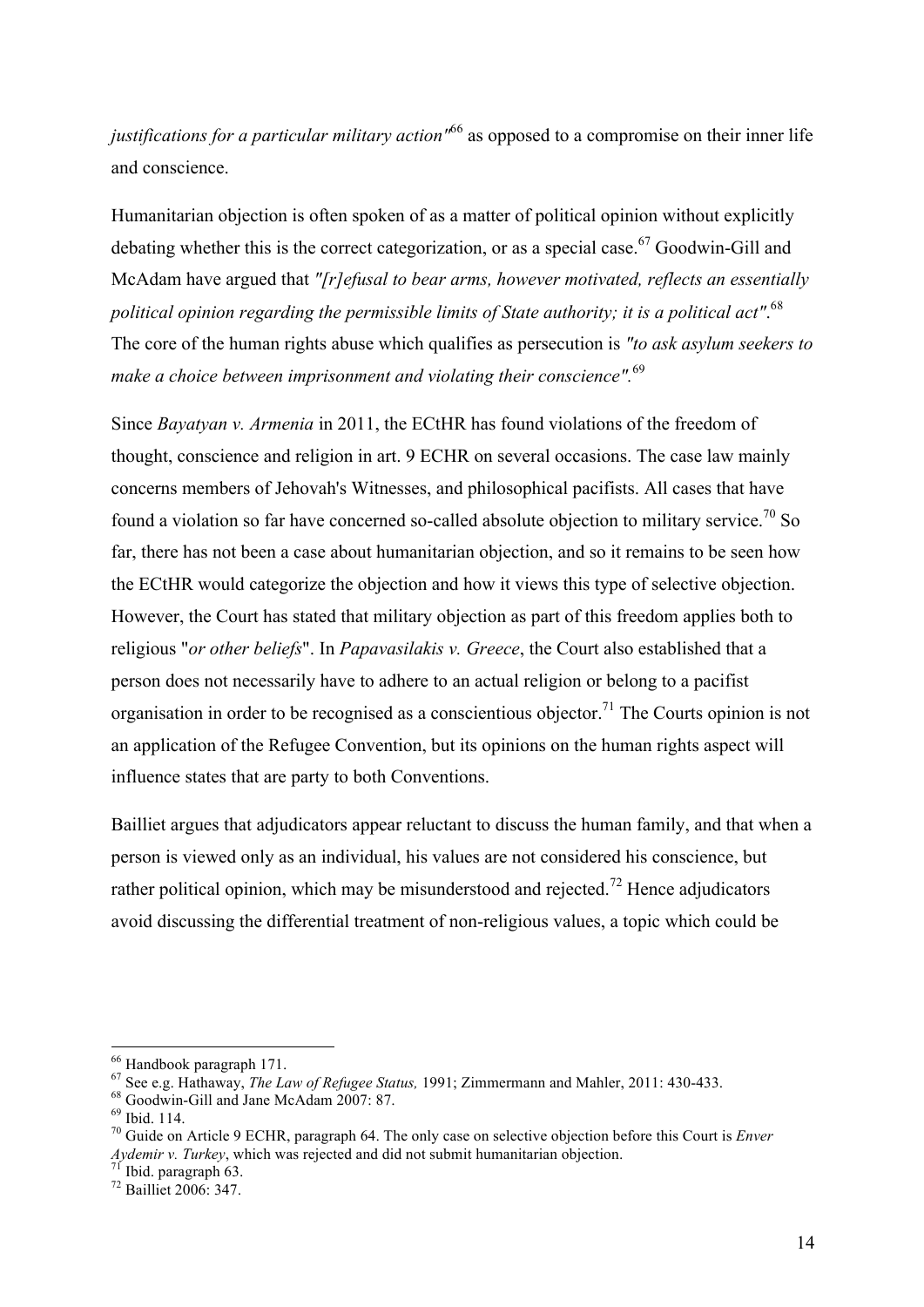controversial, particularly in host countries which promote secularism and non-discrimination of humanistic values in other areas of society.73

Guidelines No. 10 states that conscientious objection to military service "*includes objection to military service based on moral, ethical, humanitarian or similar motives*".<sup>74</sup> It does not mention whether all of these are considered part of a religious motivation, but it indicates that the conscience of the applicant should be at the centre, regardless of formal categorization. The relationship between conscientious objection, religion and political opinion is blurry. From the reading of the Convention, the Handbook and the Guidelines there seems nevertheless to be a clear that in cases where the type of military action objected to is "*condemned by the international community as contrary to basic rules of human conduct*",75 and there is a risk of punishment for objecting, then refugee status should be determined in any case, *even if* the objection is identified as political.

Further, the self-identification of the grounds for objection by the applicant as humanitarian must be regarded as something fundamentally different from a political disagreement, and should not be held against him by creating added requirements based on the Handbook. Such a practice would be placing too much importance by the decision-makers on soft law,  $^{76}$  and legal assessments of the military actions, overlooking the link between humanitarian values and conscience.

Regardless of whether the military action in question is considered internationally condemned, adjudicators should consider the genuineness of the humanitarian objector's convictions, and whether such convictions are taken into account by the authorities of his country in requiring him to perform military service, corresponding to the assessment that is prescribed for religiously motivated objection in paragraph 172.

Additional nuances between religious and political motivations connected to how selective objection and voluntary conscription plays into potential discrimination will be discussed in chapters 5.2 and 5.3.

<sup>&</sup>lt;sup>73</sup> This point could have been deciding in *Sepet v. SSHD*, chapter 5.4.  $^{74}$  Guidelines No. 10 paragraph 11.  $^{75}$  Handbook paragraph 171.  $^{76}$  Cmar 2020: 16.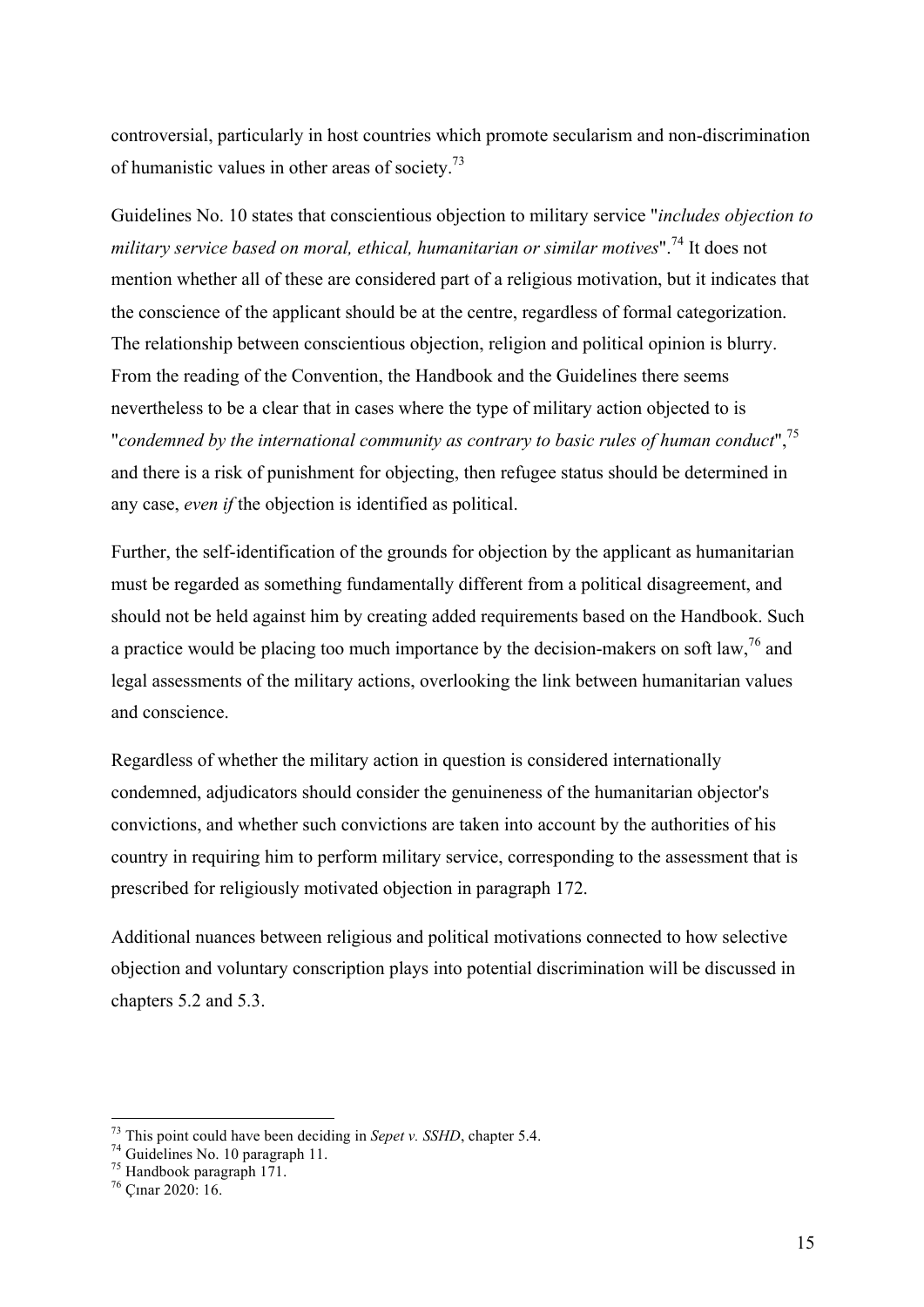#### 5.1.3. Political Statement or Legal Standard

As argued in the previous chapter; where the type of military action *is* condemned by the international community as contrary to basic rules of human conduct,  $^{77}$  the applicant should in any case be determined a refugee. The court rejections of claims by selective objectors on account of not meeting standards set in paragraph 171 of the Handbook makes it relevant to examine exactly what standard the Handbook sets by its mention of international condemnation. That is the aim of this chapter.

The requirement in paragraph 171 can be interpreted one of two ways, requiring an assessment to be based on either: (i) political statements, or (ii) violations of IHL. The former interpretation has been held by courts in several countries,<sup>78</sup> but UNHCR publications and domestic jurisprudence shows a development towards the latter.<sup>79</sup>

Requiring political statements of condemnation will certainly be impacted by whether the host nation itself has issued such statements, but also by their bilateral relationships to the state of origin and other countries.<sup>80</sup> This leads to divergence in practice between states. Many nations are unwilling to issue condemnations, and condemnations are often as affected by diplomatic and economic considerations as they are by a review of international standards.<sup>81</sup> If it ought to be interpreted as requiring an international consensus, it should be noted that those are rare, often changing with time or made long after the actions in question took place. One could require condemnation by the UN, but there are many organizations within the UN, which would cause confusion. Questions might also be raised on what constitutes condemnation, causing debate around diplomatic language and phrasing.

Interpreting "condemned" as a legal standard solves many of these issues, and provides a requirement more suited to legal review by the decision-makers in asylum cases. Language used by diplomats is not intended to regulate the outcome of asylum cases, and is not typically suited for that purpose. Paragraph 171 points to an abstract condemnation both in focusing on the "*type*" of military action rather than individualised action, and by referencing

<sup>&</sup>lt;sup>77</sup> Handbook paragraph 171.<br><sup>78</sup> Examples include Norway, the United States, and the United Kingdom. Bailliet 2006: 356-363.<br><sup>79</sup> UNHCR Guidelines No. 10: paragraph 21; Zimmermann and Mahler 2011: 433.<br><sup>80</sup> Not implying determination of the applicant as a refugee could become politicised as a thorn in the side of the US-Germany relationship and NATO at large.

<sup>81</sup> Bailliet 2006: 354.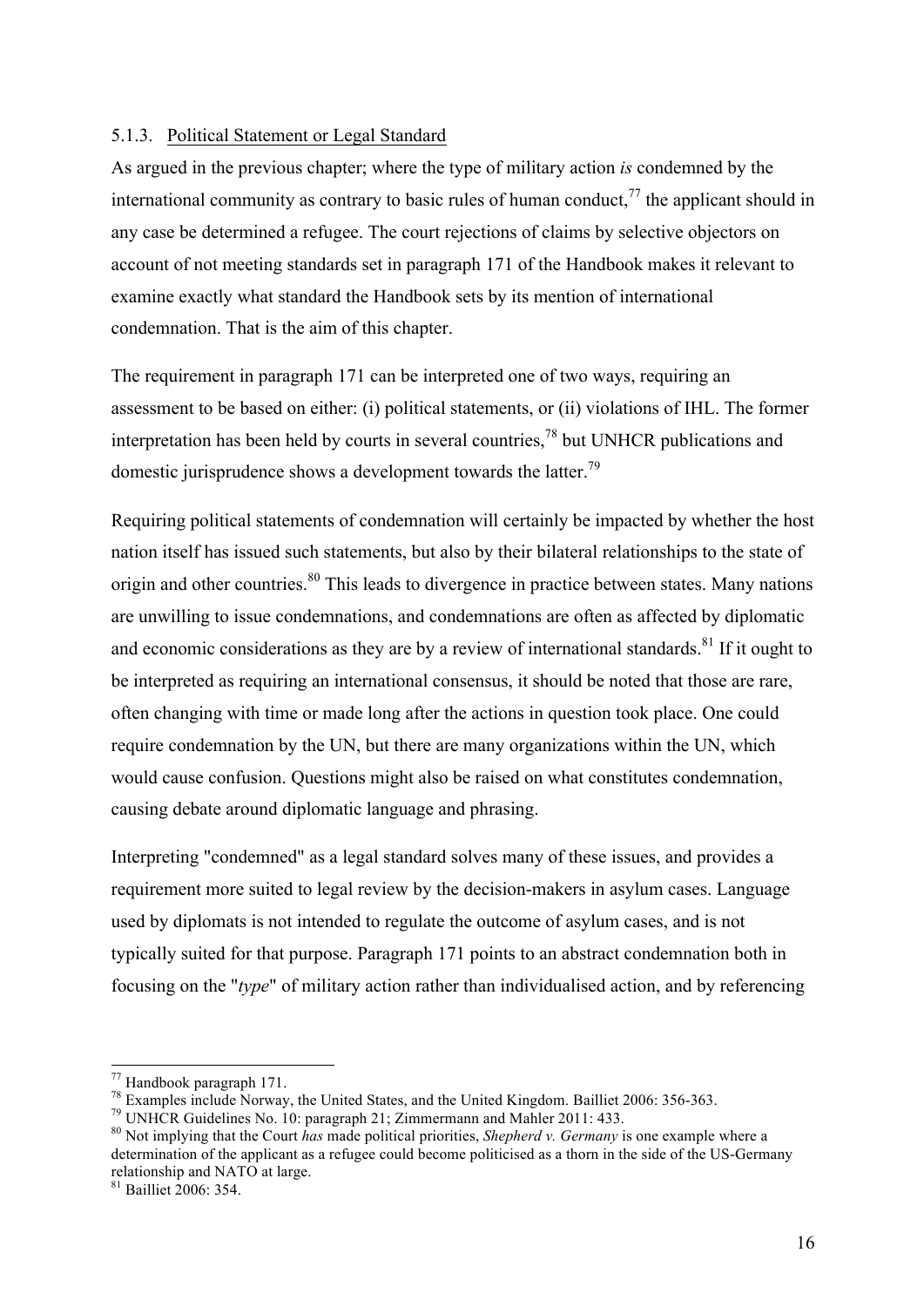"*basic rules of human conduct*". The Guidelines No. 10 paragraph 26-30 clearly states that the UNHCR intended it to be a legal standard.

Political statements of condemnation are relevant to this assessment when they are considered an expression of that state's legal opinion. The main assessment is of the *type* of military action and whether the actions that the applicant testifies to as the cause of their objection would be contrary to international rules for armed conflict.<sup>82</sup>

One important caveat is necessary when depicting the assessment of the military action as a legal one, namely the lowered standard of proof.<sup>83</sup> Determining refugee status is not a trial against the country of origin.

In *Prosecutor v. Erdemovic* before the International Criminal Tribunal for the former Yugoslavia (ICTY), a soldier had participated in the execution of 1200 unarmed civilians, after being told that: *"If you don't wish to do it, stand in the line with the rest of them and give others your rifle so that they can shoot you"*. The ICTY found that "*duress does not afford a complete defence to a soldier charged with a crime against humanity and/or a war crime involving the killing of innocent human beings*".<sup>84</sup> Bailliet argues that the negation of this defence indicates that soldiers should ensure that they are never placed in a situation of duress during humanitarian violations, and the best way to do so is desertion or draft evasion. Otherwise, the only option is to line up with the victims and be shot alongside them. If such is the perspective of the international community, then it is logical that the asylum policies should provide protection to those soldiers who flee.<sup>85</sup>

Concern for those attempting to avoid situations where they might be forced to commit human rights violations and war crimes requires to a low standard of proof. The applicant cannot be required to make a complicated legal analysis, and the level of risk required must be low.<sup>86</sup> Paragraph 171 itself rather than demanding a direct or indirect involvement requires only that the objector "*does not wish to be associated*".<sup>87</sup> It is useful to remind ourselves that the assessment is one of risk, and so there is a predictive element. This reverts the focus back to the applicant as the main actor of asylum process, by considering their genuineness in objecting to war crimes and their risk analysis for being put in such a situation, rather than a general judgement on their country of origin.

<sup>82</sup> Geneva Conventions and other relevant treaties of international humanitarian law (IHL).<br>
83 Chapter 6.2.1.<br>
84 *Prosecutor v. Erdemovic* paragraph 19.<br>
85 Bailliet 2006: 380.<br>
86 Chapter 6.2.1. 87 Chapter 5.4.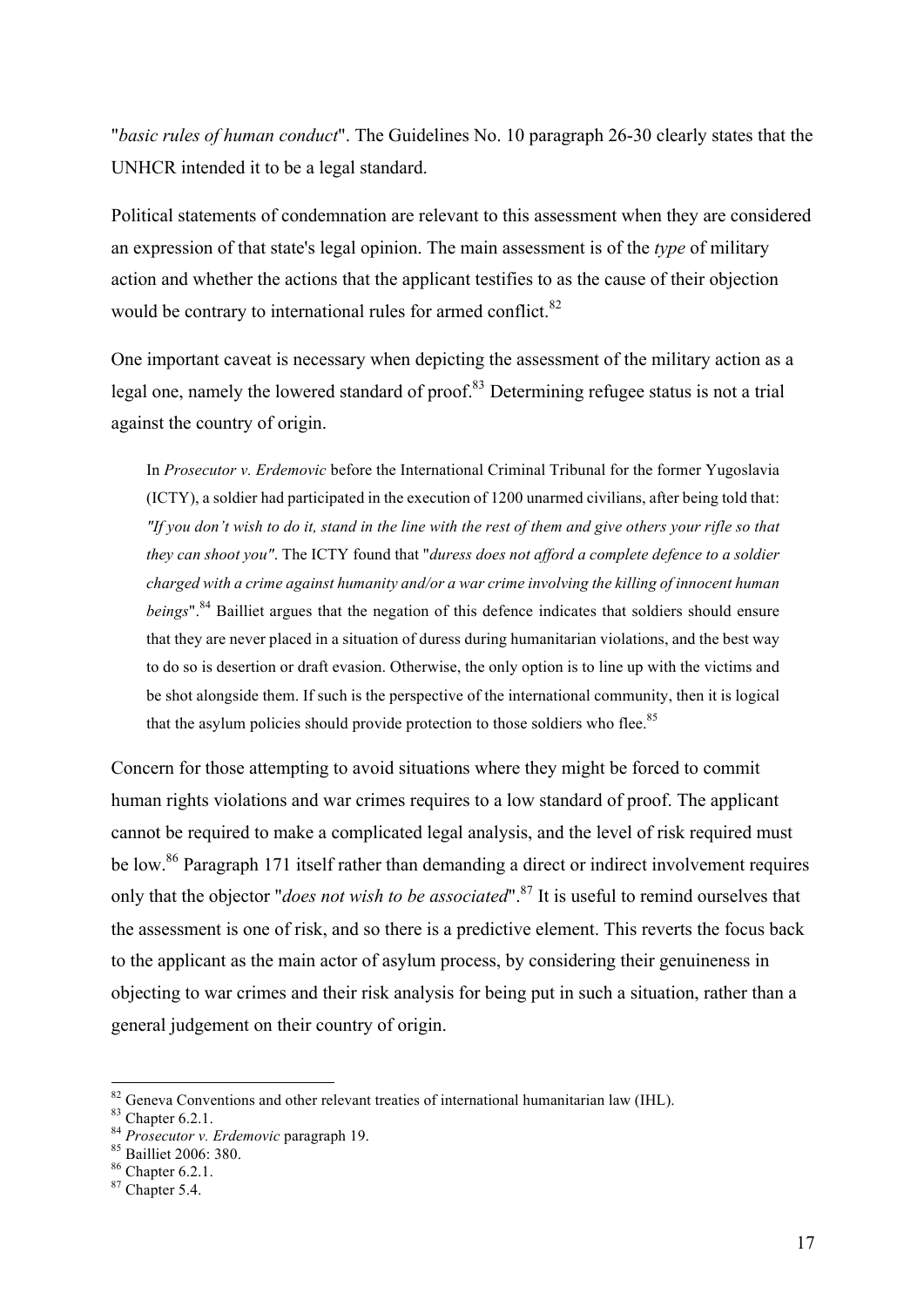Recognition of the lowered standard of proof separates the asylum system from foreign affairs by acknowledging that the successful claim of an objector is not a condemnation of their home country for IHL violations, but a result of the risk of future punishment for objecting to participate in actions which contradict their conscience. This reverts the focus from foreign policy back to the primary source and the primary concern for whether there is a well-founded fear of persecution on Convention grounds.

The solution of a legal assessment is not only in accordance with what may be interpreted from the Refugee Convention and the UNHCR publications and restricts the arbitrariness for applicants but also makes a better fit for the judicial review of asylum cases, since most domestic legal systems intend their courts to function void of political consideration.<sup>88</sup>

#### **5.2. Selective Objection and Voluntary Conscription**

Objection to a type of military action which is internationally condemned in accordance with the Handbook, $89$  is necessarily selective,  $90$  as international law cannot by any interpretation be said to condemn all military actions. Because such objection is necessarily selective, it is beside the point whether the objector volunteered for military service or was drafted. This is sometimes used as an indicator of the genuineness of his or her convictions where the objection has religious grounds.<sup>91</sup> Although this practice has been criticised in general, <sup>92</sup> it would be a particularly unreasonable argument in the case of humanitarian military objectors, considering that these objectors are characterised by being selective in their objection. Despite this fact, there are examples where the selective nature of the objection causes problems in the recognition of the humanitarian military objector. $93$ 

<sup>&</sup>lt;sup>88</sup> E.g. the U.S. Court's mandate from Congress, according to Kuzas 1991: 472.<br><sup>89</sup> Handbook paragraph 171.<br><sup>90</sup> Confirmed in Shepherd v. Germany paragraph 35.<br><sup>91</sup> Handbook paragraph 174.<br><sup>92</sup> Mathew 2013: 186.<br><sup>93</sup> Hin negative and erroneous inference drawn from his belief that Mr. Hinzman did not claim conscientious objector status until after he learned he would be deployed to Afghanistan, and Mr. Hinzmans implying that he would be willing to conduct defensive or peace keeping missions.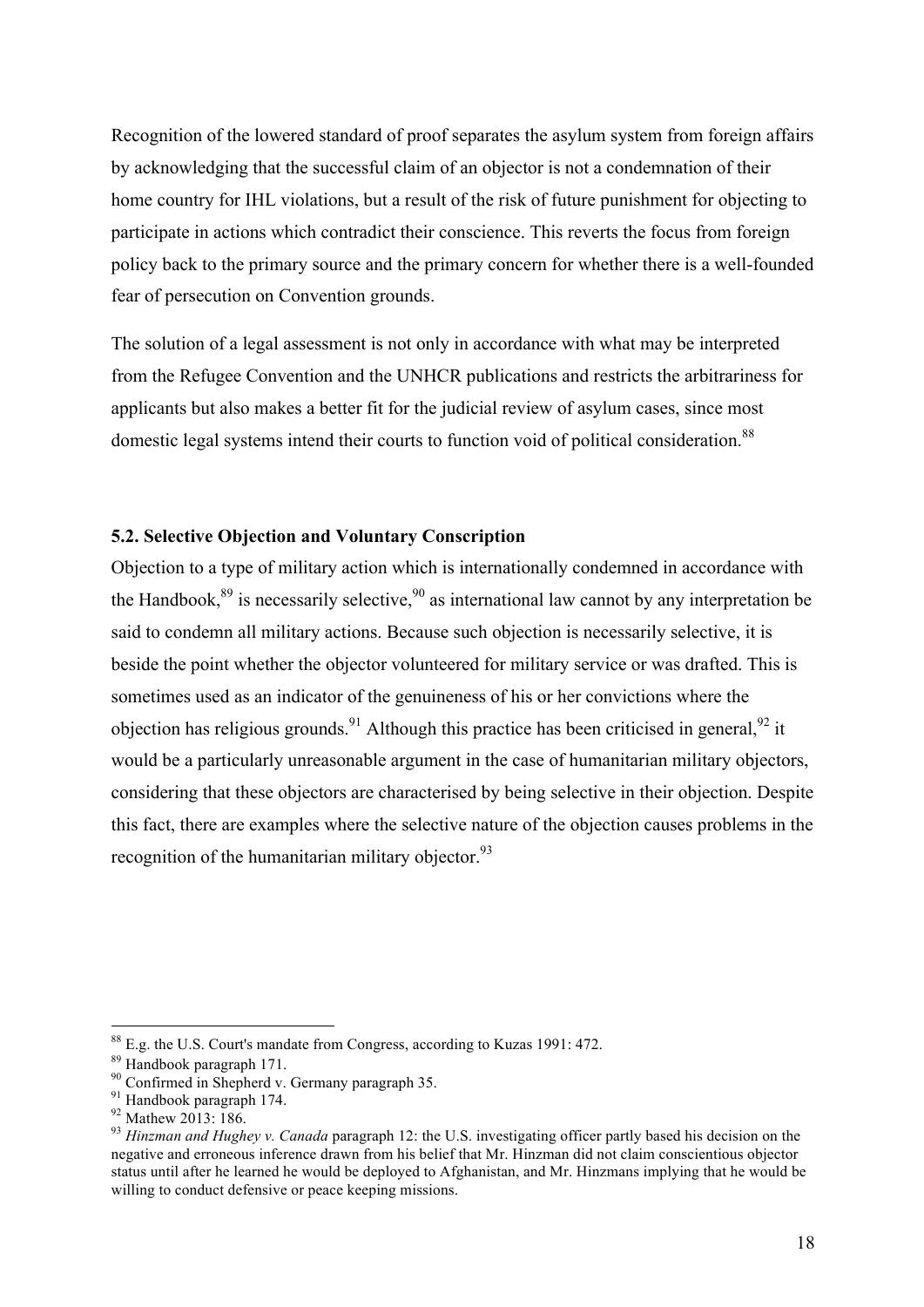#### **5.3. Jus in Bello vs. Jus ad Bellum**

One issue of discrimination which is unique for humanitarian military objectors is the consequences in refugee and asylum law of the distinction between *jus in bello* and *jus ad bellum* in general international law. Two cases which illustrate this point in the context of refugee determination are the Canadian case *Hinzman and Hughey v. Canada*, and *Shepherd v. Germany* before the EU Court of Justice (EUCJ).<sup>94</sup> Both cases concern U.S. deserters, and due to the considerable weight of the U.S. internationally and its close bilateral relationship and military alliance with both host states, it is not difficult to imagine them as politically sensitive. The core of the argument of both Courts is that objection to illegality based on *jus ad bellum* is reserved for higher ranking officers who would be involved and potentially held legally accountable for decisions on the use of force. This leaves the lower ranking soldier without the option to object on the grounds of the prohibition of use of force in art. 2.4 of the UN Charter. $95$ 

In *Hinzman and Hughey v. Canada*, one applicant was deployed to Afghanistan and the other to Iraq, both deserting due to their opinion that these wars were illegal by international law. The issue of whether the Handbook paragraph 171 leads to a differentiated treatment of soldiers and officers in their right to conscientious objection was therefore at the core of the case before the Immigration and Refugee Board. In the decision of the Federal Court, Justice Mactavish concluded that the Board's decision was appropriate, holding that in the case of a *"mere foot soldier"*, paragraph 171 only refers to "*on the ground*" conduct.<sup>96</sup> She qualified a question for the Court of Appeal, asking for confirmation on this assessment. The Court of Appeal avoided the question, ruling that there was sufficient state protection in the home country of the applicant.

In *Shepherd v. Germany*, a member of the armed forces of the United States objected to serving in Iraq. Shepherd enlisted for service, trained as a helicopter mechanic and completed one tour before returning to base in Germany. He left the army upon receiving a travel order to return to Iraq *"believing that he must no longer play any part in a war in Iraq he considered illegal, and in the war crimes that were, in his view, committed there"*. <sup>97</sup> He applied for asylum in Germany, which was rejected. The German Court deciding his appeal

<sup>&</sup>lt;sup>94</sup> Ibid and *Shepherd v. Germany.*<br><sup>95</sup> United Nations, *Charter of the United Nations* art. 2.4.<br><sup>96</sup> Sited from the case in the Court of Appeal, *Hinzman and Hughey v. Canada.*<br><sup>97</sup> Shepherd v. Germany, paragraph 17.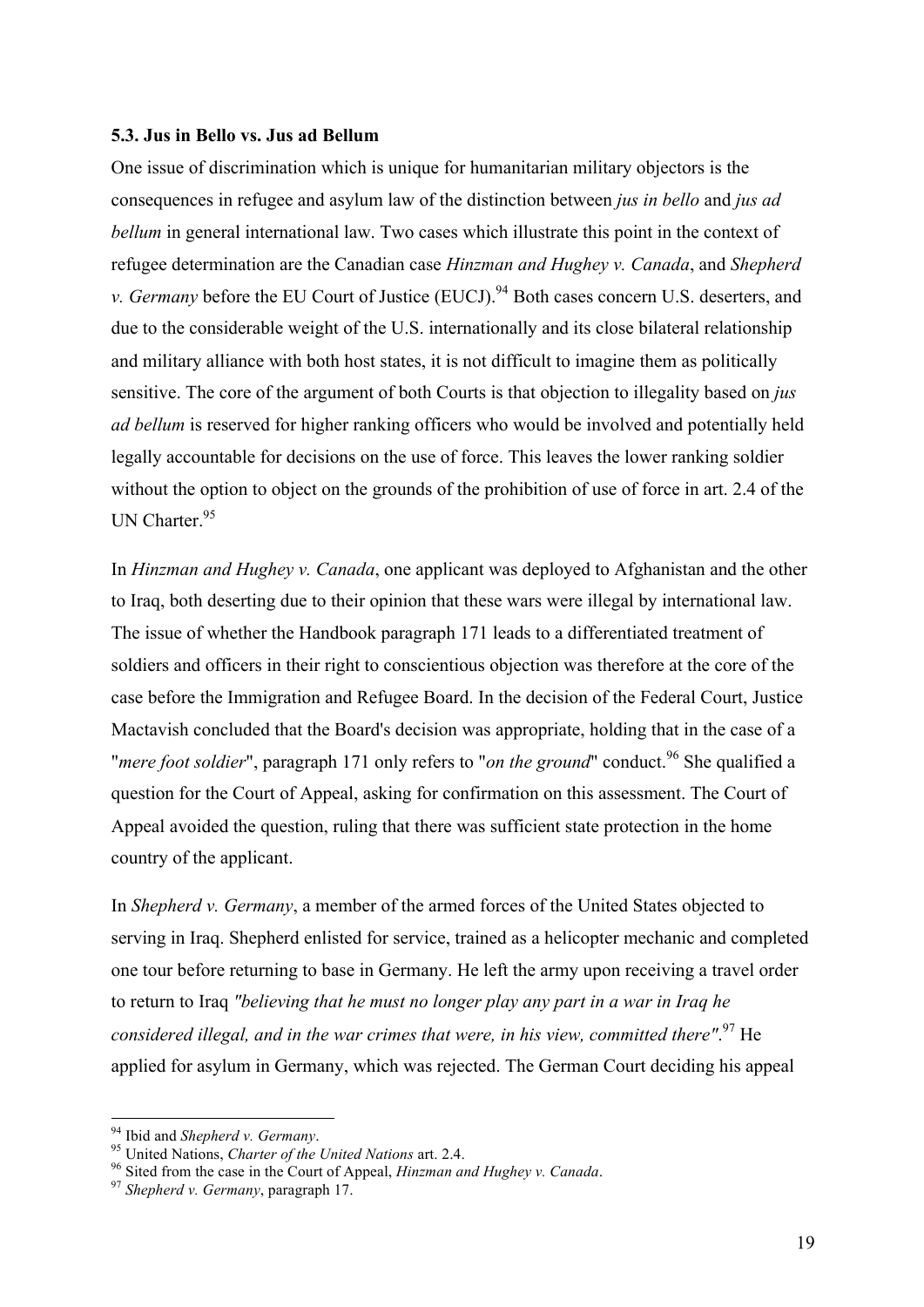asked for a preliminary ruling from the Court of Justice of the European Union (CJEU) on the interpretation of the EUOD.<sup>98</sup> The Court did not explicitly go into the question of *jus ad bellum* versus *jus in bello,* but made two relevant points on the subject:

First, that a level of personal involvement is required in the war crime, either directly or indirectly. The wording of art. 9(2)(e) EUQD is open to both violations of *jus in bello* and *ad bellum*, as it refers to art. 12 (2), which includes both. The Court stated the directive concerns the commission of war crimes including where: *"[…] the applicant for refugee status would participate only indirectly in the commission of such crimes if it is reasonably likely that, by the performance of his tasks, he would provide indispensable support to the preparation or execution of those crimes".99* This requirement of individual involvement might restrict which persons may object against a "*crime of aggression*", <sup>100</sup> causing a differential treatment between soldiers and officers in their right to conscientious objection.

Secondly, the Court establishes a presumption that "*no war crimes will be committed*" in military action engaged upon pursuant to a mandate by the Security Council or based on international consensus. <sup>101</sup> It would be reasonable to infer a presumption that violations of *jus ad bellum* will not take place when the military action is engaged upon pursuant to a UN Security Council mandate, as a military action engaged upon pursuant to such a mandate makes the action legal in accordance with art. 42 of the UN Charter and thereby it can never be a violation of the prohibition on use of force. However, most likely violations of *jus ad bellum* were *not* what the Court had in mind, as it used the term "*war crimes*", not "*crime against peace*", which is differentiated in art. 12 EUQD. Even if the reasons for use of force are legal, there is no automatic inference that the means and methods of war will share this legality. It is unclear why the Court supposes that a Security Council mandate will have effect on whether war crimes are committed, and such a presumption might make the case of a conscientious objector very demanding.<sup>102</sup>

International accountability of combatants will be illusory if not provided real alternatives to engage in illegal combat.<sup>103</sup> Nonetheless, this concept cannot be reversed. In other words, it is

<sup>&</sup>lt;sup>98</sup> EU Qualification Directive: 9–26 (EUQD).<br><sup>99</sup> *Shepherd v. Germany*, paragraph 46.<br><sup>100</sup> ICC Statute art. 8.<br><sup>101</sup> *Shepherd v. Germany* paragraph 41.<br><sup>102</sup> Çmar 2020: 14.<br><sup>103</sup> Chapter 1.1.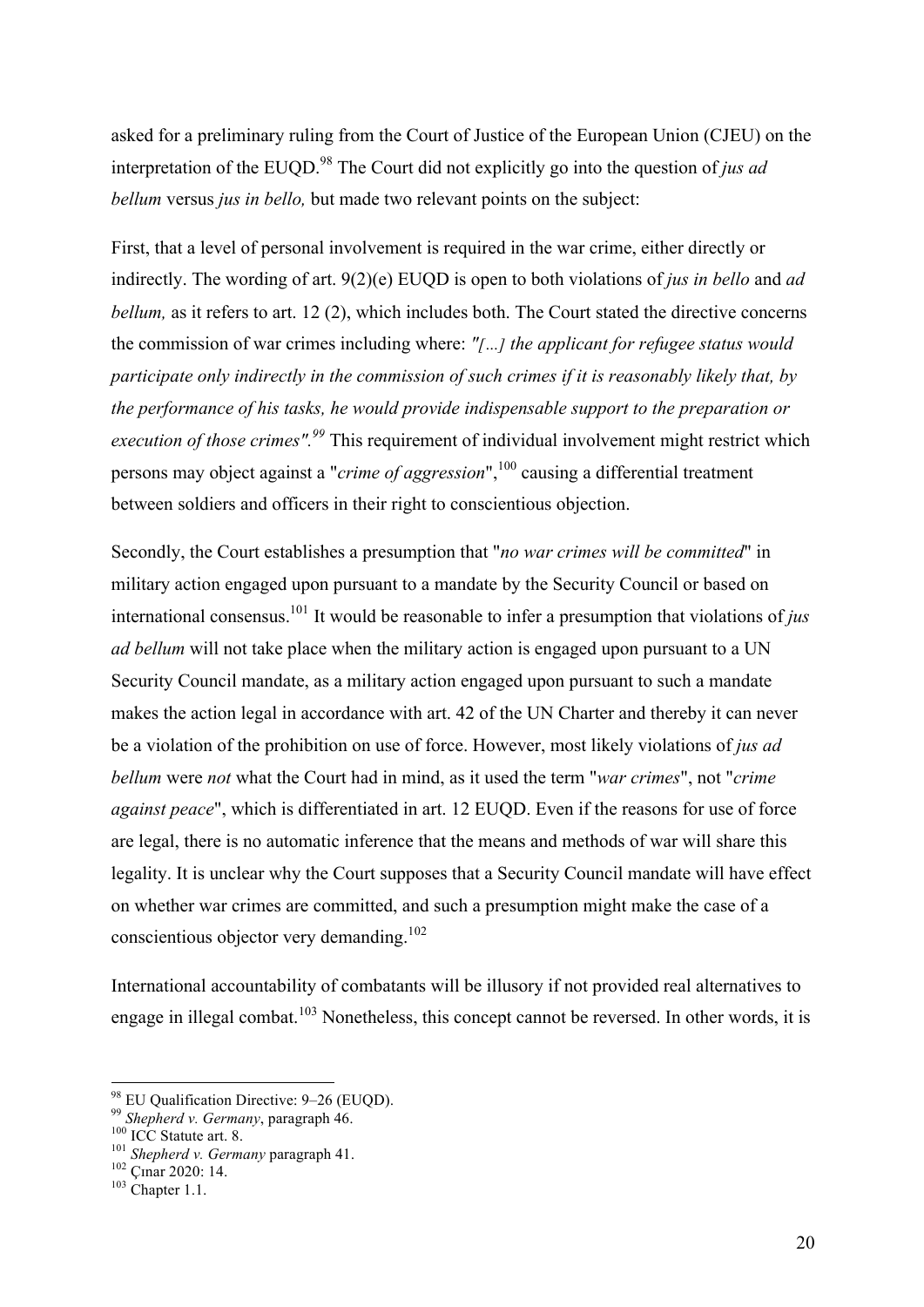not a prerequisite that the combatant might be facing criminal responsibility for him or her to be acknowledged as an objector. There is no reason put forth by any of the cases examined why a foot soldier participating in an illegal war through legal methods and means, should have less access to refugee status, given that his or her only alternative to illegal warfare is punishment.

The required connection in the Handbook between the objector and the military action is merely that they do not wish to be "associated".<sup>104</sup> The focus of the refugee status determination is the objector's conscience, not his potential for future criminal responsibility. To offer differentiated protection between soldiers and higher level commanders is therefore discriminatory, as the soldier may hold himself morally responsible regardless whether he is liable under international criminal law.<sup>105</sup> The case of a humanitarian military objector should therefore be treated equally with regard to the *jus in bello* and *ad bellum* distinction. The next chapter will examine the association required by the applicant with potential humanitarian violations.

#### **5.4. Type of Military Action with Which an Individual Does Not Wish to Be Associated**

Despite the presented issues of discriminating lower ranking soldiers or the restrictions sometimes put on *selective* objectors, the right to protection under the circumstances of punishment for refusing to commit war crimes is widely recognised.106 Consequently, it may come as a surprise that national procedures often conclude that such claimants cannot be considered refugees pursuant to relevant legislation after all,  $107$  and an important fraction of cases is decided on the basis of evidentiary assessment rather than on legal issues.<sup>108</sup> It is beyond the scope of this thesis to exhaustively review the different national practices of the

<sup>&</sup>lt;sup>104</sup> This viewpoint is supported by Guidelines No. 10, paragraph 23.<br><sup>105</sup> Bailliet 2006: 273; Chapter 5.4. The Guidelines No. 10 supports this conclusion in paragraph 23: "*it is not necessary that the applicant be at risk of incurring individual criminal responsibility […] rather the applicant would need to establish that his or her objection is genuine, and that because of his or her objection, there is a* 

<sup>&</sup>lt;sup>106</sup> Supra note 14.<br><sup>107</sup> For different causes of rejection, each reflected in chapters 4 through 6.<br><sup>108</sup> Noll, "Introduction: Re-mapping Evidentiary Assessment in Asylum Procedures" 2005: 1; Vedsted-Hansen, 2005: 57.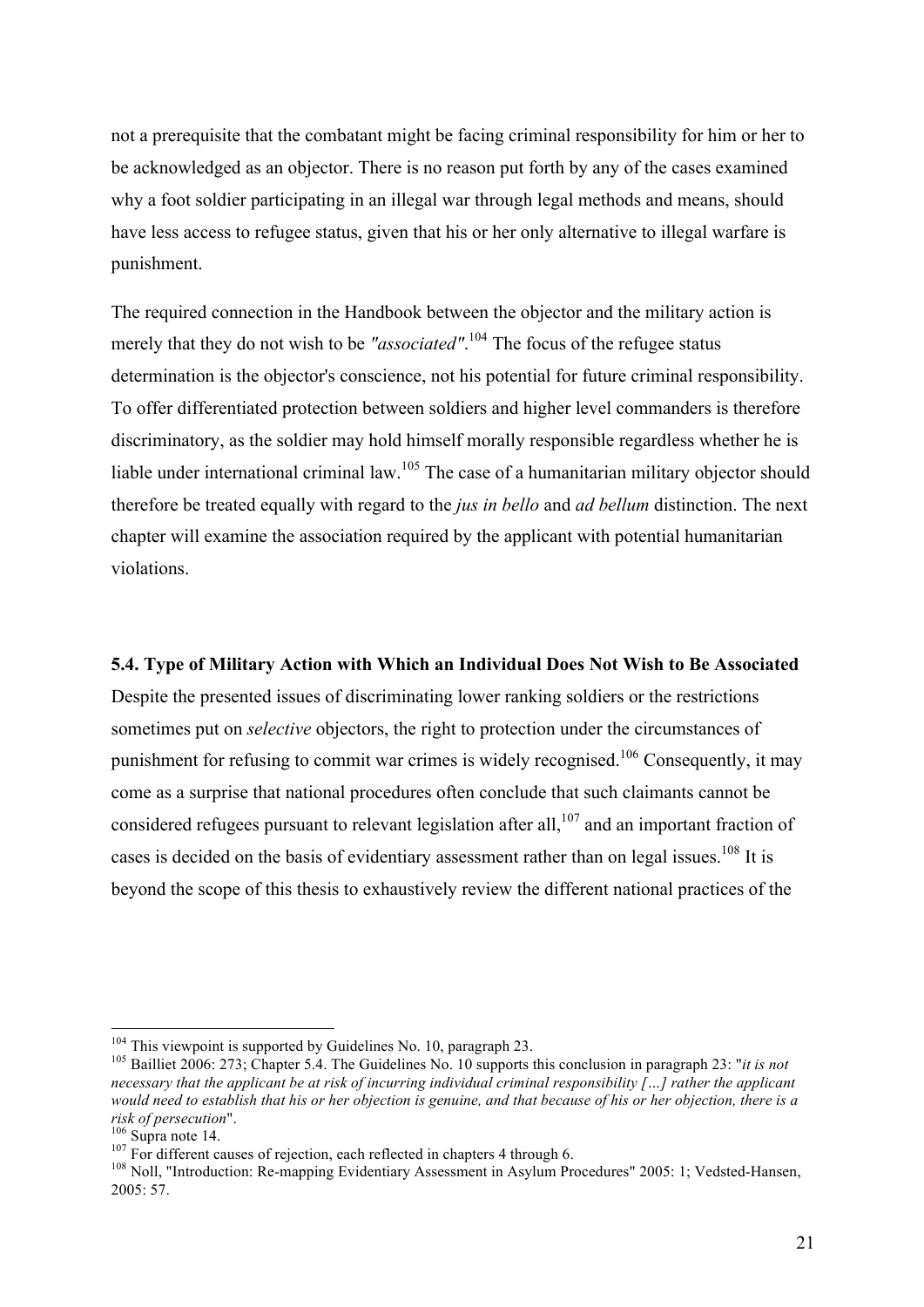Refugee Convention, but the fact that the national interpretations *do* diverge is an important factor in the outcome of humanitarian military objectors seeking refuge.<sup>109</sup>

Applying a variety of legal standards can cause obstacles to the rule of law and harm the intended cooperation between parties as one person might be determined a refugee in one country but not the next.<sup>110</sup> The wording *"with which an individual does not wish to be associated"* in paragraph 171 of the Handbook is a useful illustration.<sup>111</sup>

In the Norwegian asylum system, the deciding factor is whether the applicant has a "*real risk*" of participating in illegal conduct. In Australia, the question is whether the applicant can show *"a reasonable possibility that he will be personally forced to participate in such conduct, directly or indirectly*".<sup>112</sup> The UK changed its position, from "*reasonable likelihood that the applicants would have been required to engage in military action contrary to basic rules of*  human conduct<sup>"113</sup> to "are or may be required on a sufficiently widespread basis to act in *breach of the basic rules of human conduct*".<sup>114</sup> The EUCJ implies a similar standard in *Shepherd v. Germany*. 115

In different ways, applying any of these interpretations might very well raise the bar for determining whether a conscientious objector is a refugee compared to the original wording *"does not wish to be associated"* in paragraph 171*.* Applicants thereby encounter widely different standards for their case based on the national interpretation. Even when legal standards are agreed upon, the gathering or assessment of evidence may cause other obstacles to refugee status, such as in *Sepet v. SSHD*.

In *Sepet v. SSHD*,<sup>116</sup>, the UK House of Lords decided on the case of two humanitarian military objectors from Turkey. The applicants objected, because they did not want to participate in military actions including atrocities against Kurds. It was undisputed that the applicants

<sup>&</sup>lt;sup>109</sup> The divergence of jurisprudence is addressed in the introduction to Guidelines No.10; One example of divergent practice is the multitude of different approaches to "*well-founded fear*", see Einarsen 2000: 384-385;<br>General divergence is also referenced by Gorlick 2003: 358.

 $\frac{110}{20}$  One illustrative example is Norwegian returns of Afghan nationals more frequently than other countries, with a sudden drop from 2015 to 2017 following a policy change. UNHCR Report by Jessica Schultz, *The Internal Flight Alternative in Norway: the law and practice with respect to Afghan families and unaccompanied asylum-*

<sup>&</sup>lt;sup>111</sup> Bailliet 2006: 365-369. Makes the comparison of the references from Norway, Australia and the UK.<br><sup>112</sup> RRT Case No. V95/03169, [1995] RRTA 2742, Australia: Refugee Review Tribunal, 7 December 1995: 20.<br><sup>113</sup> Sepet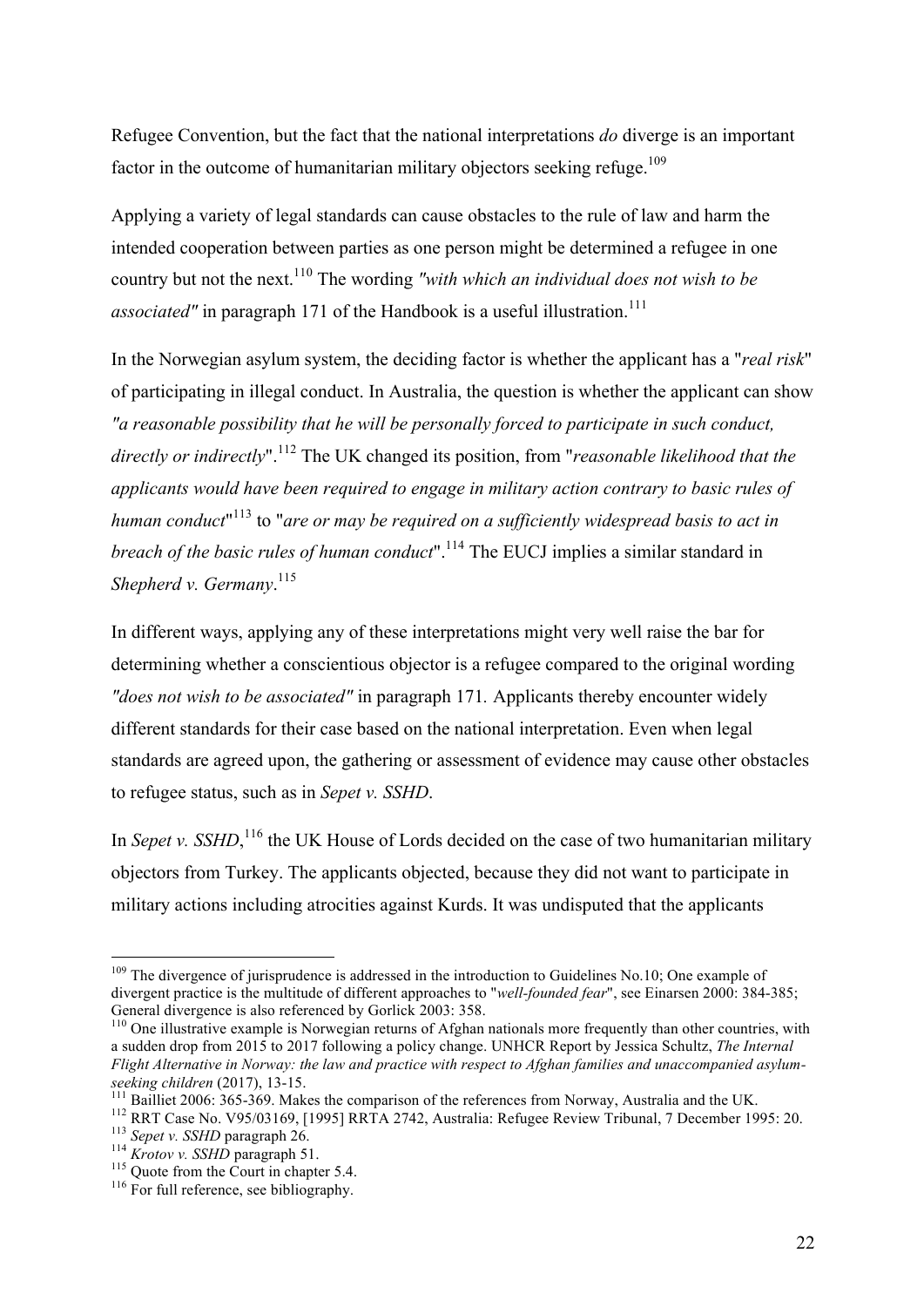would face prison sentences upon return *and* be forced to participate in military service upon release. The Court rejected conscientious objection as a human right.<sup>117</sup> holding that a requirement of persecutors intentions is implied in the causality condition, and that there was no violation if all objectors were treated the same.

Even though a low standard of proof is established, $118$  and the judges briefly acknowledged that one way to refugee status for the applicants would be if the military service would include war crimes,  $119$  there was no assessment of whether this was the case, as the judgement relied upon the conclusion from the special adjudicator that found "*no reasonable likelihood that he would be forced to engage in military action contrary to basic rules of human conduct, even assuming that he was required to serve in a predominantly Kurdish area of Turkey*".<sup>120</sup> Leaving this topic without scrutiny when rejecting military objectors from a conflict where the violations of IHL are so widespread and well-known even at the time of this case<sup>121</sup> is at best a curious and unfortunate effect of domestic application of international sources, and at worst a symptom of resistance in the court system against acknowledging violations of IHL by a military ally.

#### **6. International Evidentiary Standards for Refugee Status Determination**

#### **6.1. Evidence Gathering**

Suffering from having similarity to both criminal and administrative law, while not being exactly that, gathering and assessing evidence can be challenging in refugee status determinations compared to other fields of law. Not only do asylum applicants rarely have much in terms of hard evidence of their identity or persecution, but trauma, time, language difficulties, cultural differences and the situation in the country of origin make it difficult both to gather and assess the evidence. This is an especially vulnerable part of the protection offered by the Refugee Convention and cannot principally be held as something separate from what is suited for legal review using the Convention and other relevant sources of interpretation. Trauma, the extreme nature of the military actions and the relationship between

<sup>&</sup>lt;sup>117</sup> Disregarding Comment No. 22 paragraph 11, and other international legal sources, arguing that neither source provided *reasons* for the recognition of conscientious objection as a human right. Lord Hoffman stated such a right "*is not supported by either a moral imperative or international practice*" in paragraph 53.

<sup>&</sup>lt;sup>118</sup> Chapter 6.2.1.<br><sup>119</sup> Ibid paragraph 52.<br><sup>120</sup> Ibid paragraph 3.<br><sup>121</sup> Human Rights Watch, *Weapons Transfers and Violations of the Laws of War in Turkey*, 1 November 1995.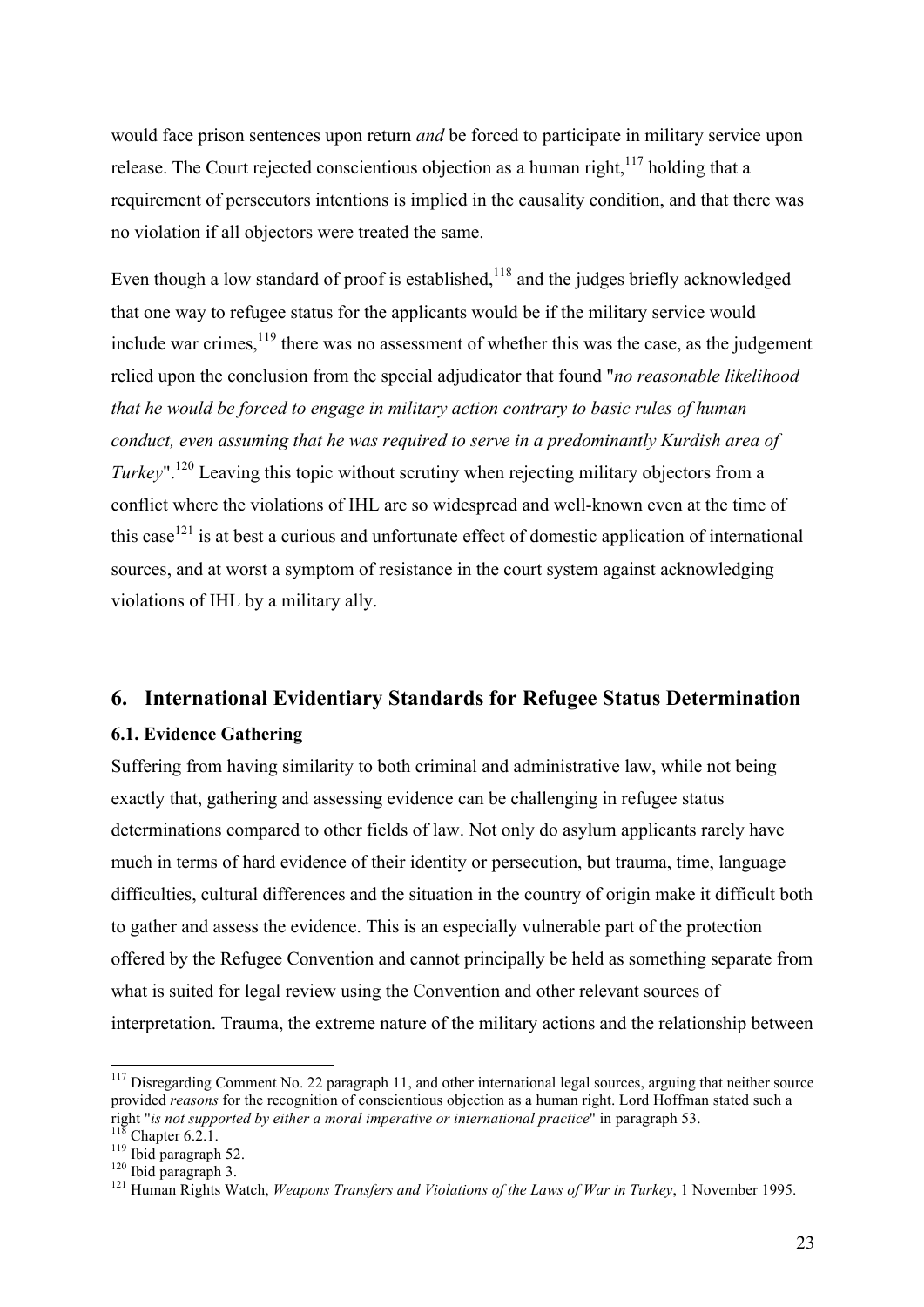classified, formal and informal information make gathering and assessment of evidence in refugee status determinations for humanitarian objectors challenging.

#### 6.1.1. Regarding the Applicant

Building on chapter 5.1.1, "*fear*" within its ordinary meaning read in light of the context, object and purpose of the Convention should be understood as *expectation of risk on the part of the applicant*. The remaining question is then procedural: from the side of the applicant, is well-founded "*fear*" sufficiently evidenced by the applicant seeking protection, or does it require further participation?

What kind of information is needed to determine whether an applicant is a refugee is quite often unpredictable, especially from the perspective of the applicant. The amount and type of information needed varies from case to case. Even though the initial application might include some detailed questions, it seems unlikely that the applicant would include all information that could possibly be relevant. Hathaway and Hicks argue that the statement of the applicant and all other relevant information would still be admissible in establishing whether "*fear*" is "*well-founded*", and they also place the applicant at the centre of the process. However, this seems to depend on states choosing an "*embrace of the human rights-based approach*",<sup>122</sup> and not purely as a result of the wording of the Convention. The inclusion of applicants by this interpretation could be less resistant to increasing pressures on asylum systems.

Noll's interpretation is that "*fear*" understood as the emotive repercussion of risk in the individual (interpretive alternative (iv)), includes a procedural obligation for the parties to allow for a communication of that risk assessment.<sup>123</sup> As a direct consequence of the wording, the applicant not only triggers the refugee status determination, but is a critical and active part of it, as it would not be possible to assess such fear without them.<sup>124</sup>

The description of "*fear*" in paragraph 37 of the Handbook supports an understanding of this wording as a procedural requirement,  $125$  by placing emphasis on the applicant's statement above general judgements about the country of origin.

<sup>&</sup>lt;sup>122</sup> Hathaway and Hicks 2005: 560.<br><sup>123</sup> Noll, "Evidentiary Assessment Under the Refugee Convention: Risk, Pain and the Intersubjectivity of Fear"<br>2005: 155.

 $\frac{124}{125}$  Ibid. 143-144.<br><sup>125</sup> Handbook paragraph 37 last sentence.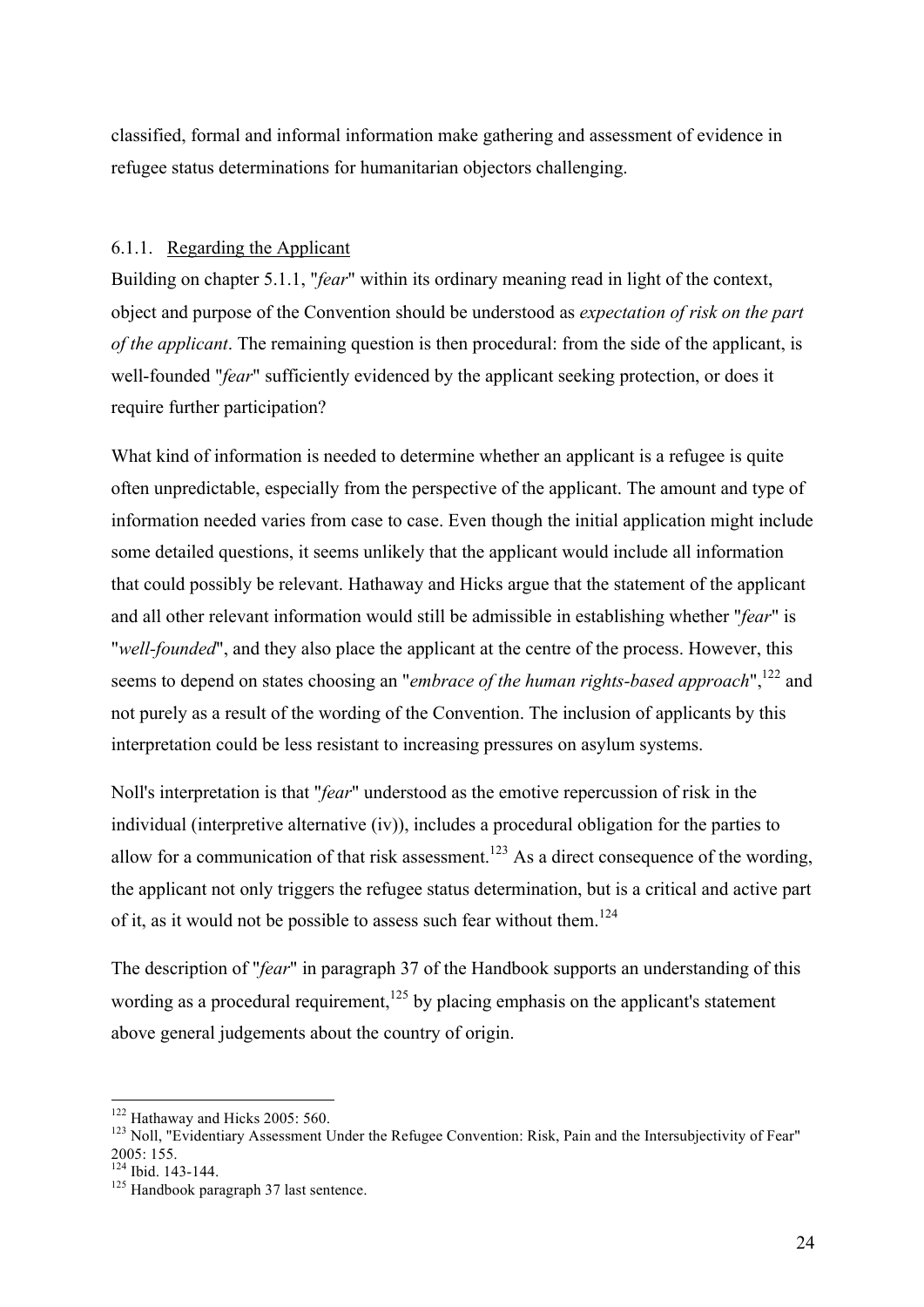Hathaway and Hicks find support in the historical context of the Convention for their interpretation (iii).126 Referring to writings about the preparatory works that "*threatened*" in art. 33 was intended as a shorthand for the determination according to art. 1(A)(2), the authors propose that "*well-founded fear*" is purely about establishing the objective risk.<sup>127</sup> Following art. 32 VCLT, the preparatory works are secondary tools of interpretation. Noll argues the meaning of "*fear*" is clear, and that the preparatory works therefore hold no weight in the matter.<sup>128</sup> In terms of the substantial interpretation of "*fear*", it seems based on the analysis above that Noll is right in pointing this out. However, in the procedural aspect of "*fear*" in which he is disagreeing with authors Hathaway and Hicks, the word "*fear*" could be regarded as ambiguous, evidenced by this scholarly debate taking place and diverging national practice.<sup>129</sup> This makes the historical context relevant, insofar as it might be helpful. In this case, it helps to support the interpretation of Hathaway and Hicks that the applicant has sufficiently expressed an expectation of risk by seeking protection.

Hathaway and Hicks' article raises the legitimate concern that lack of "appropriate" display of emotion in itself has wrongfully been used as a reason for rejection.<sup>130</sup> The interpretation argued by Noll also includes an emotive element, whether that was Noll's intention or not, which could be misconstrued to require some display of emotion and for which Noll gives no explanation. With reference to the arguments laid out by Hathaway and Hicks, such a requirement would not be in accordance with the object and purpose of the Convention and has shown to be impractical.<sup>131</sup>

Both the interpretations by Hathaway and Hicks, and by Noll are within the ordinary meaning of the Convention, and within what can be understood from its context, object and purpose. The nuances outlined above may be viewed as contrary, but can also be viewed as complementary. One is concerned with the obligations of the applicant, and the other with the obligations of the state. Hathaway and Hicks make a convincing case for why the Convention cannot be read as though requiring more from the applicant than to seek protection in order to

 <sup>126</sup> Hathaway, *The Law of Refugee Status* 1991: 74, which is frequently referenced in the article by Hathaway and Hicks.<br><sup>127</sup> Hathawav and Hicks 2005: 542, and references therein to Paul Weis' commentary of the Refugee Convention.

Hathaway and Hicks 2005: 542, and references therein to Paul Weis' commentary of the Refugee Convention. 128 It should also be pointed out that it would be particularly inadvisable to interpret the Refugee Convention. subjectively based on the travaux préparatoire, as an overwhelming number of its signatories were not part of the drafting, see Noll, "Evidentiary Assessment Under the Refugee Convention: Risk, Pain and the Intersubjectivity

<sup>&</sup>lt;sup>129</sup> Einarsen 2000: 385, and the referrals therein to research by Jean-Yves Carlier. <sup>130</sup> Ibid. 560-561.<br><sup>131</sup> Ibid. 509.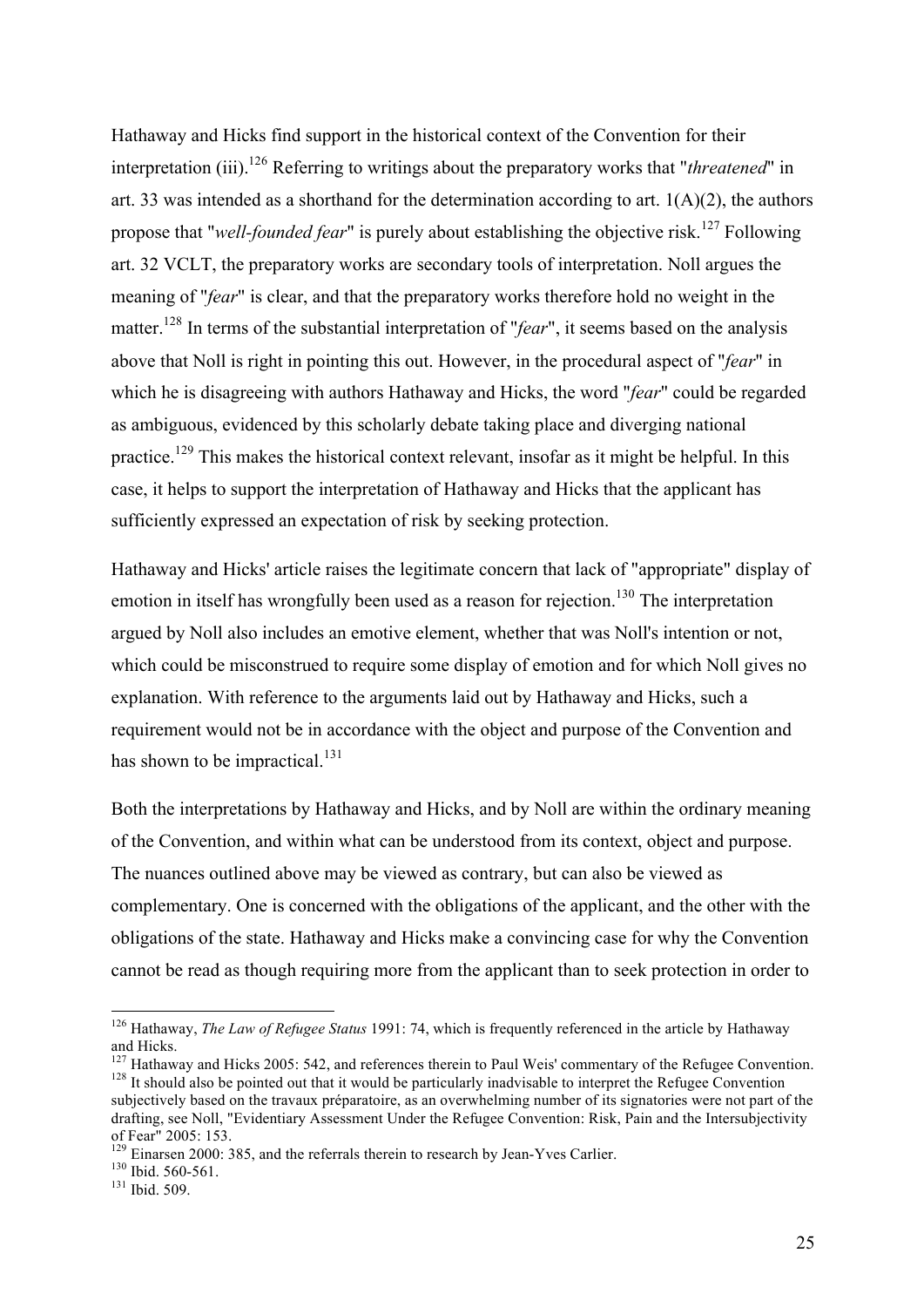have proved their "*fear*". Likewise, Noll makes a convincing case for why the Convention obligates the state not only to receive the initial application but to give the applicant agency.

To summarise, "*fear*" must be understood as an *expectation of risk on the part of the applicant*. While the requirement "*fear*" puts on the applicant is one that is fulfilled by the mere act of seeking protection, it further obligates the host State to allow for the communication of such fear and its well-foundedness by the only person qualified; the applicant. Thereby, as a direct consequence of the wording, the applicant is not only a trigger of the refugee status determination but is a critical and active part of it.<sup>132</sup> A process which does not facilitate this will inevitably lack information to make a determination and it would not be in accordance with the Refugee Convention to reject applications based on it.

Where the objector is determined to be objectively at risk of being required to commit war crimes, or being punished for refusing so, they are a refugee.<sup>133</sup> In any case, the applicant's perception of such risk must be the focus of the inquiry in order to gather as much evidence as possible on the reasons why the applicant fled their country of origin. A "well-founded" fear must then be understood as an expectation of risk that they will be required to participate in war crimes or punished for refusing upon return, *based on experiences and knowledge about the past and present*.

The applicant should be considered a source of clues.<sup>134</sup> Sometimes he or she will be the most important source of clues, and in other situations the applicant might not be able to provide many clues at all. Despite the primary consideration that the wording of the Convention, and the Handbook places on the applicants own assessment, it is obvious that this leaves the State with a fundamental responsibility to produce evidence which might substantiate that applicant's claim. In cases of humanitarian military objection, this means focus should be on the applicant's genuineness in their objection and risk assessment.<sup>135</sup> These are subjects which require high-quality communication between the applicant and the decision-maker, to be further examined in chapter 6.2.2.

<sup>&</sup>lt;sup>132</sup> Noll, "Evidentiary Assessment Under the Refugee Convention: Risk, Pain and the Intersubjectivity of Fear"<br>2005: 143-144.

<sup>&</sup>lt;sup>133</sup> Chapter 5.1.1.<br><sup>134</sup> Popovic 2005: 52.<br><sup>135</sup> Chapter 5.1.2 and 5.2.2.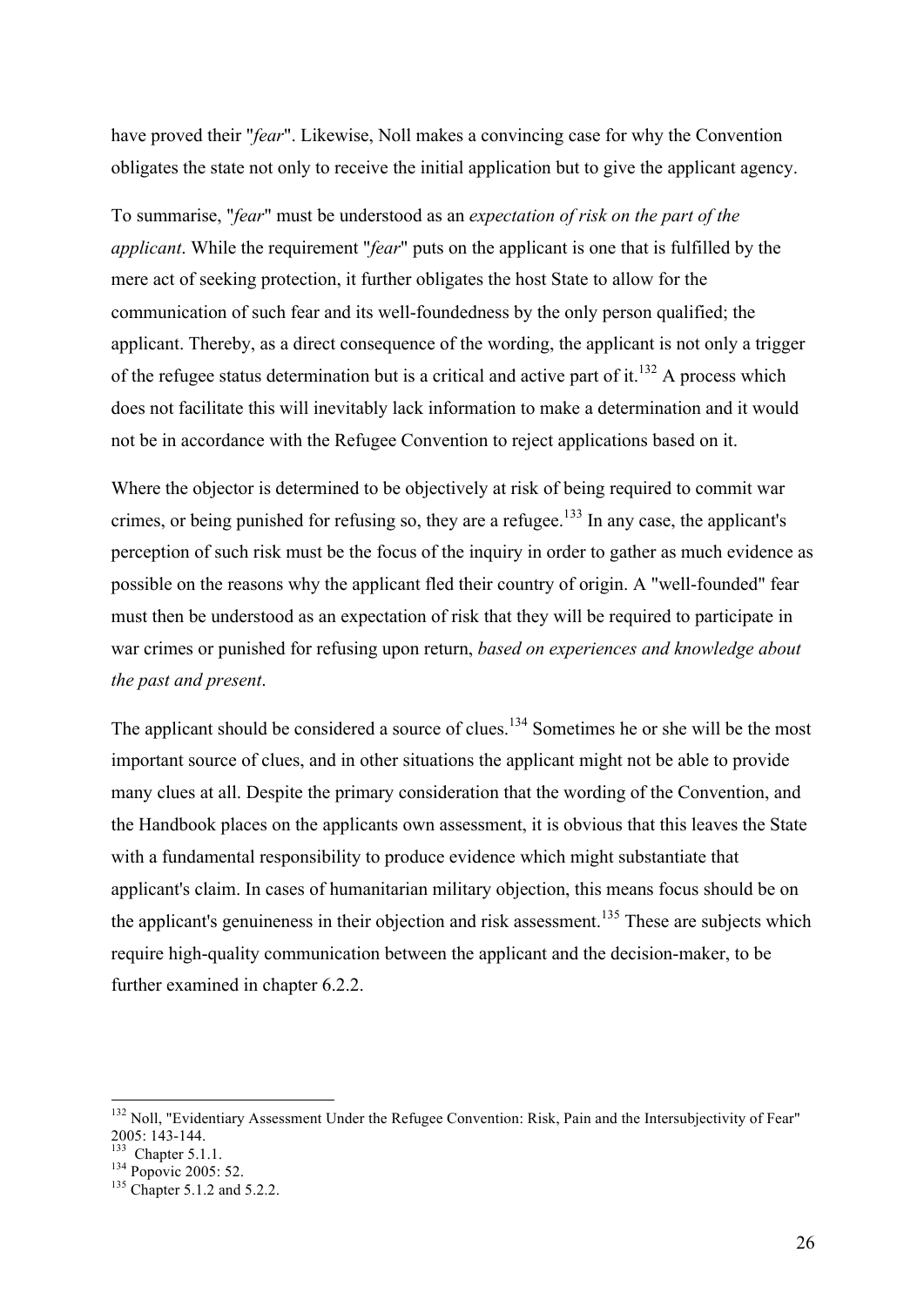#### 6.1.2. Regarding the Decision-Maker

Because the debate regarding the applicant's role is centred around the wording "*fear*", the wording "*well-founded*" is often attributed to the host State. As shown in chapter 6.1.1, what constitutes a "*well-founded fear*" must be considered as a totality, and a procedural requirement to involve the subject, rather than an assessment of respectively objective and subjective elements. The function of the State according to paragraph 37 of the Handbook is primarily to evaluate the applicant's statements, rather than making a judgement on the situation prevailing in the country of origin.

Noll points out a problematic exercise of splitting up "*well-founded*" from "*fear*" followed by an identification with the host State and the applicant respectively, resulting in the State as the objective and the applicant as the subjective source of information. Upon review, it becomes clear that the information provided by the State and the applicant are human interpretations and assessments of future risk, making both inherently subjective. "*[…] [A] move from 'fear' to 'subjectivity' and from 'well-foundedness' to 'objectivity' invariably adds things to the Convention definition that are simply not there*".<sup>136</sup> Doing so can cause a lack of critical review for any information gathered by the State, simply holding it up to the statement of the applicant as a measurement of truth.

Principles of objectivity should not be abandoned altogether, but the subjective scope of both the applicant and the decision-maker must be recognised to achieve fairness and a higher level of information. To accomplish the purpose of the Refugee Convention to protect those that leave their country of origin for reasons of persecution, the State must strive to substantiate the assessment of risk communicated by the applicant, and to review the credibility of information deriving from both the applicant and other sources.

Due to the applicant's importance in the process and the nature of the dilemma that the humanitarian objector is attempting to avoid, $137$  the decision-maker must be willing to consider information from the applicant about on-the-ground conditions which might not be accessible through formal sources.<sup>138</sup>

<sup>&</sup>lt;sup>136</sup> Noll, "Evidentiary Assessment Under the Refugee Convention: Risk, Pain and the Intersubjectivity of Fear" 2005: 144. 137 *Prosecutor v. Erdemovic* in chapter 5.1.3. 138 Chapter 6.1.3.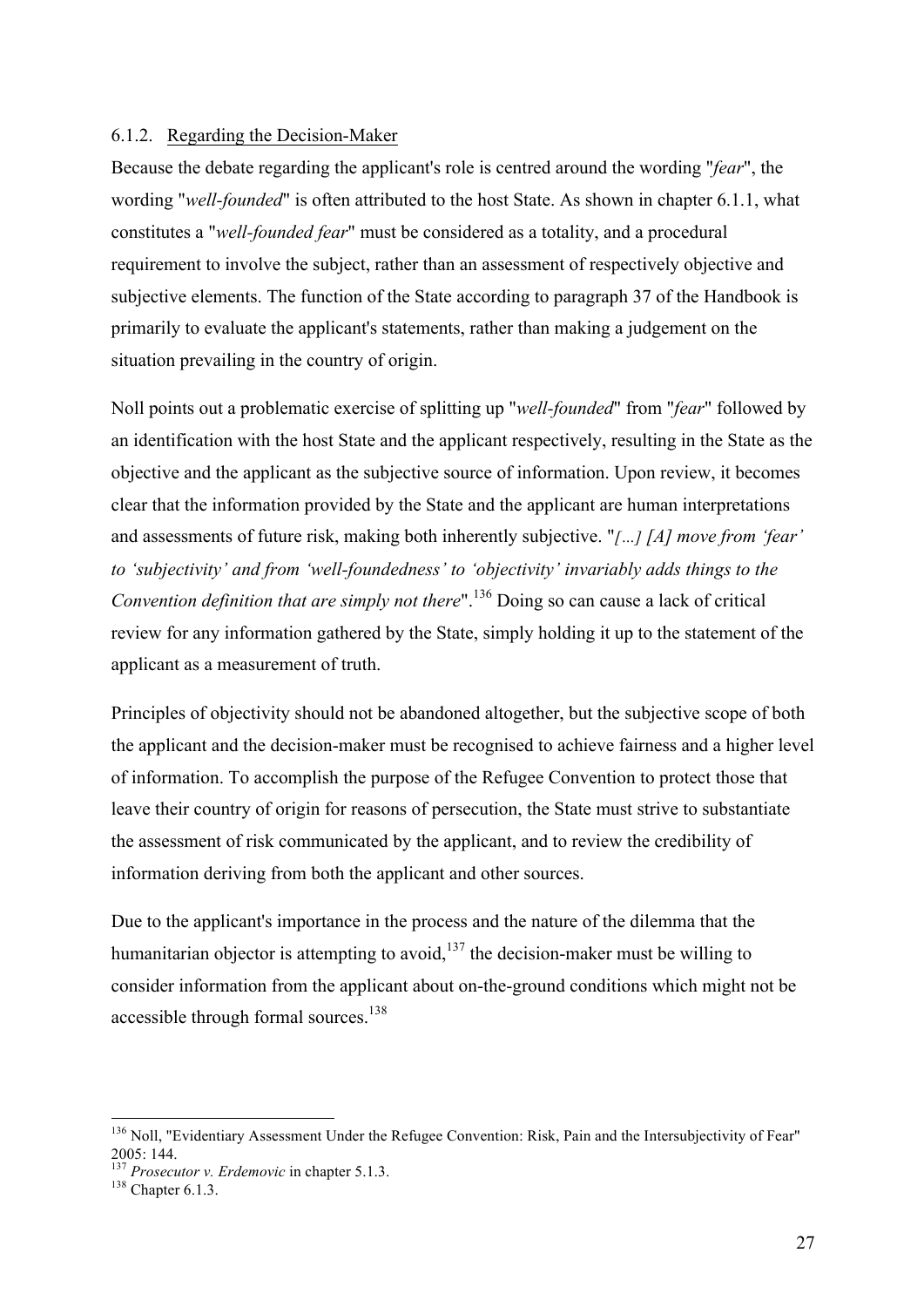Popovic compares the asylum process to the criminal process, arguing that because of the potential impact the state action of refoulment has on the individual integrity, similar principles must be applied to legitimizing it.<sup>139</sup> An additional similarity is the imbalance between the individual and state in available resources. Not only that, but the applicant which is truly a helpless victim of persecution is often the one that will have the least evidence to submit. This impacts expectations of both the applicant and the host State. Effort must be made to facilitate any production of evidence that favours the case of the applicant, as part of the State's evidence gathering.

For the decision to legitimise State action against the individual, the decision-maker must be unbiased.<sup>140</sup> The crucial first step to unbiased gathering and assessment of evidence is to keep the two separate. Not discounting the fact that few domestic asylum systems have enough resources to separate the two resembling the police and court institutions during criminal procedure, the *conceptual* structure must be similar in the asylum process. Otherwise, policy instructing the decision-maker in how the evidence should be assessed will easily spill over into the gathering of evidence, causing a distortion of the facts. Conflating the two might lead to a construction of the State as the objective party and the applicant the subjective one.<sup>141</sup> This creates an impossible standard of proof for the applicant to overcome, considering the State is in possession of the resources to produce evidence against the applicant, *and* the power to disregard the applicants statement.

"*[W]hile the burden of proof in principle rests on the applicant, the duty to ascertain and evaluate all the relevant facts is shared between the applicant and the examiner. Indeed, in some cases, it may be for the examiner to use all the means at his disposal to produce the necessary evidence in support of the application."<sup>142</sup>* Further "*[i]t will be necessary for the examiner to gain the confidence of the applicant in order to assist the latter in putting forward his case and in fully explaining his opinions and feelings*".<sup>143</sup> The applicant suffers the risk of rejection, which means they should participate to the best of their abilities. However, the Handbook acknowledges that the State is oftentimes better positioned to substantiate statements made by applicants than the applicants themselves. To use the words

<sup>&</sup>lt;sup>139</sup> Popovic 2005: 30.<br><sup>140</sup> Ibid. 44.<br><sup>141</sup> Noll, "Evidentiary Assessment Under the Refugee Convention: Risk, Pain and the Intersubjectivity of Fear"<br>2005: 146.

<sup>&</sup>lt;sup>142</sup> Handbook paragraph 196.<br><sup>143</sup> Ibid. paragraph 200.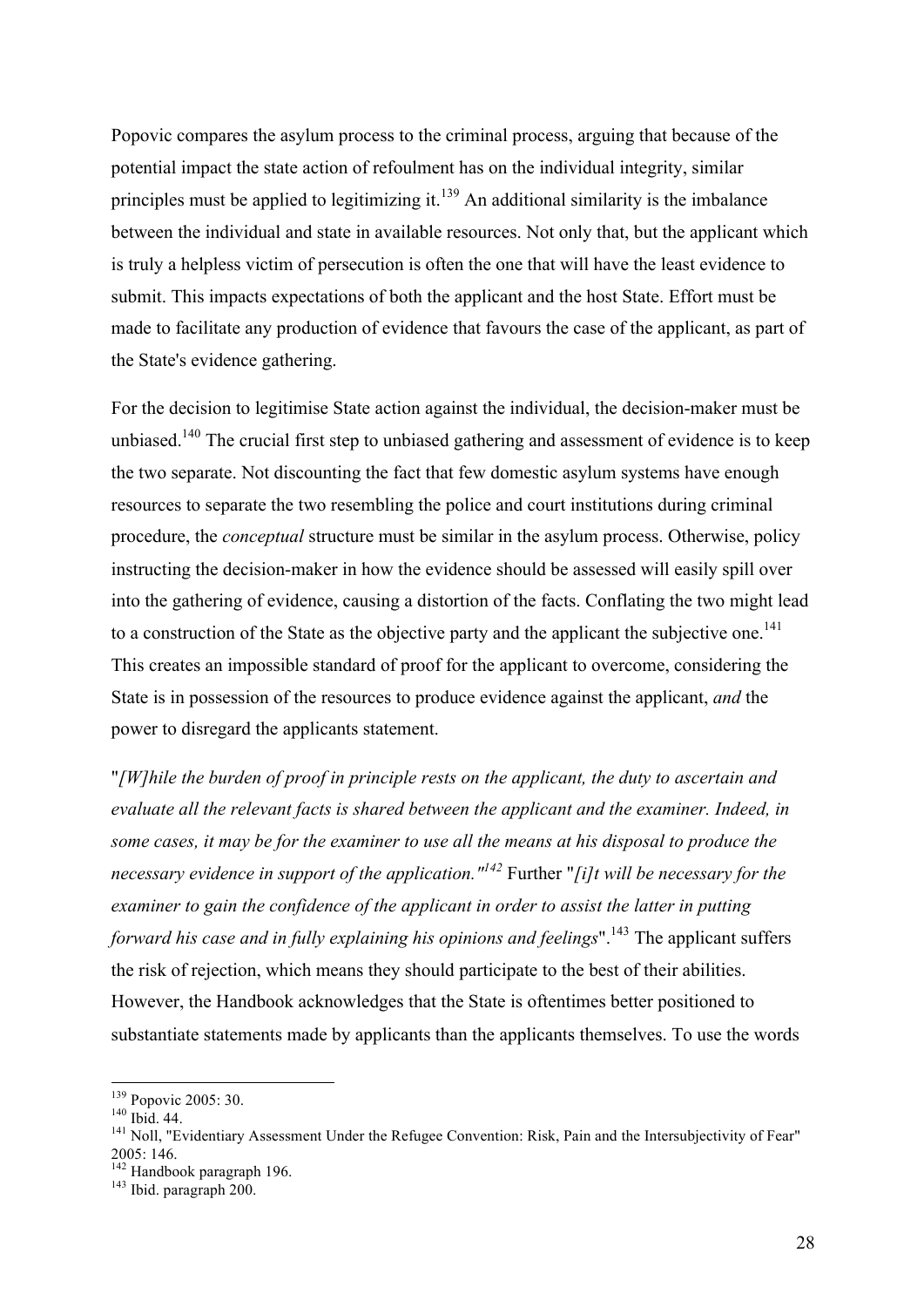of Popovic, it is an "*incitement rather than a burden*" for the asylum seeker to be active in the inquiry.<sup>144</sup> This understanding of the burden of proof corresponds with the Refugee Convention's purpose of providing protection for those who leave their country for reasons of persecution.<sup>145</sup> The State cannot then act like an adversary but must investigate and then take on the role of adjudicator.

#### 6.1.3. Impediments to Fact-Finding Caused by Classified Information

For humanitarian military objectors, it is in the nature of the case that authorities of the host State cannot approach authorities in the country of origin for verification.<sup>146</sup> Not only that, but the true substance of the applicant's statement about the military actions and the potential persecution might *only* be evidenced by said authorities' classified records.

When objectors flee from active duty or after first having served for a period of time, their communication with the host state in processing the application might cause suspicion or potential persecution for revealing military secrets upon return and become an added risk. This must be taken into consideration by the decision-maker in the assessment of objective risk, regardless of whether the applicant argues that point or the fact that their statement is treated as confidential. $147$ 

Military records are secretive for the purpose of military strategy, and political considerations. Governments go to great lengths to conceal any possibility of violations against IHL. The case against Katherine Gun is illustrative. Gun, a translator working for the Government Communications Headquarters in the UK, admitted to leaking information about an American request to produce compromising information on the members of the Security Council before the vote on the prospective invasion of Iraq in 2003. The UK still holds that they chose not to prosecute because there was *"not sufficient evidence for a realistic prospect of conviction"*, 148 despite her having admitted to the leak and her only defence being one of necessity due to violations of IHL. The prosecutor later told reporters the case was dropped because Gun *"could only get a fair trial if we disclosed material to the defence that would compromise* 

<sup>&</sup>lt;sup>144</sup> Popovic 2005: 38.<br><sup>145</sup> See also section D in "Recommendations" (Part IV) to the Refugee Convention.<br><sup>146</sup> Einarsen 2000: 480.<br><sup>147</sup> Handbook paragraph 200.<br><sup>148</sup> Statement made by the Attorney-General on February 2

https://api.parliament.uk/historic-hansard/lords/2004/feb/26/katharine-gun (Accessed 15 October 2020).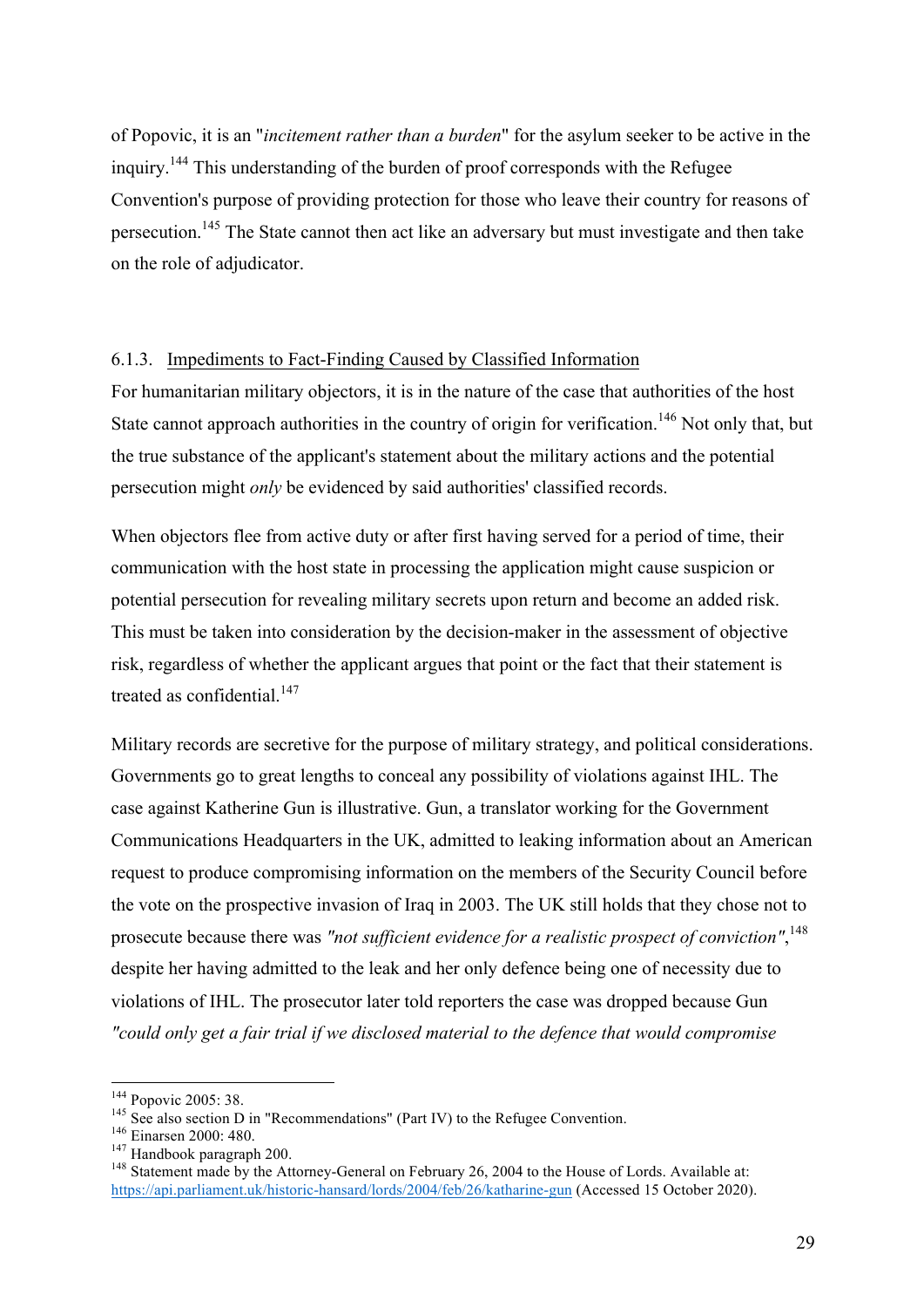national security".<sup>149</sup> Her defence holds that the choice not to prosecute was made not to expose information that might incriminate members of the government. Regardless of which explanation is true, it is a useful illustration that classified information can be problematic to deal with as a source of evidence.

Gathering evidence to determine refugee status for humanitarian objectors can include information from a variety of formal and informal sources, and the value of different sources must be assessed with regard for their context.

#### **6.2.Evidence Assessment**

"*Evidentiary assessment constitutes the glue that keeps procedural and substantive law together […] assessment of fact must be in correspondence with both the type of procedure and the substantive law if the procedure is to provide with an effective protection"*. 150

Considering the challenges outlined above, in many cases there is not enough evidence even when both the applicant and the decision-maker have exhausted their resources to produce evidence. There is no explicit guidance in the Refugee Convention for the outcome in such situations, but the wording read in its context, with regard for the object and purpose of the Convention provides some implicit guidance, with help from soft law interpretations by the UNHCR and developments in related fields of international law.

#### 6.2.1. Standard of Proof

The purpose of the Refugee Convention is protection.<sup>151</sup> In refugee status determinations, the result is potentially high-risk for the applicant, there is often a lack of conclusive evidence, and there is a degree of uncertainty because of the predictive nature of the assessment. Keeping in mind that the obligation of the Refugee Convention is one of non-refoulment, the collective implication of these elements infers a low standard of proof for the applicant to be determined as a refugee.

<sup>&</sup>lt;sup>149</sup> Quote from Sir Ken Macdonald, former director of public prosecution, published by the Guardian 1 September 2019. https://www.theguardian.com/uk-news/2019/sep/01/iraq-war-whistleblower-katharine-gunnational-security (Accessed 15 October 2020).<br>
<sup>150</sup> Popovic 2005: 37.<br>
<sup>151</sup> Chapter 3.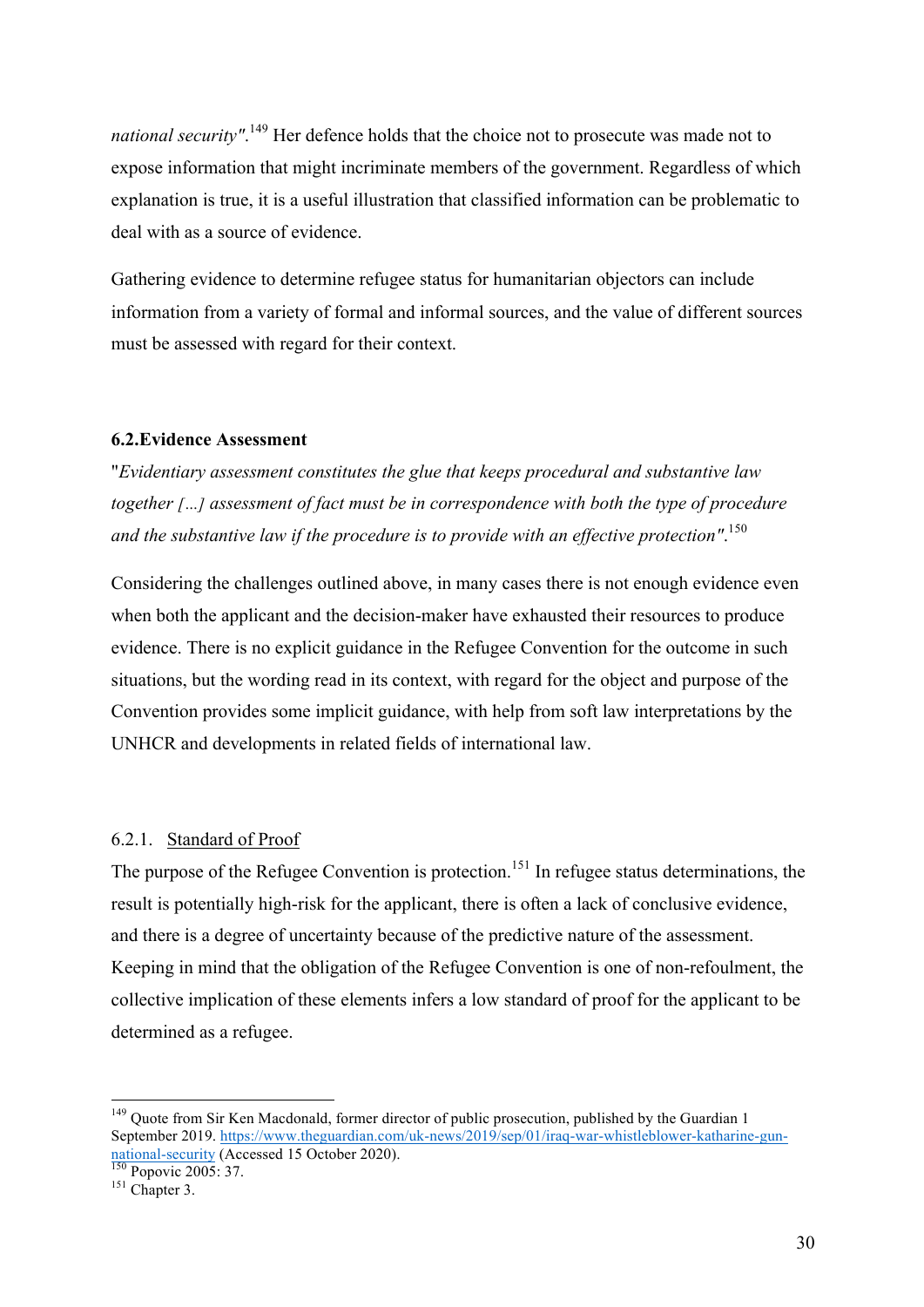As mentioned in chapter 2, consistent practice is a relevant tool of interpretation. This general low standard of proof in the refugee status determination is one thing most of the parties to the Convention seem to agree on. Goodwin-Gill commented on this widespread recognition of "*degrees of likelihood far short of any balance of probability*" almost 25 years ago. <sup>152</sup> The UNHCR also noted this consensus. <sup>153</sup> The British standard applied is a "*reasonable degree of likelihood*", the American standard is "*a reasonable possibility*", <sup>154</sup> and Australia and Canada apply similar formulations. Substantially identical standards are also applied in Norway.<sup>155</sup>

In the "*theory of the three scales*", Carlier presents an illustration of the three central elements to the refugee status determination (risk, persecution and proof) as a telescopic ladder.<sup>156</sup> To reach the standard of proof, all three must have a minimum extension, but not the maximum extension of all three. If the risk of persecution is high, the gravity of the persecution and the evidence can be lower, and vice versa. For the case of humanitarian objectors, the gravity of the persecution is high because in addition to violating their right to object, that violation involves violating others. The potential damage to the human rights of others ought to be taken into consideration when assessing the gravity of the persecution.

#### 6.2.2. Assessing the Statement of the Applicant

General principles of law dictate that the fact that the refugee status determination is an assessment of risk impacts the refugee status determination at every level, as assessing future risk is fundamentally different from assessing evidence of past events.

The obligation to assist the applicant's risk assessment<sup>157</sup> requires the decision-maker to facilitate high-quality communication. Consistent development of standards for assessing testimony has been lacking in refugee law,<sup>158</sup> but progress has been made in international criminal law. Standards developed in international criminal tribunals can be both relevant and useful to apply in refugee law, because both systems deal with testimony about violations of IHL, human rights abuse and similar inter-language, inter-cultural challenges.<sup>159</sup> As the

<sup>&</sup>lt;sup>152</sup> Goodwin-Gill and McAdam 1996, referenced in Gorlick 2003: 368, footnote 21.<br><sup>153</sup> UNHCR, Note on Burden and Standard of Proof in Refugee Claims.<br><sup>154</sup> *INS v. Stevic*, 467 U.S. 407 (1984).<br><sup>155</sup> Rt. 2011 s. 1481.<br><sup>1</sup>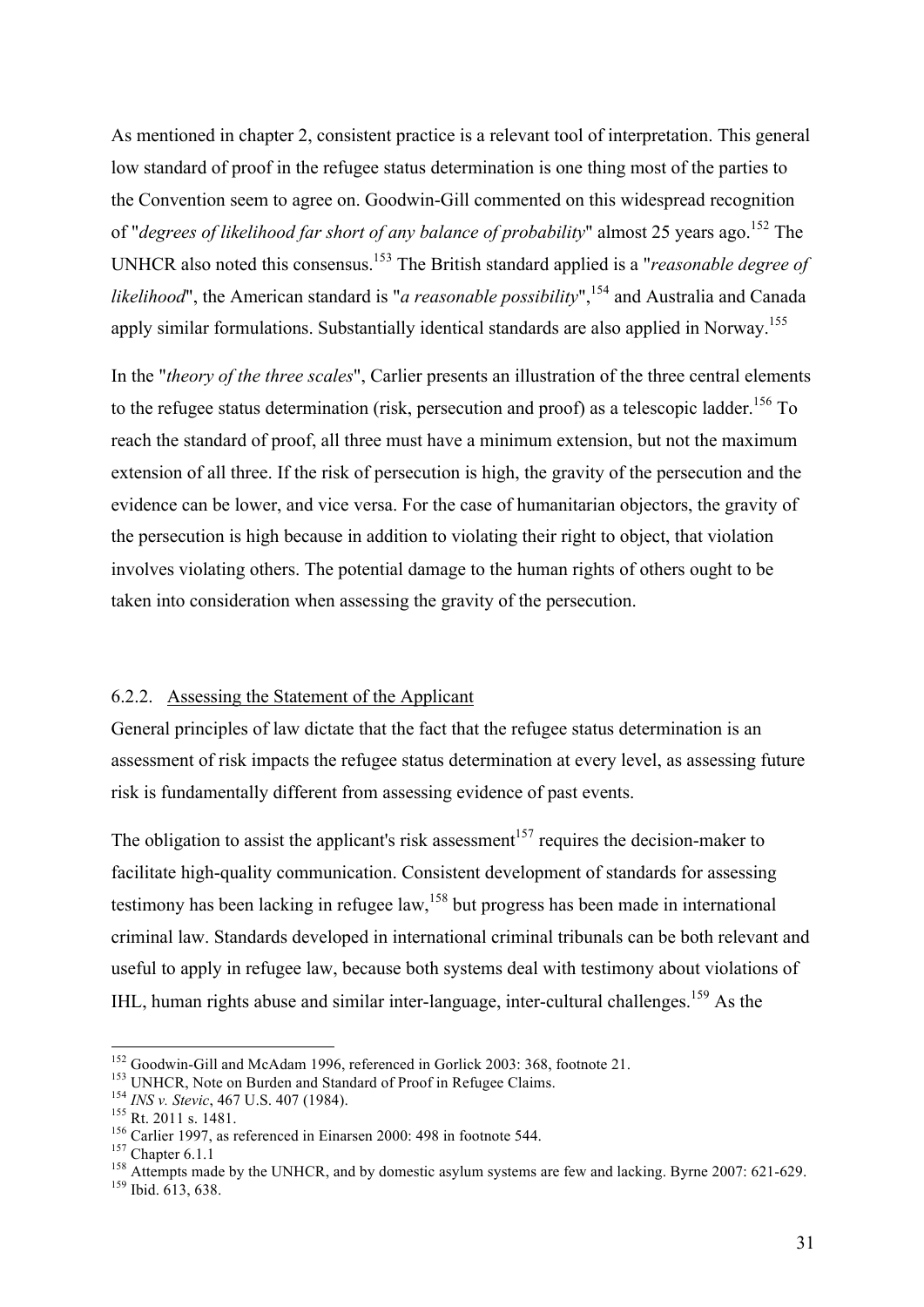burden of proof in any case will be much higher in criminal cases, there is no evident disadvantage to applying them, and the asylum process could gain a more consistent framework for how to deal with the statement of applicants, it is hard to argue against this point.

Kagan's comparative analysis shows that credibility assessment is often centered around four main criteria; demeanour, consistency, accuracy and corroboration.<sup>160</sup> These are mainly derived from national criminal procedures for testimony of witnesses,<sup>161</sup> which accounts for the disparity between them and the standards from international criminal law.

The primary tool in inter-language and inter-cultural legal proceedings is language translation. What the Trial Chambers of the International Criminal Tribunal for Rwanda and Yugoslavia found is that language translation must also be conducted *in context*. <sup>162</sup> This requires a cultural 'decoding' when cultural differences between the decision-maker and the applicant might cause misunderstanding or mischaracterization of the applicant. In the *Akayesu* case in the International Criminal Tribunal for Rwanda, the Trial Chamber noted "*expert testimony that described the cultural trait of Rwandans not to answer questions directly, particularly when concerning delicate matters. Likewise, the difficulty of specifying dates, times, distances and locations, as well as the inexperience of witnesses with maps, film and graphic representations, were noted as not being construed as necessarily having an adverse affect on credibility*".<sup>163</sup> The Handbook also includes the clearing up of inconsistencies and contradictions in the obligations of decision-makers.<sup>164</sup>

The Committee Against Torture (CATC) also developed a set of standards for evaluating human rights testimony. One of these standards is the importance of distinguishing between inconsistencies and inaccuracies in testimony relating to core and peripheral facts. Inaccuracies relating to facts that are peripheral to the applicant's experience have less probative weight, and are found not to impair the general truthfulness of a claim.<sup>165</sup>

Dealing with increasing pressure on the asylum system and policy aiming at restricting the total number of positive outcomes in refugee status determinations, criteria to methodically

<sup>&</sup>lt;sup>160</sup> Ibid. 621 with further reference to Kagan 2003: 367-416.<br><sup>161</sup> Ibid. 623.<br><sup>162</sup> Ibid. 634.<br><sup>164</sup> Handbook paragraph 199.<br><sup>164</sup> Byrne 2007: 626.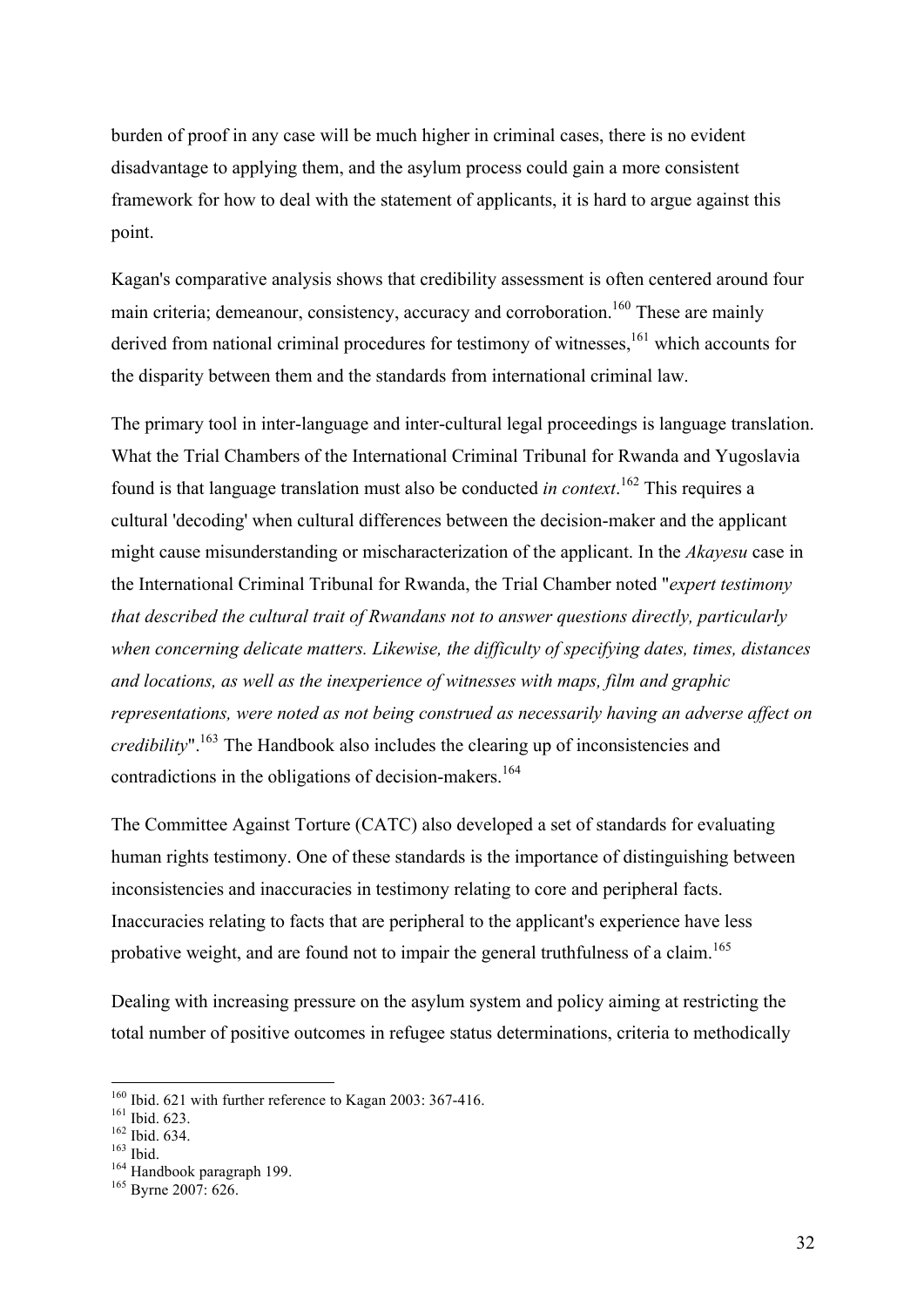disprove applicant testimonies are appealing. It is easy to understand how the main criteria found by Kagan provide a welcomed method for decision-makers. Nonetheless, such criteria must take into consideration the type of process the refugee status determination is. The findings of international criminal law institutions suggest that these criteria are not useful.

Assessing the statement of the applicant, the same concern for language in context, and to the distinction between inconsistencies or inaccuracies relating to core facts versus peripheral facts should be made as in the international criminal tribunals and the CATC. Humanitarian objectors could be impacted by trauma, and cultural taboos on the content of the war crimes. Assessing the applicant's statement, efforts must be made to provide opportunities to clarify and explain prima facie inconsistencies and inaccuracies, rather than dismissing statements by assuming that inaccuracies and inconsistencies are caused by dishonesty.

#### 6.2.3. Benefit of the Doubt and Credibility Assessment

The discussion surrounding the concept of "*benefit of the doubt*" in international refugee law is linked to the UNHCR's statements in paragraph 196, 203 and 204 of the Handbook. According to paragraph 196 it should be applied when independent research by the decisionmaker is not successful or statements are not susceptible of proof.

Paragraph 203 and 204 elaborate upon 196: "*After the applicant has made a genuine effort to substantiate his story there may still be a lack of evidence for some of his statements. […] it is hardly possible for a refugee to "prove" every part of his case and, indeed, if this were a requirement the majority of refugees would not be recognized. […] The benefit of the doubt should, however, only be given when all available evidence has been obtained and checked and when the examiner is satisfied as to the applicant's general credibility"*.

The phrase "*benefit of the doubt*" has been interpreted as an expression of the generally lowered standard of proof, corresponding to what is implied by the Convention in itself, and accepted by its parties.<sup>166</sup> The Handbook statement on the benefit of the doubt as dependent on a positive credibility assessment has therefore caused some confusion.<sup>167</sup>

<sup>&</sup>lt;sup>166</sup> As outlined in chapter 6.2.1<br><sup>167</sup> For example: Noll, "Evidentiary Assessment Under the Refugee Convention: Risk, Pain and the Intersubjectivity of Fear" 2005: 149-151.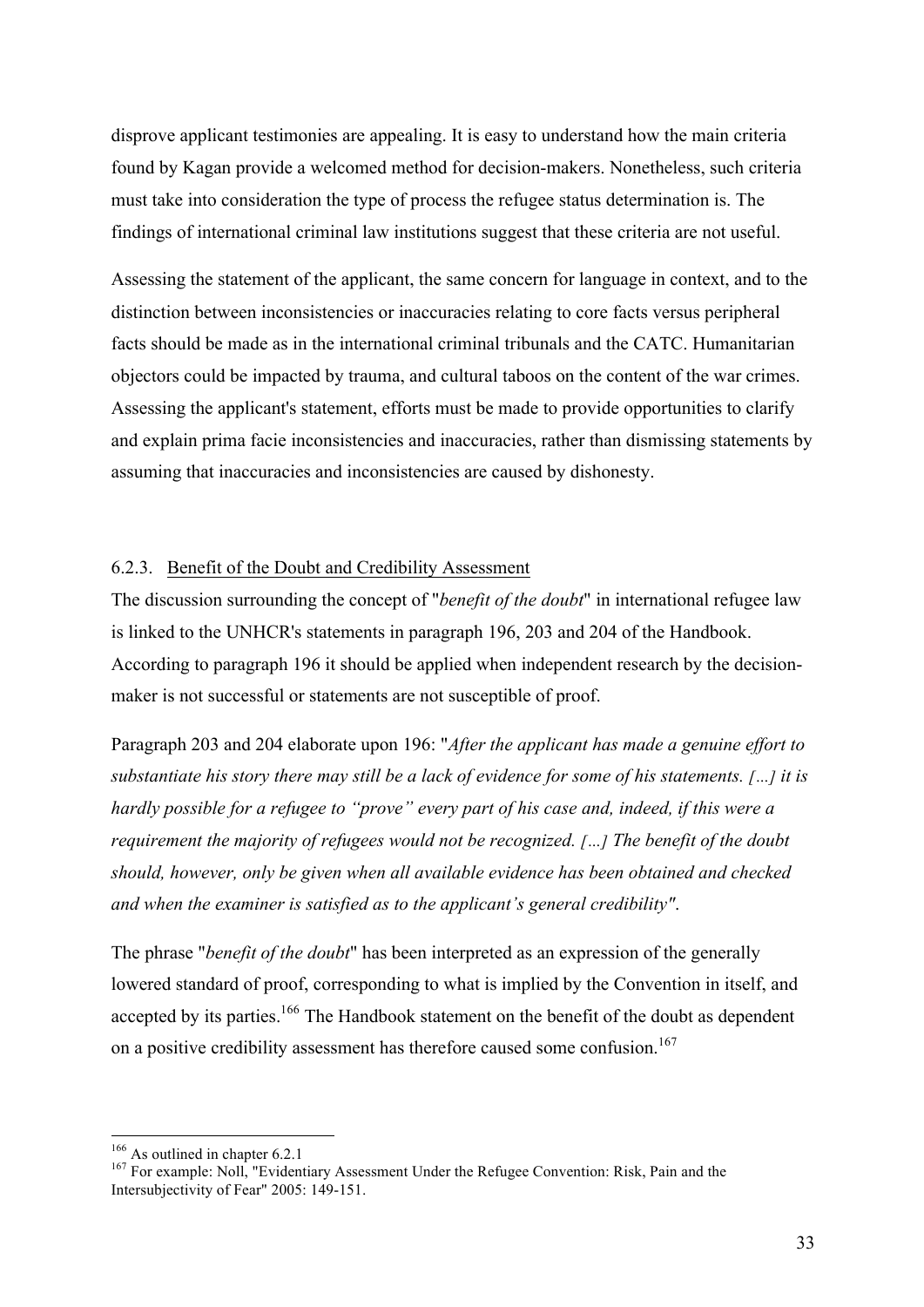In some cases, these paragraphs have been interpreted to mean that the general low standard of proof<sup> $168$ </sup> does not apply in cases where the applicant's statement is considered to lack credibility.<sup>169</sup> Following this interpretation, credibility becomes the bottom line of the assessment, because if a lack of credibility is found, it will lead to a heightened standard of proof very few refugees would be able to meet due to the nature of the case. It is unclear how the assessment of credibility differs from the assessment of evidence,  $170$  how it relates to the standard of proof implied by the Convention or the Handbook statement that decision-makers *"must apply the criteria in a spirit of justice and understanding and […] should not, of course, be influenced by the personal consideration that the applicant may be an 'undeserving case'".*<sup>171</sup>*,* <sup>172</sup>

As outlined by chapter 2, the Handbook is not binding, but has a special role in the interpretation of the Convention. It should not be disregarded, but the Handbook must be understood as a merely interpretative tool confirming and elaborating upon what is already explicitly or implicitly stated by the Convention. Interpreting the Handbook as introducing a new, second standard of proof which in practice overrules the standard of proof implied by the Convention runs counter to the general rules of interpretation for treaties, and causes more confusion than clarity. The interpretation of the "*benefit of the doubt*" therefore merits further exploration.

The phrase "*benefit of the doubt*" is defined as *"the state of accepting something/someone as honest or deserving of trust even though there are doubts"*. <sup>173</sup> Reading the statements of the Handbook in paragraph 196, 203 and 204 as an interpretative tool to the primary source, I would argue a more reasonable interpretation is one where the Handbook statement on the benefit of the doubt simply confirm what is already stated by the prohibition of refoulment.<sup>174</sup>

<sup>&</sup>lt;sup>168</sup> Chapter 6.2.1 and the reference made therein to Goodwin-Gill.<br><sup>169</sup> As held by the Norwegian Immigration Appeals Board and by some Appeal Courts in Norway. LB-2019-<br>192982 and LB-2013-50622.

 $170$  Noll. "Evidentiary Assessment under the Refugee Convention: Risk, Pain and the Intersubjective Fear" 2005:

<sup>150-151.&</sup>lt;br><sup>171</sup> Handbook paragraph 202.<br><sup>172</sup> Uncertainty is added by some domestic legal systems restricting the justiciability of credibility assessments,<br>as e.g. the Netherlands, see Spijkerboer 2005: 96.

 $173$  Merriam-Webster (n.d.). In Merriam-Webster Dictionary. The benefit of the doubt. Retreived 6 November 2020 from: https://www.merriam-

webster.com/dictionary/the%20benefit%20of%20the%20doubt#:~:text=%3A%20the%20state%20of%20accepti ng%20something,what%20he%20says%20for%20now. <sup>174</sup> Refugee Convention art. 33.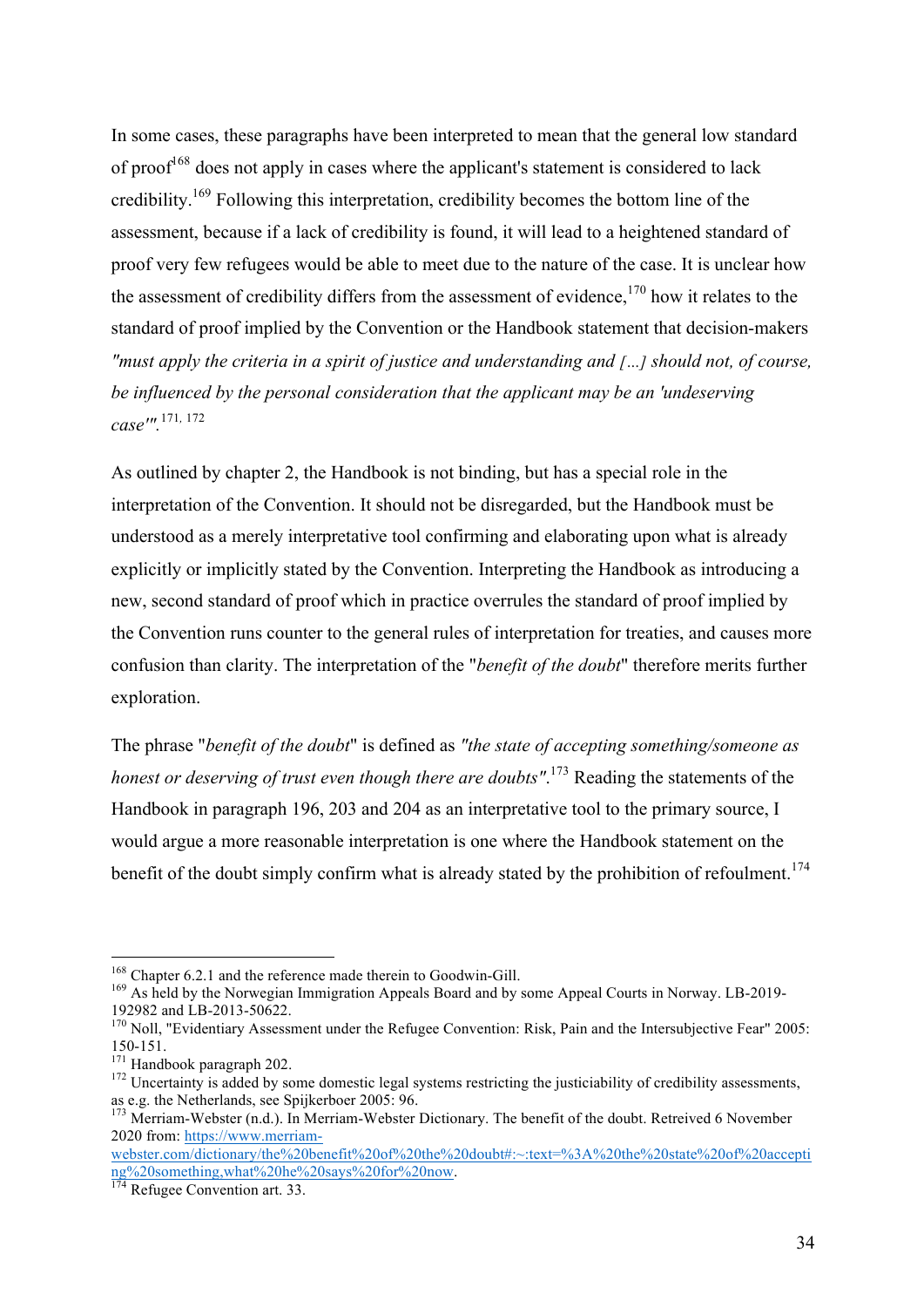As mentioned in chapter 4.1, the obligation derived from the Refugee Convention is a prohibition of refoulment and thereby mainly concerned with that result. If the decisionmaker does not know whether there is a well-founded fear of persecution for Convention grounds, the Convention implies that the applicant cannot be rejected. The Handbook statements must therefore be understood as confirming the low standard of proof; where there is not sufficient evidence to conclude the application, the applicant must be accepted even though there are doubts, as indicated by the ordinary meaning of the phrase.

This interpretation is supported by the fact that giving a false statement is not grounds for exclusion in art. 1 C-F of the Refugee Convention. Thereby, one statement or the applicant's testimony in its entirety may be found to be a lie, but if the evidence shows that the applicant is at risk of persecution on Convention grounds, there is no added requirement of truthfulness.<sup>175</sup> Interpreting the Handbook as adding an assessment of credibility which determines a possibly heightened standard of proof through a soft law instrument would not be reasonable when the Convention gives no such indication.

The credibility assessment is a safeguard against cases where there is a lack of evidence and the statement of the applicant is non-coherent, implausible or runs counter to generally known facts.<sup>176</sup> By this, it is acknowledged that even with the lowered standard of proof, a lack of evidence cannot *on its own* determine the refugee status; there is also a minimum requirement to general credibility. This does not shift the standard of proof, which must still be low. However, it is in accordance with the shared responsibility of the applicant to take active part in the gathering of evidence,<sup>177</sup> and certainly to not make efforts to destroy or obscure evidence, to hold these minimum requirements. In summary, the connection between the benefit of the doubt and the credibility assessment comes down to this: where there is doubt, a*nd that doubt is not the fault of the applicant*, the benefit of the doubt shall be given.

In assessing credibility, the decision-maker must apply the same low standard of proof, and the standards for assessing the statement of the applicant as outlined in chapter 6.2.2. The assessment of credibility is limited to evaluating whether the applicants statement is "*coherent*", "*plausible*" or "*runs counter to generally known facts*" and should not be used as

<sup>&</sup>lt;sup>175</sup> Hathaway and Hicks 2005: 534.<br><sup>176</sup> Handbook paragraph 204.<br><sup>177</sup> Chapter 6.1.2.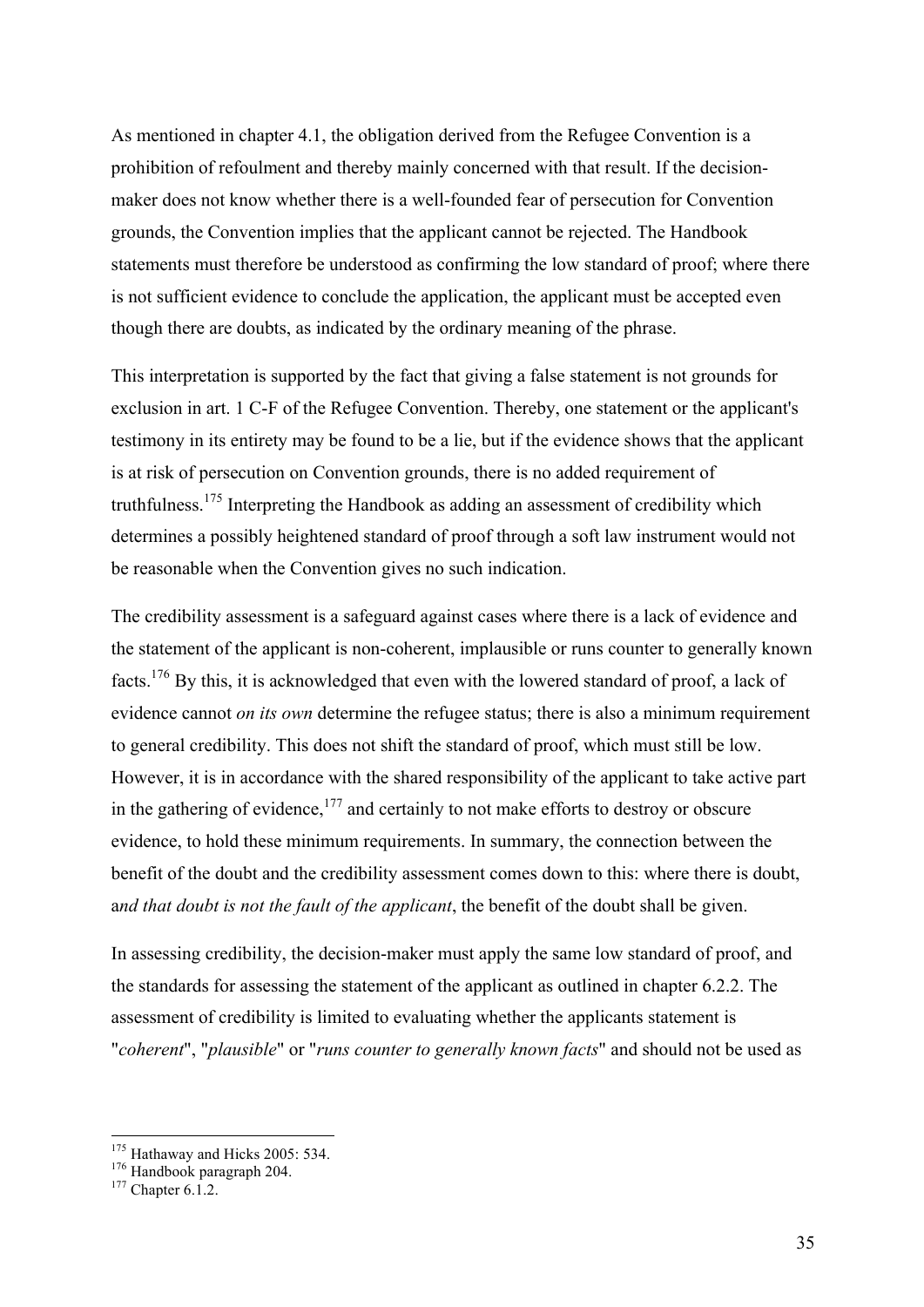an all-encompassing subjective assessment of the applicant's motives or deservedness.<sup>178</sup> It is also worth noting that the target of credibility assessments are the statements, not the applicants. If part of the statement is found to lack general credibility, this should only impact that part, and it cannot be transferred upon the applicant or to otherwise credible statements made by the applicant.<sup>179</sup>

Should a lack of general credibility be found within these standards, it is only a possible reason for rejection *after* the gathering of evidence is exhausted and there is no conclusion to be drawn from it. To halt the search for evidence substantiating the applicant's statement before exhausting the available sources because parts of the information that the applicant has provided is viewed as incoherent, implausible or counter to generally known facts is not in agreement with the Convention or the Handbook. If one statement or a part of it is found to lack credibility, this impacts its weight in the assessment of whether there is a well-founded fear of persecution for convention grounds, as in any other field of law, but it does not alter the standard of proof applied.

Refugee status for humanitarian objectors is deemed appropriate exactly because of the brutality and extraordinary character of their situation. Stories told by applicants are often of a brutal reality different from the decision-makers own experiences of what is probable. The "*adjudicator is asked to give credence to the incredibility of evil"*. <sup>180</sup> Stories of the time in military service before deserting or from living as civilian in an area affected by the IHL violations in question might sound improbable to a decision-maker without being so. It is especially important that the benefit of the doubt is applied when assessing evidence in these situations.

#### **7. Concluding remarks and thoughts for the future**

As this thesis has shown, the rule of law in refugee status determination for humanitarian military objectors face multiple obstacles. Incorporating the Refugee Convention into domestic law may cause conflicting and sometimes erroneous demands on the applicant,<sup>181</sup> a

<sup>&</sup>lt;sup>178</sup> Sited from paragraph 204. Paragraph 202 of the Handbook underlines the duty of decision-makers to assess evidence in the spirit of justice.<br><sup>179</sup> Supported by paragraph 201 and 202 of the Handbook,

<sup>&</sup>lt;sup>180</sup> Noll, "Introduction: Re-mapping Evidentiary Assessment in Asylum Procedures" 2005: 4.<br><sup>181</sup> Chapter 4.1.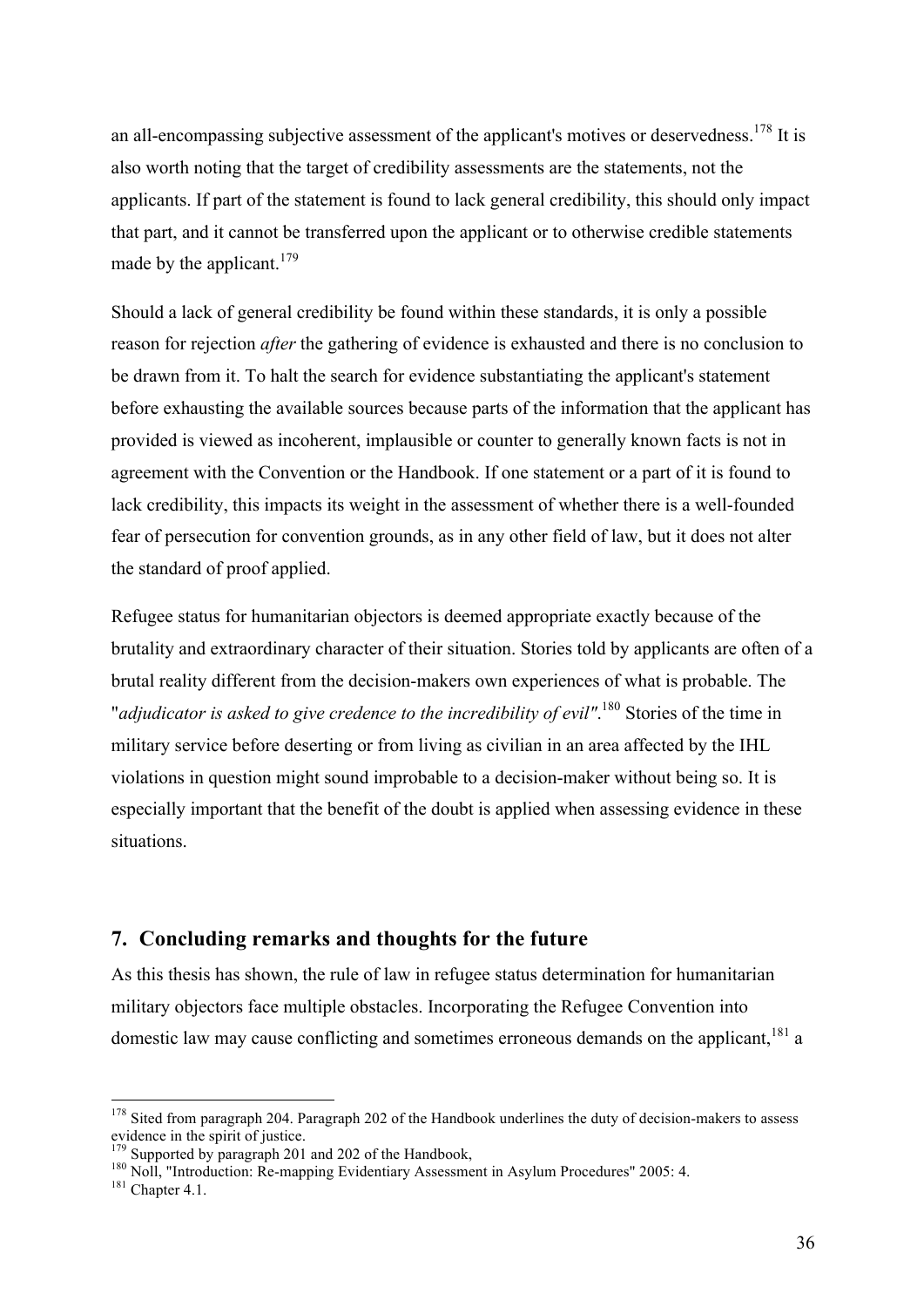lack of appropriate legal review<sup>182</sup> and even possibly wrongful interpretation of international refugee law.<sup>183</sup> Accelerating and streamlining national asylum systems is incompatible with policy by the states to restrict the number of people determined to be refugees, if they are to meet the obligations of the Refugee Convention.

To correctly apply the Refugee Convention, refugee status determination for humanitarian military objectors should be centered around the applicant's risk assessment<sup>184</sup> and whether their objection is genuine.<sup>185</sup> Regard must be had as to the difficulty in producing evidence.<sup>186</sup> A low standard of proof should be applied to all parts of the process<sup>187</sup> and without discrimination.<sup>188</sup> Assessments of credibility should be made of individual statements, not the applicant,<sup>189</sup> and with regard to the low standard of proof. Where there is doubt after exhausting the available evidence, and that doubt is not the fault of the applicant, benefit of the doubt shall be applied. $190$ 

The political problem of dealing with humanitarian military objectors must be solved by the application and development of legal standards acknowledging that the subject of the determination is the applicant's need for protection, not the interests of the State they have fled.<sup>191</sup> The Refugee Convention must furthermore be applied in accordance with standards for inter-language, inter-cultural testimony consistent with similar areas of human rights and international law,<sup>192</sup> and by decision-makers acting as independent and impartial investigators and adjudicators rather than adversaries.<sup>193</sup>

- 
- 
- 
- 
- 
- <sup>182</sup> Chapter 4.2.<br>
<sup>183</sup> Chapter 5.4.<br>
<sup>184</sup> Chapter 5.1.1.<br>
<sup>185</sup> Chapter 5.1.2.<br>
<sup>186</sup> Chapter 6.1.1, 6.1.3.<br>
<sup>187</sup> Chapter 6.1.1, 6.2.3.<br>
<sup>188</sup> Chapter 5.1.2, 5.3.<br>
<sup>190</sup> Chapter 6.2.3.<br>
<sup>191</sup> Chapter 5.1.3, 6.1.3.<br>
<sup>1</sup>
-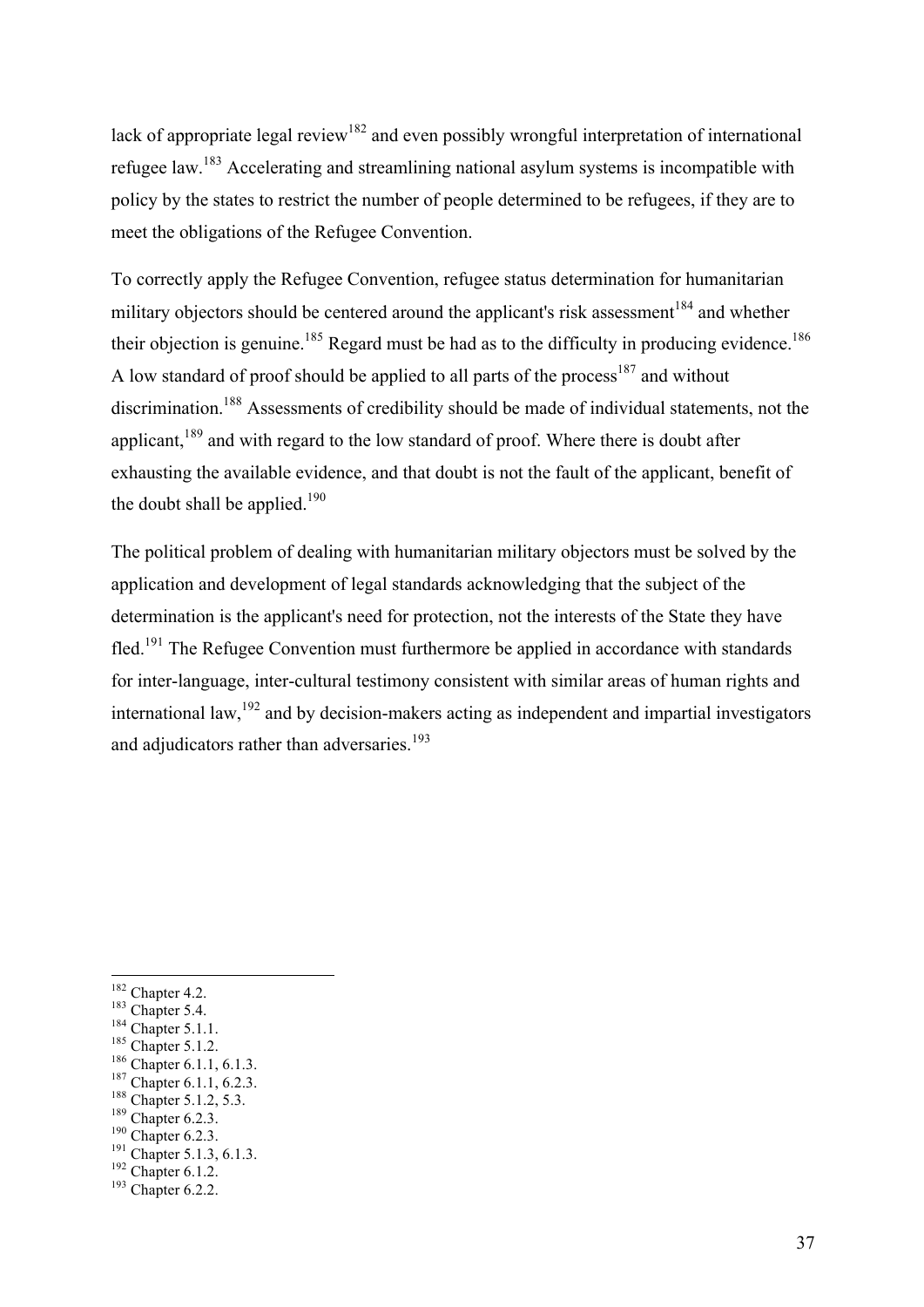### BIBLIOGRAPHY

#### Treaties

Council of Europe, European Convention for the Protection of Human Rights and Fundamental Freedoms, as amended by Protocols Nos. 11 and 14, 4 November 1950, ETS 5 (ECHR).

International Committee of the Red Cross (ICRC), Geneva Convention for the Amelioration of the Condition of the Wounded and Sick in Armed Forces in the Field, 12 August 1949, 75 UNTS 31 (Geneva Convention I).

International Committee of the Red Cross (ICRC), *Geneva Convention for the Amelioration of the Condition of Wounded, Sick and Shipwrecked Members of Armed Forces at Sea*, 12 August 1949, 75 UNTS 85 (Geneva Convention II).

International Committee of the Red Cross (ICRC), *Geneva Convention Relative to the Treatment of Prisoners of War,* 12 August 1949, 75 UNTS 135 (Geneva Convention III).

International Committee of the Red Cross (ICRC), *Geneva Convention Relative to the Protection of Civilian Persons in Time of War*, 12 August 1949, 75 UNTS 287. (Geneva Convention IV).

UN General Assembly, *Convention Relating to the Status of Refugees*, 28 July 1951, United Nations, Treaty Series, vol. 189, (Refugee Convention, the Convention).

UN General Assembly, *Declaration on the Right and Responsibility of Individuals, Groups and Organs of Society to Promote and Protect Universally Recognized Human Rights and Fundamental Freedoms* (1998), (UN Declaration on the Right and Responsibility of Individuals).

UN General Assembly, *International Covenant on Civil and Political Rights*, 16 December 1966, United Nations, Treaty Series, vol. 999, p. 171 (ICCPR).

UN General Assembly, *Protocol Relating to the Status of Refugees*, 31 January 1967, United Nations, Treaty Series, vol. 606, p. 267 (1967 Protocol to Refugee Convention).

UN General Assembly, Rome Statute of the International Criminal Court (last amended 2010), 17 July 1998 (ICC Statute).

UN General Assembly, *Statute of the Office of the United Nations High Commissioner for Refugees*, 1950 (UNHCR Statute Chapter 1(1)).

United Nations: International Law Commission, *Principles of International Law Recognized in the Charter of the Nürnberg Tribunal and in the Judgment of the Tribunal*, 1950 (Nürnberg Principles).

United Nations, *Charter of the United Nations*, 24 October 1945 (UN Charter).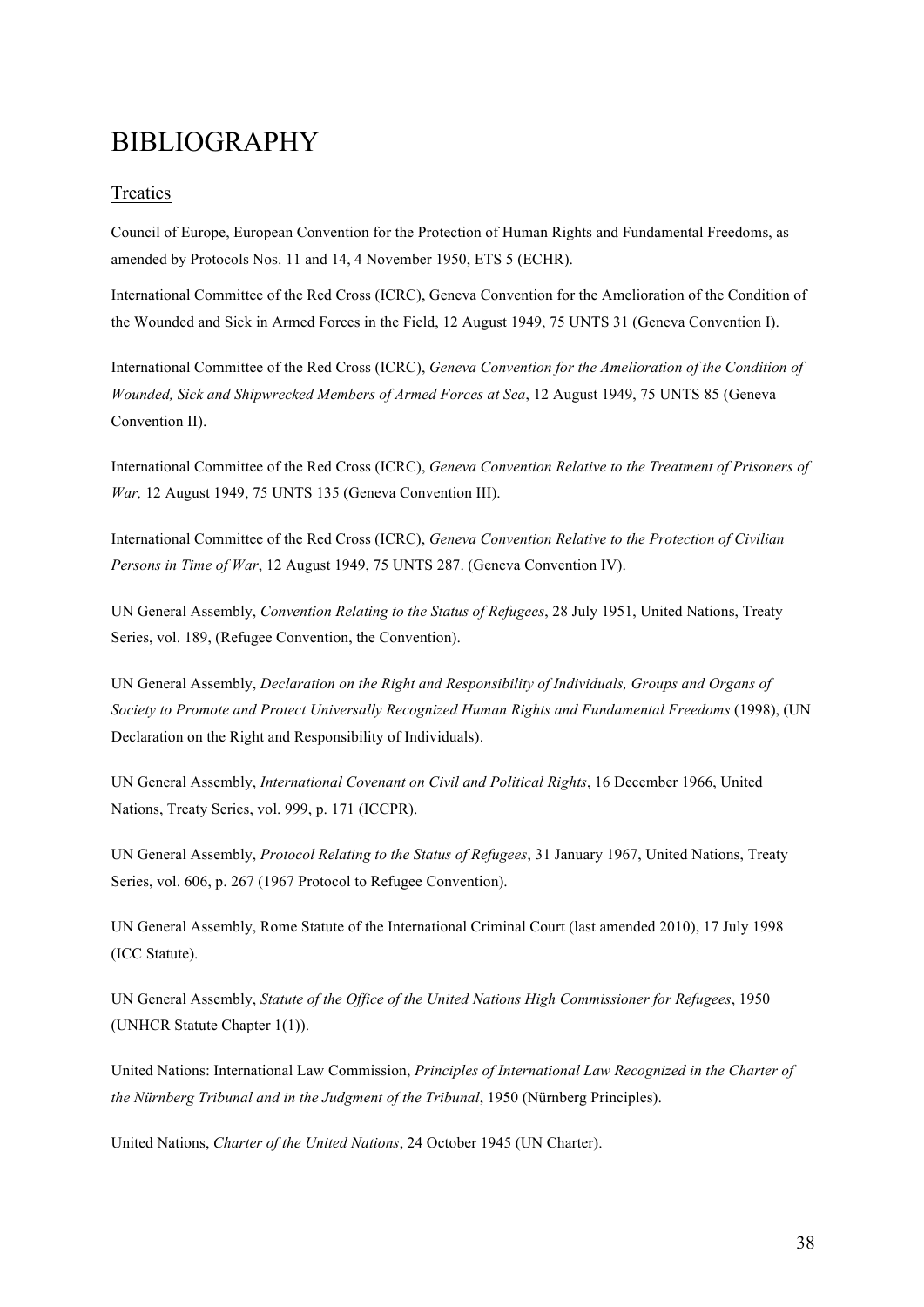United Nations, *Vienna Convention on the Law of Treaties*, 23 May 1969, United Nations, Treaty Series, vol. 1155 (Vienna Convention on the Law of Treaties, VCLT).

United Nations, *Statute of the International Court of Justice*, 18 April 1946 (Statute of the International Court of Justice, ICJ).

#### UN Publications

Schultz, Jessica. *The Internal Flight Alternative in Norway: the law and practice with respect to Afghan families and unaccompanied asylum-seeking children* (UNHCR report, 2017).

UN Commission on Human Rights, *Conscientious objection to military service*, 22 April 1998, E/CN.4/RES/1998/77 (Resolution 1998/77).

UN High Commissioner for Refugees (UNHCR), *Conscientious Objection to Military Service*, 2012.

UN High Commissioner for Refugees (UNHCR), *Guidelines on International Protection No. 10: Claims to Refugee Status related to Military Service within the context of Article 1A (2) of the 1951 Convention and/or the 1967 Protocol relating to the Status of Refugees*, 2014 (Guidelines No. 10).

UN High Commissioner for Refugees (UNHCR), *Handbook on Procedures and Criteria for Determining Refugee Status under the 1951 Convention and the 1967 Protocol Relating to the Status of Refugees*, 2019 (Handbook).

UN High Commissioner for Refugees (UNHCR), Note on Burden and Standard of Proof in Refugee Claims, 16 December 1998. (UNHCR Note on Burden and Standard of Proof in Refugee Claims).

UN Human Rights Committee, *General comment adopted by the Human Rights Committee under article 40, paragraph 4, of the International Covenant on Civil and Political Rights*, 1993 (General Comment No. 22).

#### Case Law

Andre Lawrence Shepherd v. Germany, 2015, C-472/13 (Shepherd v. Germany).

Bayatyan v. Armenia, Application no. 23459/03, Council of Europe: European Court of Human Rights, 7 July 2011.

Enver Aydemir v. Turkey, Application no. 26012/11, Council of Europe: European Court of Human Rights, 7 June 2016.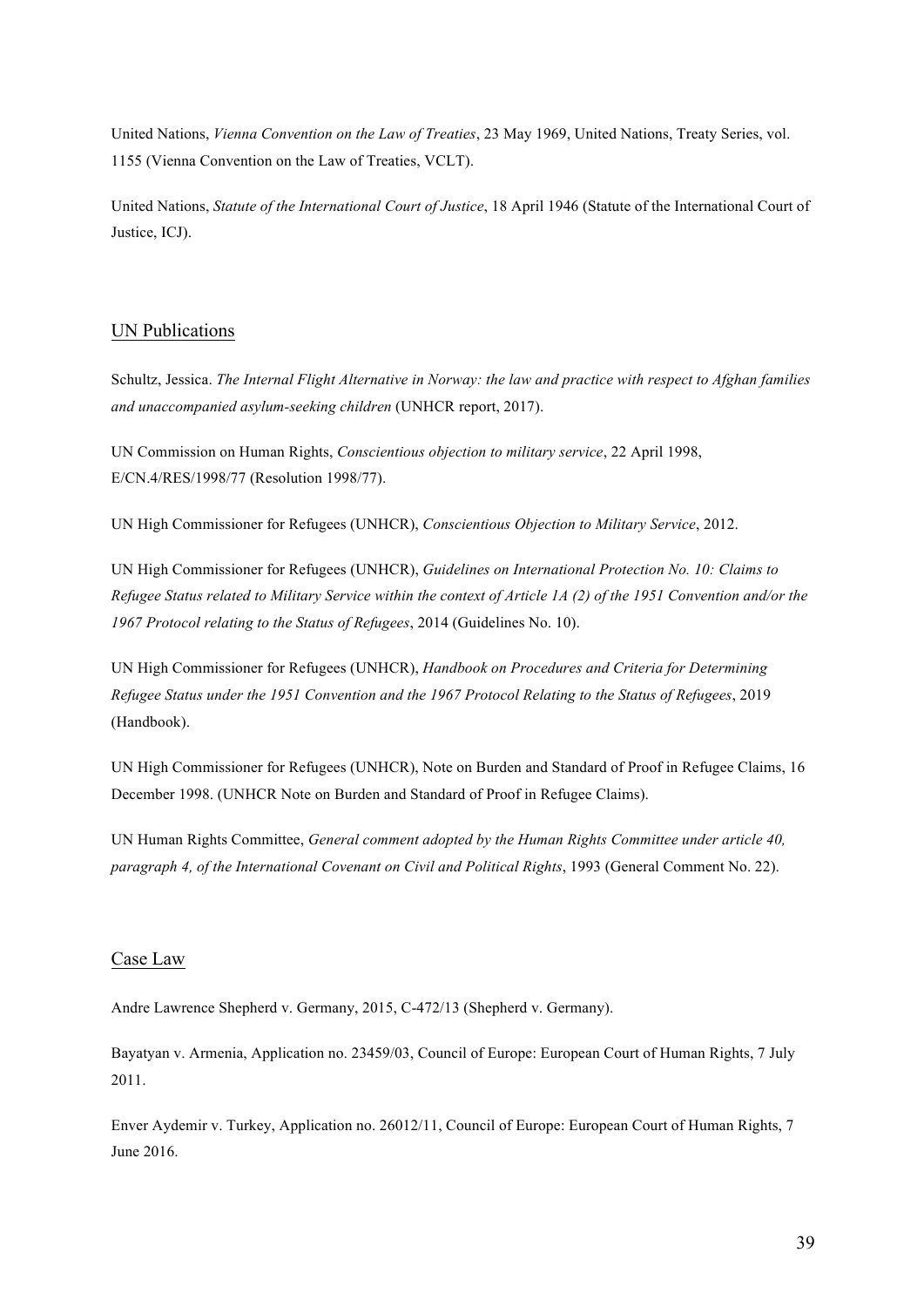Hinzman and Hughey v. Canada (Citizenship and Immigration), 2007 FCA 171, Canada: Federal Court of Appeal, 30 April 2007 (Hinzman and Hughey v. Canada).

INS v. Stevic, 467 U.S. 407 (1984).

Krotov v. Secretary of State for the Home Department, [2004] EWCA Civ 69, United Kingdom: Court of Appeal for England and Wales (Krotov v. SSHD).

LB-2013-50622 available at: https://lovdata.no/pro/#document/LBSIV/avgjorelse/lb-2013- 50622?searchResultContext=1331&rowNumber=1&totalHits=15 (Last accessed 17 November 2020).

LB-2019-192982 available at: https://lovdata.no/dokument/LBSIV/avgjorelse/lb-2019-192982?q=LB-2019- 192982 (Last accessed 6 November 2020).

Papavasilakis v. Greece, Application no. 66899/14, Council of Europe: European Court of Human Rights, 15 September 2016.

Prosecutor v. Drazen Erdemovic (Appeal Judgment), IT-96-22-A, International Criminal Tribunal for the former Yugoslavia (ICTY), 7 October 1997 (Prosecutor v. Erdemovic).

Prosecutor v. Jean-Paul Akayesu, Trial Judgement, ICTR-96-4-T, International Criminal Tribunal for Rwanda (ICTR), 2 September 1998 (Akayesu case).

RRT Case No. V95/03169, [1995] RRTA 2742, Australia: Refugee Review Tribunal, 7 December 1995.

Rt. 2011 s. 1481 available at https://lovdata.no/dokument/HRSIV/avgjorelse/hr-2011-2133-a?q=Rt-2011-1481 (Last accessed 26. November 2020).

Sepet and Another v. Secretary of State for the Home Department, [2003] UKHL 15, United Kingdom (Sepet v. SSHD).

#### Books and Monographies

Einarsen, Terje. *Retten til vern som flyktning* (Bergen, Cicero Publisher, 2000). (Einarsen 2000).

Brock, Peter. *Pacifism in Europe to 1914* (Princeton University Press, 1972). (Brock 1972).

Goodwin-Gill, Guy S. and McAdam, Jane. *The Refugee in International Law* (Oxford University Press, 2007). (Goodwin-Gill and McAdam, 2007).

Grahl-Madsen, Atle. *The Status of Refugees in International Law* (Universitetsforlaget, 1966). (Grahl-Madsen 1966).

Hathaway, James. *The Law of Refugee Status* (1991, Butterworths, Canada). (Hathaway *The Law of Refugee Status* 1991).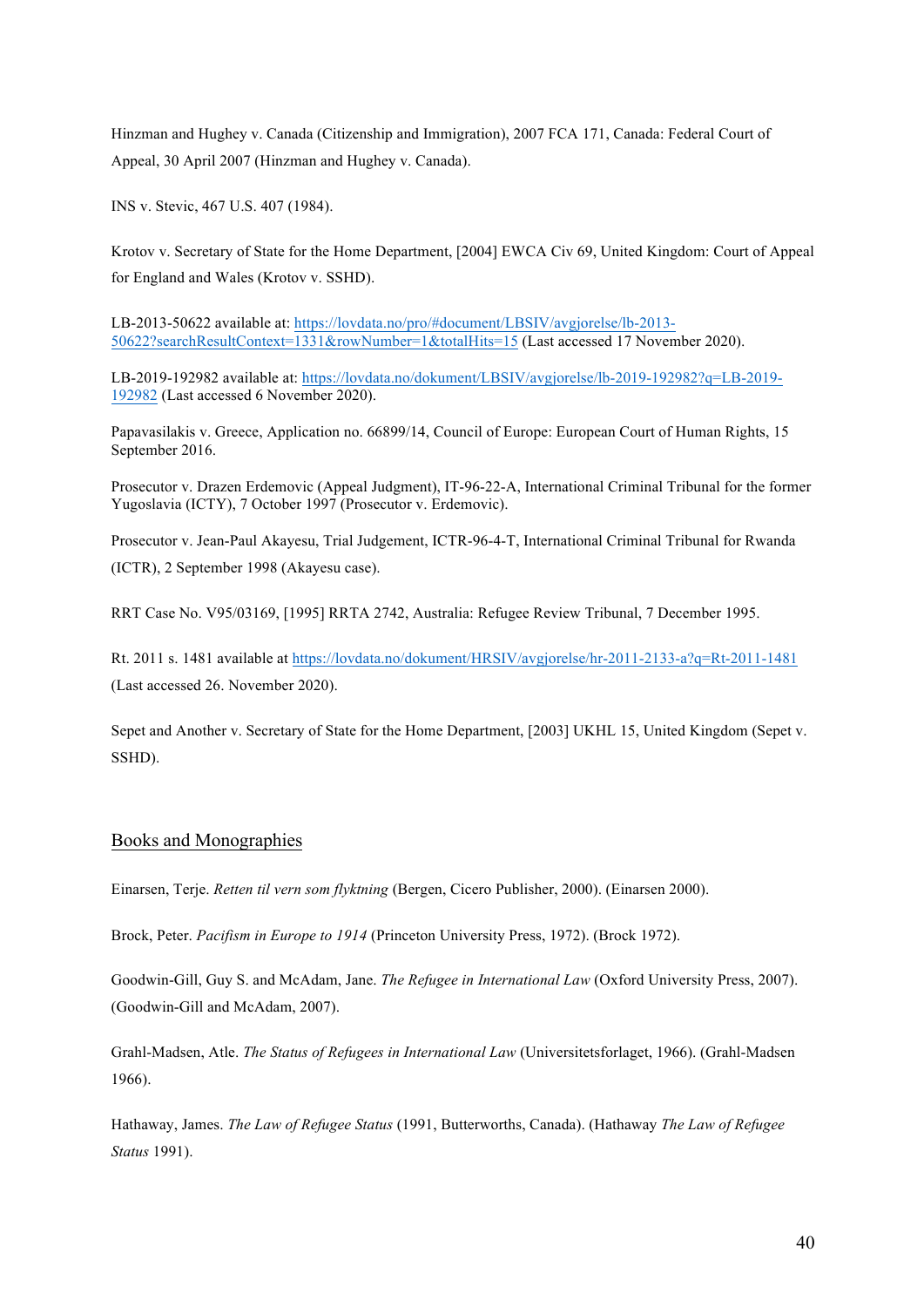#### Articles and Chapters

Alleweldt, Ralf. "Preamble 1951 Convention" in *The 1951 Convention Relating to the Status of Refugees and its 1967 Protocol: A Commentary* ed. Andreas Zimmermann (Oxford University Press, 2011) 225-240. (Alleweldt 2011).

Bailliet, Cecilia M. "Assessing Jus Ad Bellum and Jus in Bello within the Refugee Status Determination Process: Contemplations on Conscientious Objectors Seeking Asylum" *Georgetown Immigration Law Journal* 20 no. 3 (2006) 337-384. (Bailliet 2006).

Byrne, Rosemary. "Assessing Testimonial Evidence in Asylum Proceedings: Guiding Standards from the International Criminal Tribunals" *International Journal of Refugee Law*, 19 (2007), 609–638. (Byrne 2007).

Cantor, David J. and Durieux, Jean-François. "Refuge from Inhumanity? Canvassing the Issues" in *Refuge from Inhumanity?: War Refugees and International Humanitarian Law* ed. Cantor, David J. and Durieux, Jean-François (Brill Publishing, 2014) 3-35. (Cantor and Durieux 2014).

Carlier, Jean-Yves. "Who is a Refugee? A Comparative Case Law Study" ed. Vanheule D., Hullman K. & Galliano C.P (1997). (Carlier 1997).

Carr, Bridgette A. "We Don't Need to See Them Cry: Eliminating the Subjective Apprehension Element of the Well-Founded Fear Analysis for Child Refugee Applicants," *Pepperdine Law Review* 33, no. 3 (2006) 535-574. (Carr 2006).

Çɪnar, Özgür H. "Conscientious objectors seeking asylum: a comparative perspective" *The International Journal of Human Rights* (2020) 1-24 (18). (Çɪnar 2020).

Gorlick, Brian "Common Burdens and Standards: Legal Elements in Assessing Claims to Refugee Status," *International Journal of Refugee Law* 15, no. 3 (2003): 357-376. (Gorlick 2003).

Hathaway, James C and Hicks, William S. "Is There A Subjective Element in the Refugee Convention's Requirement of Well-Founded Fear" *Michigan Journal of International Law* 26, no. 2 (2005) 505-562. (Hathaway and Hicks 2005).

Hathaway, James C. "Reconceiving Refugee Law as Human Rights Protection" *Journal of Refugee Studies* 4, (1991) 113-131. (Hathaway "Reconceiving Refugee Law as Human Rights Protection" 1991).

Kagan, Michael. "Is Truth in the Eye of the Beholder - Objective Credibility Assessment in Refugee Status Determination," *Georgetown Immigration Law Journal* 17, no. 3 (2003): 367-416. (Kagan 2003).

Kuzas, Kevin J. "Asylum for Unrecognized Conscientious Objectors to Military Service: Is There a Right Not to Fight" *Virginia Journal of International Law* 31, no. 3 (1991) 447-478. (Kuzas 1991).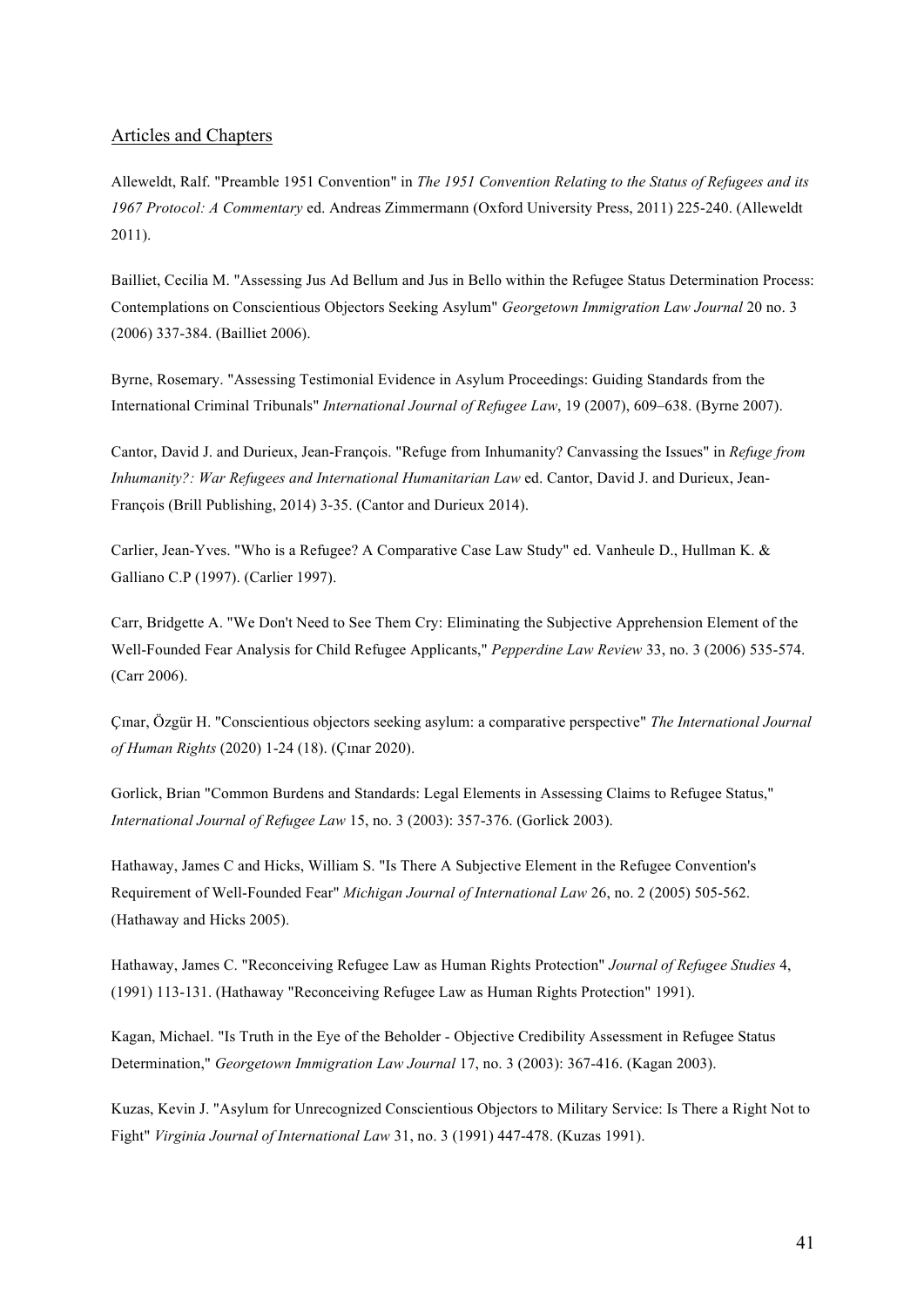Mathew, Penelope "Draft dodger/deserter or dissenter? Conscientious objection as grounds for refugee status" in *Contemporary Issues in Refugee Law* ed. Satvinder Singh Juss and Colin Harvey (United Kingdom, Elgar Publishing, 2013) 165-195. (Mathew 2013).

Noll, Gregor "Evidentiary Assessment Under the Refugee Convention: Risk, Pain and the Intersubjectivity of Fear" in *Proof, Evidentiary Assessment and Credibility in Asylum Procedures*, ed. Gregor Noll (BRILL, 2005) 141-159. (Noll "Evidentiary Assessment Under the Refugee Convention: Risk, Pain and the Intersubjectivity of Fear" 2005).

Noll, Gregor. "Introduction: Re-mapping Evidentiary Assessment in Asylum Procedures" *in Proof, Evidentiary Assessment and Credibility in Asylum Procedures*, ed. Gregor Noll, (BRILL, 2005) 1-10. (Noll, Introduction: Re-mapping Evidentiary Assessment in Asylum Procedures" 2005).

Popovic Aleksandra, "Evidentiary Assessment and Non-refoulment: Insights from Criminal Procedure" in *Proof, Evidentiary Assessment and Credibility in Asylum Procedures*, ed. Gregor Noll, (BRILL, 2005) 27-53. (Popovic 2005).

Spijkerboer, Thomas. "Stereotyping and Acceleration: Gender, Procedural Acceleration and Marginalised Judicial Review in the Dutch Asylum System", in *Proof, Evidentiary Assessment and Credibility in Asylum Procedures*, ed. Gregor Noll, (BRILL, 2005) 67-102. (Spijkerboer 2005).

Vedsted-Hansen, Jens. "The Borderline Between Questions of Fact and Questions of Law" in *Proof, Evidentiary Assessment and Credibility in Asylum Procedures*, ed. Gregor Noll, (BRILL, 2005) 57-65. (Vedsted-Hansen 2005).

Vries-Zou, Ivo T. "Divided but Harmonious? The Interpretations and Applications of Article 31(3)(c) of the Vienna Convention on the Law of Treaties". *Utrecht Law Review* 16(1) (2020)*,* 86–100. (Vries-Zou 2020).

Zimmermann, Andreas and Mahler, Claudia "Article 1 A, para. 2" in *The 1951 Convention Relating to the Status of Refugees and its 1967 Protocol: A Commentary*, ed. Andreas Zimmermann (Oxford University Press, 2011) 281-467. (Zimmermann and Mahler 2011).

#### Miscellaneous

Aliens Act, Consolidation Act No. 685 of 24 July 2003 (Danish Aliens Act).

Cambridge University Press. (n.d.). Fear. In Cambridge Dictionary. Retrieved 12. October 2020 from: https://dictionary.cambridge.org/dictionary/english/fear.

Council of Europe: European Court on Human Rights, *Guide on Article 9 of the European Convention on Human Rights,* Most recently updated 31. August 2020 (Guide on Article 9 ECHR).